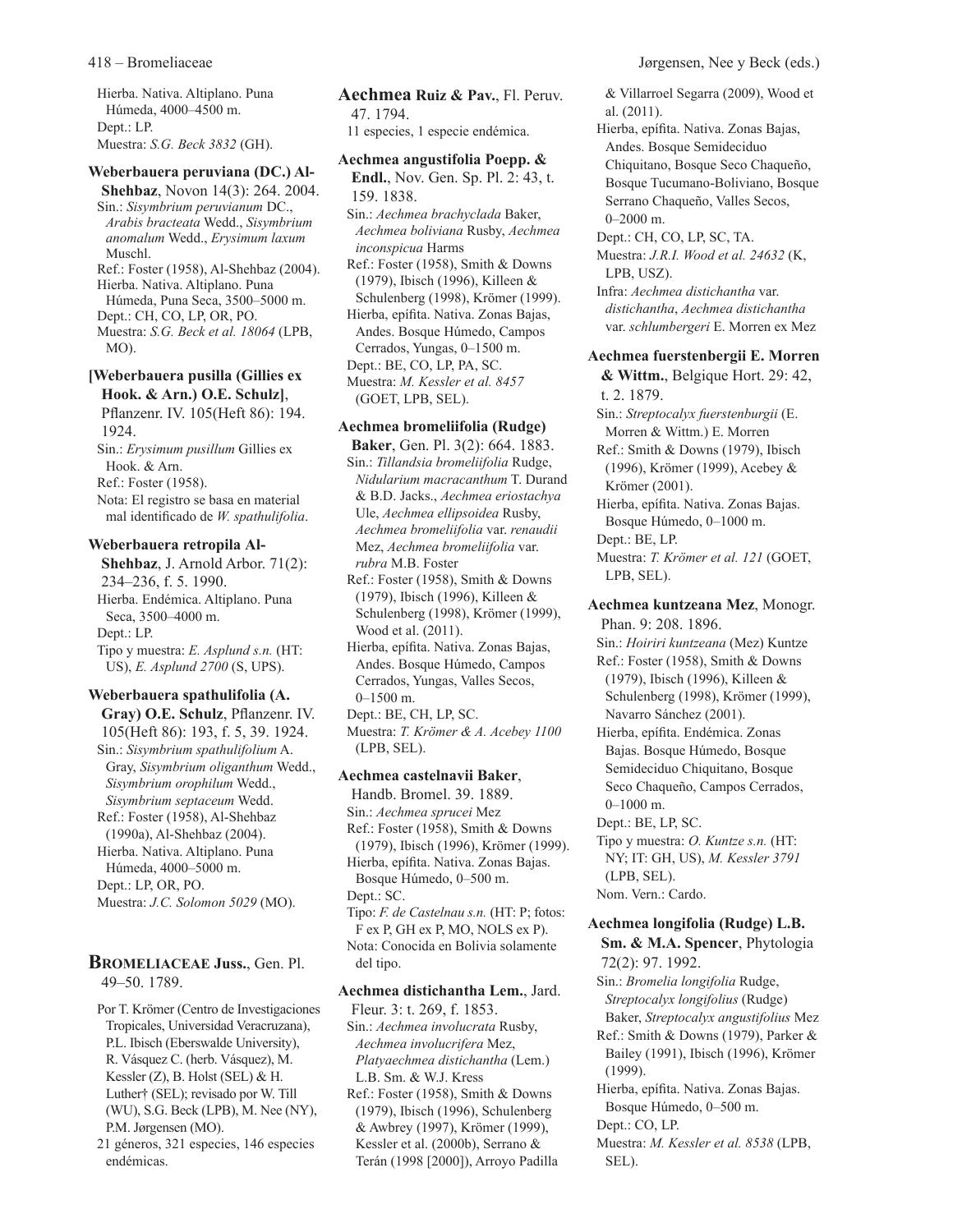## **Aechmea mertensii (G. Mey.) Schult. & Schult. f.**, Syst. Veg. 7(2): 1272. 1830. Sin.: *Bromelia mertensii* G. Mey. Ref.: Krömer (1999).

Hierba, epífita. Nativa. Zonas Bajas. Bosque Húmedo, Bosque Seco Chaqueño, 0–500 m. Dept.: BE, PA. Muestra: *S.G. Beck 19320* (SEL).

#### **Aechmea setigera Mart. ex Schult.**

**& Schult. f.**, Syst. Veg. 7(2): 1273. 1830. Ref.: Ibisch (1996), Krömer (1999), Mostacedo C. & Uslar (1999). Hierba, epífita. Nativa. Zonas

Bajas. Bosque Húmedo, Bosque Semideciduo Chiquitano, Sabanas Benianas del Sur, 0–500 m. Dept.: BE, SC. Muestra: *S.G. Beck 5978* (LPB, SEL). Nom. Vern.: Cardo.

# **Aechmea tillandsioides (Mart. ex**

**Schult. & Schult. f.) Baker**, J. Bot. 17: 134. 1879. Sin.: *Billbergia tillandsioides* Mart. ex Schult. & Schult. f. Hierba, epífita. Nativa. Zonas Bajas. Bosque Húmedo, 0–500 m. Dept.: BE. Muestra: *T. Krömer et al. 1452* (LPB, SEL).

#### **Aechmea tocantina Baker**, Handb. Bromel. 39. 1889.

Ref.: Foster (1958), Smith & Downs (1979), Ibisch (1996), Killeen & Schulenberg (1998), Krömer (1999), Navarro Sánchez (2001).

Hierba, epífita. Nativa. Zonas Bajas. Bosque Húmedo, Bosque Semideciduo Chiquitano, Bosque Seco Chaqueño, Campos Cerrados, 0–500 m. Dept.: BE, SC. Muestra: *R. Vásquez C. et al. 1813*

(herb. Vásquez, LPB). **Ananas Mill.**, Gard. Dict. Abr. (ed. 4) no. 1. 1754.

3 especies, 0 especies endémicas.

#### **Ananas ananassoides (Baker) L.B.**

**Sm.**, Bot. Mus. Leafl. 7: 70. 1939. Sin.: *Acanthostachys ananassoides* Baker Ref.: Foster (1958), Smith & Downs (1979), Killeen & Schulenberg (1998), Krömer (1999), Mostacedo C. & Uslar (1999), Wood et al. (2011). Hierba. Nativa. Zonas Bajas. Bosque Húmedo, Bosque Semideciduo Chiquitano, Bosque Seco Chaqueño, Campos Cerrados, Sabanas Benianas del

Sur, Campos Amazónicos, 0–1000 m. Dept.: BE, LP, PA, SC. Muestra: *M. Moraes R. 1633* (SEL). Nom. Vern.: Piña silvestre.

#### **Ananas comosus (L.) Merr.**,

Interpr. Herb. Amboin. 133. 1917. Sin.: *Bromelia comosa* L. Ref.: Smith & Downs (1979), Krömer (1999). Hierba. Cultivada. Zonas Bajas. Bosque Húmedo, 0–1000 m. Dept.: BE, CO, LP, PA, SC. Muestra: *M.A. Lewis 37586* (MO).

#### **Ananas nanus (L.B. Sm.) L.B. Sm.**,

Bull. Bromeliad Soc. 12: 54, f. 1962. Sin.: *Ananas ananassoides* var. *nanus* L.B. Sm. Ref.: Smith & Downs (1979). Hierba. Nativa. Zonas Bajas. Bosque Semideciduo Chiquitano, 0–500 m. Dept.: SC. Muestra: *J.R.I. Wood & J.D. Soto 27473* (K, LPB, USZ).

**Araeococcus Brongn.**, Ann. Sci. Nat., Bot., sér. 2, 15: 370. 1841. 1 especie, 0 especies endémicas.

### **Araeococcus flagellifolius Harms**,

Notizbl. Bot. Gart. Berlin–Dahlem 10: 784. 1929. Ref.: Killeen & Schulenberg (1998), Krömer (1999). Hierba, epífita. Nativa. Zonas Bajas. Bosque Húmedo, Campos Cerrados, 0–500 m. Dept.: SC. Muestra: *A. Jardim et al. 53* (MO, USZ).

**Billbergia Thunb.**, Pl. Bras. 3: 30.

1821. 9 especies, 4 especies endémicas.

#### **Billbergia cardenasii L.B. Sm.**,

Phytologia 4: 382, t. 3. 1953. Ref.: Foster (1958), Smith & Downs (1979), Ibisch (1996), Krömer (1999). Hierba, epífita. Endémica, cultivada. Andes. Yungas, elevación desconocida. Dept.: CO. Tipo y muestra: *M. Cárdenas 4907* (HT: US), *D. Beadle 29* (SEL).

#### **Billbergia decora Poepp. & Endl.**,

Nov. Gen. Sp. Pl. 2: 42, t. 157. 1838. Sin.: *Billbergia baraquiniana* Lem., *Helicodea baraquiniana* Lem., *Billbergia boliviensis* Baker Ref.: Foster (1958), Smith & Downs (1979), Ibisch (1996), Krömer (1999). Hierba, epífita. Nativa. Andes. Yungas, 2000–2500 m. Dept.: LP. Muestra: *H.H. Rusby 2853* (GH, NY).

# **Billbergia issingiana T. Krömer &**

**E. Gross**, Bromelie 1: 4–7. 2001. Ref.: Acebey et al. (2006). Hierba, epífita. Nativa. Zonas Bajas, Andes. Bosque Húmedo, Yungas, Valles Secos, 500–1500 m. Dept.: LP. Tipo y muestra: *T. Krömer et al. 794* (HT: LPB; IT: GOET), *T. Krömer & A. Acebey 795* (GOET, LPB, SEL).

#### **Billbergia jandebrabanderi R.**

**Vásquez & Ibisch**, Bromelie 2003(2): 32. 2003. Ref.: Luther & Rabinowitz (2010). Hierba, epífita. Endémica. Zonas Bajas. Bosque Húmedo, 0–500 m. Dept.: CO, SC. Tipo y muestra: *R. Vásquez C. et al. 3470* (HT: LPB; IT: SEL, USZ), *R. Vásquez C. et al. 3975* (herb. Vásquez).

#### **Billbergia kuhlmannii L.B. Sm.**,

Arch. Jard. Bot. Rio de Janeiro 10: 144, f. 4. 1950.

Sin.: *Billbergia mohammadii* R. Vásquez & Ibisch

Ref.: Vásquez C. & Ibisch (2000b), Luther (2001).

Hierba, epífita. Nativa. Zonas Bajas. Bosque Seco Chaqueño, 0–500 m. Dept.: SC.

Muestra: *R. Vásquez C. et al. 3361* (LPB, USZ).

**Billbergia meyeri Mez**, Bot. Jahrb. Syst. 30: 148. 1902. Sin.: *Billbergia leucantha* Hoehne Ref.: Smith & Downs (1979), Ibisch (1996), Killeen & Schulenberg (1998), Krömer (1999). Hierba, epífita. Nativa. Zonas Bajas. Bosque Húmedo, Campos Cerrados,

0–500 m. Dept.: SC. Muestra: *R. Guillén V. 1910* (MO, USZ).

#### **Billbergia microlepis L.B. Sm.**,

Phytologia 8(9): 504, t. 3, f. 3–4. 1963. Ref.: Smith & Downs (1979), Ibisch (1996), Krömer (1999). Hierba, epífita. Endémica. Zonas Bajas, Andes. Bosque Húmedo, Yungas, 500–1500 m. Dept.: CO, LP. Tipo y muestra: *B.A. Krukoff 11158* (HT: GH; IT: MO, US frag.; fotos: US ex GH), *A.H. Gentry et al. 44301*

**Billbergia robertreadii E. Gross & Rauh**, Trop. Subtrop. Pflanzenwelt 60(19): 89. 1987. Ref.: Krömer (1999), Acebey &

(MO, SEL).

Krömer (2001).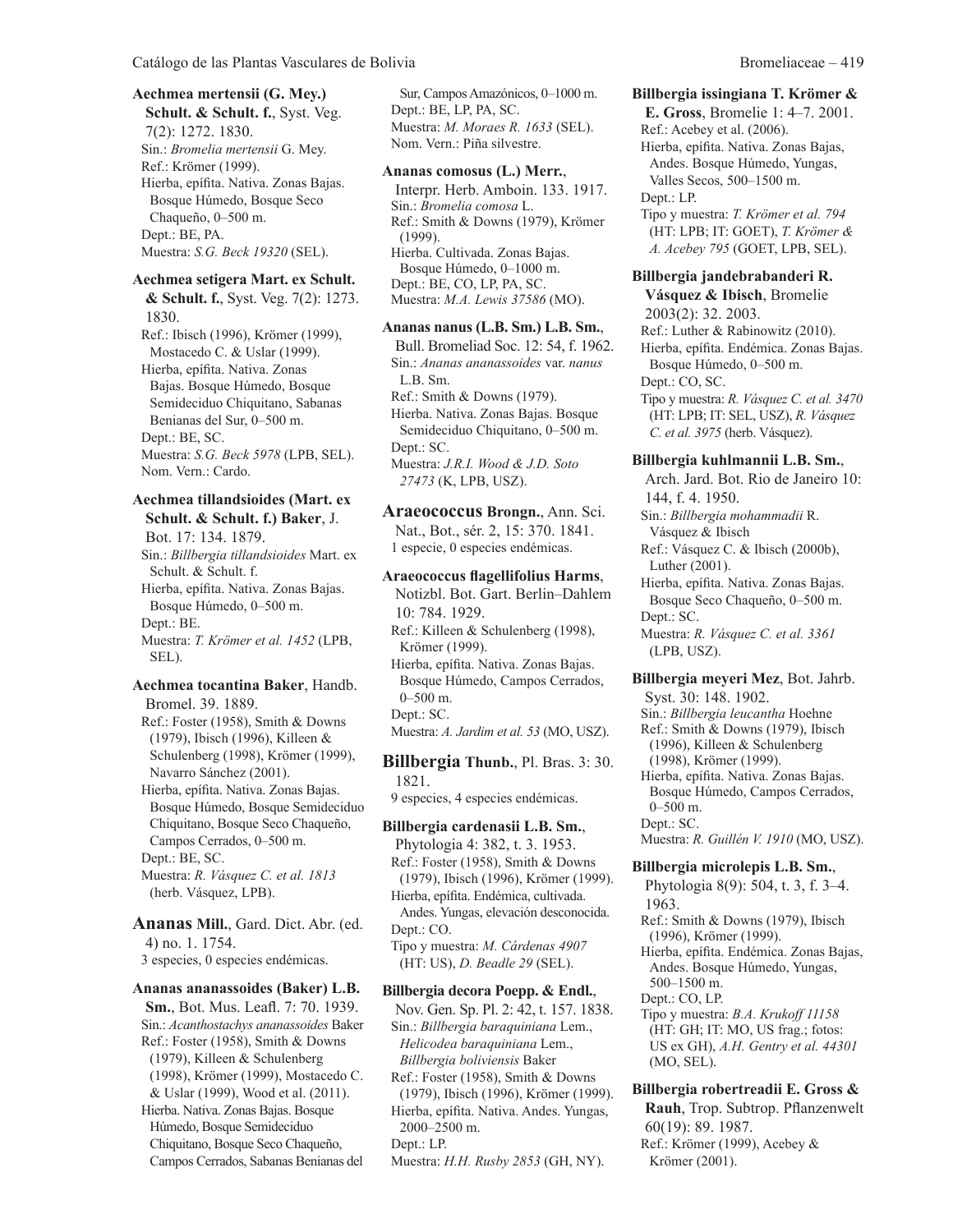Hierba, epífita. Nativa. Zonas Bajas. Bosque Húmedo, 0–1000 m. Dept.: BE, LP. Muestra: *T. Krömer & A. Acebey 137* (GOET, LPB, SEL).

### **Billbergia velascana Cárdenas**,

Bull. Bromeliad Soc. 7: 35. 1957. Ref.: Smith & Downs (1979), Ibisch (1996), Killeen & Schulenberg (1998), Krömer (1999), Navarro Sánchez (2001). Hierba, epífita. Endémica. Zonas Bajas.

Bosque Semideciduo Chiquitano, 0–1000 m. Dept.: SC.

Tipo y muestra: *L.J. Hammerschmid 5486* (HT: herb. Cárdenas), *L.R.C. de Michel 110* (LPB, US).

**Bromelia L.**, Sp. Pl. 1: 285. 1753. 6 especies, 2 especies endémicas.

#### **Bromelia arubaiensis Ibisch & R.**

**Vásquez**, Revista Soc. Boliv. Bot. 4(1): 52–54, f. 1, 3. 2003. Ref.: Luther & Rabinowitz (2010). Hierba. Endémica. Zonas Bajas. Bosque Húmedo, 0–500 m. Dept.: SC. Tipo y muestra: *G. Coimbra 3729* (HT: USZ), *R. Vásquez C. et al. 3468* (LPB, USZ).

# **Bromelia balansae Mez**, Fl. Bras. 3(3): 191. 1891.

Sin.: *Karatas guianensis* hort. ex Baker, *Bromelia argentina* Baker Ref.: Smith & Downs (1979), Killeen & Schulenberg (1998), Krömer (1999), Vásquez C. & Ibisch (2003), Wood et al. (2011). Hierba. Nativa. Zonas Bajas. Bosque Húmedo, Campos Cerrados, 0–1000 m. Dept.: BE, SC. Muestra: *S.G. Beck 20689* (LPB, SEL).

#### **Bromelia hieronymi Mez**, Fl. Bras. 3(3): 199. 1891.

Ref.: Foster (1958), Smith & Downs (1979), Krömer (1999), Serrano & Terán (1998 [2000]), Vásquez C. & Ibisch (2003). Hierba. Nativa. Zonas Bajas. Bosque Semideciduo Chiquitano, Bosque Seco Chaqueño, 0–1000 m. Dept.: CH, SC, TA. Muestra: *M.H. Nee & G. Coimbra 39933* (LPB, NY). Nom. Vern.: Carahuata.

#### **Bromelia ignaciana R. Vásquez & Ibisch**, Revista Soc. Boliv. Bot.

4(1): 57–61, f. 2, 6. 2003. Ref.: Luther & Rabinowitz (2010),

Wood et al. (2011). Hierba. Endémica. Zonas Bajas. Campos Cerrados, 0–500 m. Dept.: SC. Tipo y muestra: *M.C. Peña et al. 269* (HT: USZ), *J.R.I. Wood et al. 25230* (K, LPB, USZ).

**Bromelia serra Griseb.**, Abh. Königl. Ges. Wiss. Göttingen 24: 328. 1879. Sin.: *Rhodostachys argentina* Baker, *Karatas laciniosa* Lindm., *Bromelia lindmanii* Mez Ref.: Foster (1958), Smith & Downs (1979), Killeen & Schulenberg (1998), Krömer (1999), Kessler et al. (2000b), Serrano & Terán (1998 [2000]), Vásquez C. & Ibisch (2003), Arroyo Padilla & Villarroel Segarra (2009). Hierba. Nativa. Zonas Bajas, Andes. Bosque Húmedo, Bosque Semideciduo Chiquitano, Bosque Seco Chaqueño, Campos Cerrados, Sabanas Benianas del Sur, Bosque Tucumano-Boliviano, Bosque Serrano Chaqueño, Valles Secos,  $0-1500$  m. Dept.: BE, CH, CO, LP, SC. Muestra: *M. Moraes R. 1631* (SEL). Infra: *Bromelia serra* fo. *serra* Nom. Vern.: Carahuata.

#### **Bromelia villosa Mez**, Bot. Jahrb.

Syst. 30(Beibl. 67): 3. 1901. Ref.: Krömer (1999), Vásquez C. & Ibisch (2003), Wood et al. (2011). Hierba. Nativa. Zonas Bajas. Bosque Semideciduo Chiquitano, 0–500 m. Dept.: SC. Muestra: *A.F. Fuentes C. 1148* (MO, USZ).

**Catopsis Griseb.**, Nachr. Konigl. Ges. Wiss. Georg-Augusts-Univ. 1864: 10, 12. 1864. 1 especie, 0 especies endémicas.

#### **Catopsis sessiliflora (Ruiz & Pav.)**

**Mez**, Monogr. Phan. 9: 625. 1896. Sin.: *Tillandsia sessiliflora* Ruiz & Pav. Ref.: Krömer (1999). Hierba, epífita. Nativa. Zonas Bajas, Andes. Bosque Húmedo, Yungas, 500–1500 m. Dept.: LP. Muestra: *T. Krömer et al. 583* (GOET, LPB, SEL).

# **Deinacanthon Mez**, Monogr.

Phan. 9: 12. 1896. 1 especie, 0 especies endémicas.

# **Deinacanthon urbanianum (Mez)**

**Mez**, Monogr. Phan. 9: 13. 1896. Sin.: *Rhodostachys urbaniana* Mez, *Bromelia urbaniana* (Mez) L.B. Sm. Ref.: Krömer (1999). Hierba. Nativa. Zonas Bajas. Bosque Seco Chaqueño, 0–500 m. Dept.: SC. Muestra: *G. Navarro 2221* (USZ).

# **Deuterocohnia Mez**, Fl. Bras.

3(3): 430, 506. 1894. 12 especies, 6 especies endémicas.

## **Deuterocohnia brevifolia (Griseb.) M.A. Spencer & L.B. Sm.**,

Bradea 6(16): 144. 1993. Sin.: *Navia brevifolia* Griseb., *Abromeitiella pulvinata* Mez, *Abromeitiella brevifolia* (Griseb.) A. Cast. Ref.: Foster (1958), Smith & Downs

(1974), Krömer (1999).

Hierba. Nativa. Andes. Valles Secos, 1500–2500 m. Dept.: TA.

Muestra: *S.G. Beck 14276* (SEL).

# **Deuterocohnia brevispicata Rauh & L. Hrom.**, Trop. Subtrop.

Pflanzenwelt 65: 5–8. 1988. Ref.: Gross (1998), Krömer (1999). Hierba. Endémica. Andes. Valles Secos, 1000–2500 m. Dept.: CH. Tipo y Muestra: *H. Hromadnik & L. Hromadnik 5213* (HT: HEID), *D.* 

*Cathcart 52* (SEL).

#### **Deuterocohnia digitata L.B. Sm.**, Phytologia 18: 137. 1969. Ref.: Krömer (1999), López (2000). Hierba. Nativa. Andes. Valles Secos, 1500–3000 m.

Dept.: CO, PO, SC, TA. Muestra: *I.G. Vargas & W. Vargas 3185* (SEL, USZ).

# **Deuterocohnia gableana R. Vásquez & Ibisch**, Vidalia 1(1): 40, f. 1–4.

2003. Ref.: Luther & Rabinowitz (2010). Hierba. Endémica. Andes. Bosque Tucumano-Boliviano, 1000–1500 m. Dept.: SC. Tipo: *R. Vásquez C. 4253* (HT: LPB). Nota: Conocido solamente del tipo.

# **Deuterocohnia glandulosa**

**E. Gross**, Trop. Subtrop. Pflanzenwelt 75: 5–8. 1990. Ref.: Gross (1998), Krömer (1999). Hierba. Endémica. Andes. Bosque Serrano Chaqueño, Valles Secos, 1000–1500 m.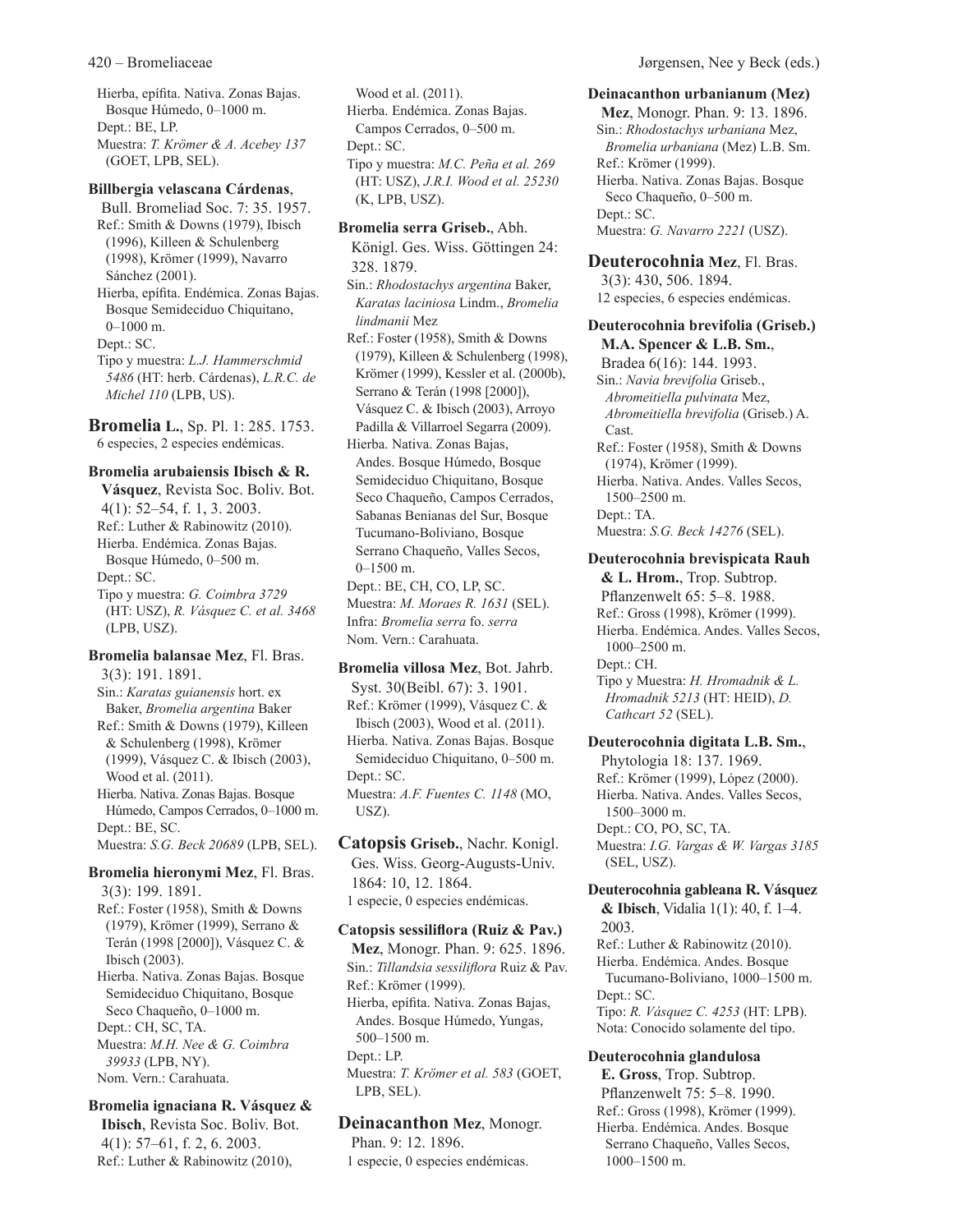Dept.: TA. Tipo y muestra: *L. Hromadnik et al. 5167* (HT: HEID), *R. Vásquez C. et al. 3722* (LPB).

#### **Deuterocohnia longipetala (Baker)**

**Mez**, Fl. Bras. 3(3): 507, pl. 95. 1894. Sin.: *Dyckia longipetala* Baker, *Deuterocohnia pedicellata* W. Till Ref.: Smith & Downs (1974), Killeen & Schulenberg (1998), Krömer (1999), Till (2004), Luther & Rabinowitz (2010).

Hierba. Nativa. Zonas Bajas, Andes. Bosque Semideciduo Chiquitano, Bosque Seco Chaqueño, Campos Cerrados, Bosque Tucumano-Boliviano, Valles Secos, 0–2500 m. Dept.: CO, SC, TA. Muestra: *F.L. Balcázar J. 100* (MO, SEL, USZ).

#### **Deuterocohnia lorentziana (Mez) M.A. Spencer & L.B. Sm.**,

Bradea 6(16): 144. 1993. Sin.: *Pitcairnia lorentziana* Mez, *Abromeitiella lorentziana* (Mez) A. Cast. Ref.: Krömer (1999), López (2000). Hierba. Nativa. Andes. Valles Secos, 2500–3500 m. Dept.: PO, TA. Muestra: *W. Till 62A* (WU).

# **Deuterocohnia lotteae (Rauh)**

**M.A. Spencer & L.B. Sm.**, Bradea 6(16): 145. 1992. Sin.: *Abromeitiella lotteae* Rauh Ref.: Gross (1998), Krömer (1999). Hierba. Endémica. Andes. Valles Secos, 2500–3000 m. Dept.: TA. Tipo y muestra: *H. Hromadnik 5131* (HT: HEID), *W. Till 62B* (WU).

#### **Deuterocohnia meziana Kuntze ex**

**Mez**, Monogr. Phan. 9: 465. 1896. Ref.: Gross (1998), Krömer (1999), Wood et al. (2011). Hierba. Nativa. Zonas Bajas, Andes. Bosque Seco Chaqueño, Bosque Serrano Chaqueño, Valles Secos, 0–1500 m. Dept.: SC. Muestra: *J.R.I. Wood & J.D. Soto 25318* (K, LPB, USZ). Infra: *Deuterocohnia meziana* var. *carmineoviridiflora* Rauh

**Deuterocohnia scapigera (Rauh & L. Hrom.) M.A. Spencer & L.B. Sm.**, Bradea 6(16): 145. 1992. Sin.: *Abromeitiella scapigera* Rauh & L. Hrom. Ref.: Gross (1998), Krömer (1999), López (2000), Vásquez C. et al.

(2002), Ibisch & Vásquez (2003a), Luther & Rabinowitz (2010). Hierba. Endémica. Andes. Valles Secos, 1000–2500 m. Dept.: CH, PO, SC. Tipo y muestra: *H. Hromadnik et al. 5275* (HT: HEID), *M. Kessler et al. 5085* (GOET, LPB, SEL). Infra: *Deuterocohnia scapigera* subsp. *sanctae-crucis* R. Vásquez & Ibisch

# **Deuterocohnia seramisiana R.**

**Vásquez, Ibisch & E. Gross**, Bromelie 1: 4. 2002. Ref.: Luther & Rabinowitz (2010). Hierba. Endémica. Andes. Valles Secos, 2000–2500 m. Dept.: CH. Tipo: *R. Vásquez C. et al. 4093* (HT: herb. Vásquez). Nota: Conocido solamente del tipo.

#### **Deuterocohnia strobilifera Mez**,

Repert. Spec. Nov. Regni Veg. 3: 15. 1906. Sin.: *Deuterocohnia bracteosa* W. Till & L. Hrom. Ref.: Foster (1958), Smith & Downs (1974), Krömer (1999), López (2000), Luther (2001). Hierba. Nativa. Andes. Valles Secos, 2500–3500 m. Dept.: CH, PO, TA. Tipo y muestra: *K. Fiebrig 2933* (HT: GH), *S.G. Beck 14122* (LPB). Infra: *Deuterocohnia strobilifera* var. *strobilifera*, *Deuterocohnia strobilifera* var. *inermis* L.B. Sm.

**Dyckia Schult. f.**, Syst. Veg. 7(2): 65, 1194. 1830. 7 especies, 2 especies endémicas.

## **Dyckia barthlottii R. Vásquez &**

**Ibisch**, Bromelie 2012(3): 123. 2012. Hierba. Endémica. Zonas Bajas. Bosque Seco Chaqueño, 0–500 m. Dept.: SC. Tipo: *R. Vásquez C. & G. Coimbra 2010* (HT: LPB; IT: NY, SEL, USZ). Nota: Conocido solamente del tipo.

#### **Dyckia coximensis L.B. Sm. & Reitz**,

Phytologia 19: 282, t. 1, f. 4–6. 1970. Hierba. Nativa. Zonas Bajas. Bosque Húmedo, elevación desconocida. Dept.: SC. Muestra: *R. Guillén V. 2523* (MO, USZ). Nota: Identificación tentativa.

**Dyckia ferox Mez**, Monogr. Phan. 9: 511. 1896. Sin.: *Dyckia meziana* Kuntze Ref.: Foster (1958), Smith & Downs

(1974), Krömer (1999). Hierba. Nativa. Andes. Bosque Serrano Chaqueño, 1000–1500 m. Dept.: SC. Muestra: *M. Cárdenas 2679* (GH).

#### **Dyckia ferruginea Mez**, Monogr.

Phan. 9: 533. 1896. Ref.: Krömer (1999), Wood et al. (2011). Hierba. Nativa. Zonas Bajas. Bosque Semideciduo Chiquitano, Campos Cerrados, 0–500 m. Dept.: SC. Muestra: *P.L. Ibisch et al. 93.0613* (FR, LPB, SEL).

**Dyckia gracilis Mez**, Monogr. Phan. 9: 516. 1896. Ref.: Foster (1958), Smith & Downs (1974), Krömer (1999), Wood et al. (2011). Hierba. Nativa. Zonas Bajas. Bosque Semideciduo Chiquitano, Bosque Seco Chaqueño, 0–1000 m. Dept.: SC. Tipo y muestra: *d'Orbigny 1006* (T: GH), *A.F. Fuentes C. 1151* (LPB, SEL, USZ). **Dyckia leptostachya Baker**, Gard. Chron. 1884(2): 198. 1884. Sin.: *Dyckia boliviensis* Mez Ref.: Foster (1958), Smith & Downs (1974), Killeen & Schulenberg (1998), Krömer (1999), Kessler et al. (2000b), Wood et al. (2011). Hierba, epífita. Nativa. Zonas Bajas.

Campos Cerrados, 0–500 m. Dept.: CH, SC. Muestra: *T. Killeen et al. 7030* (MO,

SEL, USZ). **Dyckia pulquinensis Wittm.**, Meded. Rijks-Herb. 29: 88. 1916. Sin.: *Dyckia crassifolia* Rauh Ref.: Foster (1958), Smith & Downs (1974), Gross (1998), Krömer (1999). Hierba. Endémica. Andes. Valles Secos, 1000–1500 m.

Dept.: SC. Tipo y muestra: *T. Herzog 1849* (HT: L; IT: B, MO; fotos: F, GH), *G. Balcázar 35* (MO, USZ).

**Fosterella L.B. Sm.**, Phytologia 7: 171. 1960. 23 especies, 17 especies endémicas.

**Fosterella albicans (Griseb.) L.B. Sm.**, Phytologia 7: 171. 1960. Sin.: *Cottendorfia albicans* Griseb., *Lindmania albicans* (Griseb.) Mez, *Fosterella fuentesii* Ibisch, R. Vásquez & E. Gross Ref.: Smith & Downs (1974), Schulenberg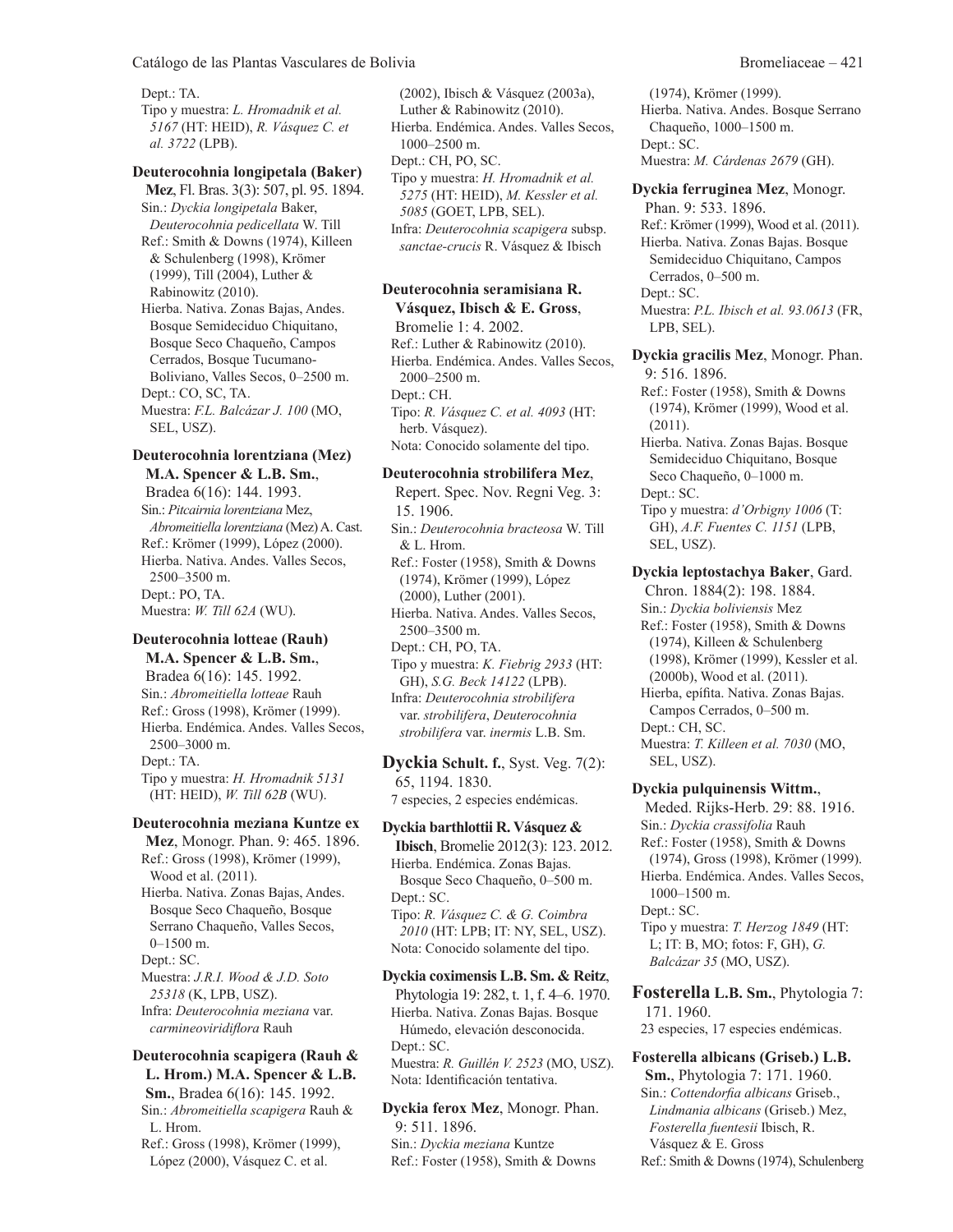& Awbrey (1997), Ibisch et al. (1999c), Krömer (1999), Kessler et al. (2000b), Ibisch et al. (2008), Peters et al. (2008), Arroyo Padilla & Villarroel Segarra (2009), Luther & Rabinowitz (2010).

Hierba, epífita. Nativa. Zonas Bajas, Andes. Bosque Húmedo, Bosque Semideciduo Chiquitano, Yungas, Bosque Tucumano-Boliviano, 500– 2500 m.

Dept.: CH, CO, LP, SC.

Muestra: *B. Holst et al. 4837* (SEL, USZ).

**Fosterella caulescens Rauh**, Trop.

Subtrop. Pflanzenwelt 31: 23. 1979. Ref.: Gross (1998), Kessler et al. (1999b), Krömer (1999). Hierba. Endémica. Andes. Yungas, 1000–1500 m. Dept.: LP. Tipo: *W. Rauh 40579a* (HT: HEID). Nota: Conocido solamente del tipo.

#### **Fosterella chaparensis Ibisch, R.**

**Vásquez & E. Gross**, Revista Soc. Boliv. Bot. 2(2): 118, f. 1. 1999. Ref.: Ibisch et al. (1999c), Krömer (1999), Luther (2001), Ibisch et al. (2002). Hierba. Endémica. Zonas Bajas, Andes. Bosque Húmedo, Yungas, 500–2000 m. Dept.: CO, LP. Tipo y muestra: *R. Vásquez C. et al.* 

*2792* (HT: LPB; IT: FR, USZ), *T. Krömer & A. Acebey 1230* (GOET, LPB, SEL).

#### **Fosterella christophii Ibisch, R.**

**Vásquez & J. Peters**, Selbyana 29(2): 185. 2008. Ref.: Luther & Rabinowitz (2010). Hierba. Endémica. Zonas Bajas. Bosque Húmedo, 0–1000 m. Dept.: SC. Tipo y muestra: *P.L. Ibisch & C. Nowicki 98.0173* (HT: LPB; IT: FR,

SEL, USZ, WU), *J.M. Mendoza 110* (LPB, MO, NY).

#### **Fosterella cotacajensis M. Kessler,**

**Ibisch & E. Gross**, Revista Soc. Boliv. Bot. 2(2): 111, f. 1–3. 1999. Ref.: Kessler et al. (1999b), Krömer (1999), Luther (2001), Ibisch et al. (2002). Hierba. Endémica. Andes. Valles Secos, 1000–2500 m. Dept.: CO, LP. Tipo y muestra: *M. Kessler et al. 9620* (HT: LPB; IT: SEL), *M. Kessler et al. 5531* (LPB).

**Fosterella elviragrossiae Ibisch, R. Vásquez & J. Peters**, Selbyana 29(2): 188. 2008. Ref.: Luther & Rabinowitz (2010).

Hierba. Endémica. Andes. Yungas, 1000–1500 m. Dept.: CO. Tipo y muestra: *R. Vásquez C. et al. 4177B* (HT: LPB; IT: SEL), *I.G. Vargas 6387* (LPB, MO, SEL, USZ).

# **Fosterella floridensis Ibisch, R.**

**Vásquez & E. Gross**, Revista Soc. Boliv. Bot. 2(2): 120, f. 5–7. 1999.

Ref.: Ibisch et al. (1999c), Krömer (1999), Luther (2001), Ibisch et al. (2002).

Hierba. Endémica. Andes. Bosque Tucumano-Boliviano, Bosque Serrano Chaqueño, 1000–1500 m. Dept.: SC.

Tipo y muestra: *P.L. Ibisch et al. 97.83* (HT: LPB; IT: FR, USZ), *R. Vásquez C. 1808* (JBSC).

#### **Fosterella gracilis (Rusby) L.B.**

**Sm.**, Phytologia 7: 171. 1960. Sin.: *Catopsis gracilis* Rusby, *Lindmania gracilis* (Rusby) L.B. Sm. Ref.: Foster (1958), Smith & Downs (1974), Krömer (1999), Ibisch (2006), Ibisch et al. (2008), Peters et al. (2008). Hierba. Endémica. Zonas Bajas. Bosque Húmedo, 0–500 m. Dept.: LP. Tipo y muestra: *R.S. Williams 738* (LT: NY; ILT: BM, GH frag., K), *R. Vásquez C. et al. 4682* (LPB).

#### **Fosterella graminea (L.B. Sm.)**

**L.B. Sm.**, Phytologia 7: 171. 1960. Sin.: *Lindmania graminea* L.B. Sm. Ref.: Foster (1958), Smith & Downs (1974), Krömer (1999), Ibisch et al. (2002). Hierba. Endémica. Zonas Bajas, Andes. Bosque Húmedo, Yungas, 500–1500 m. Dept.: LP. Tipo y muestra: *O. Buchtien 417* (HT: US; IT: GH), *M. Kessler 4100* (LPB, SEL).

#### **Fosterella heterophylla Rauh**,

Trop. Subtrop. Pflanzenwelt 60: 24–26. 1987. Ref.: Gross (1998), Krömer (1999), Ibisch et al. (2002). Hierba. Endémica. Zonas Bajas, Andes. Bosque Húmedo, Yungas, 500–1000, 1500–2500 m.

Dept.: LP.

Tipo y muestra: *W. Rauh 40583a* (HT: HEID), *R. Vásquez C. & G. Gerlach 3661* (LPB).

#### **Fosterella kroemeri Ibisch, R. Vásquez & J. Peters**, Selbyana

29(2): 189. 2008. Ref.: Luther & Rabinowitz (2010). Hierba. Endémica. Andes. Yungas,

1000–1500 m. Dept.: LP. Tipo: *T. Krömer & A. Acebey 1398B* (HT: LPB). Nota: Conocido solamente del tipo.

#### **Fosterella pearcei (Baker) L.B.**

**Sm.**, Phytologia 7: 172. 1960. Sin.: *Cottendorfia pearcei* Baker, *Lindmania pearcei* (Baker) Mez Ref.: Foster (1958), Smith & Downs (1974), Krömer (1999), Ibisch et al. (2008), Peters et al. (2008). Hierba. Endémica. Zonas Bajas. Bosque Húmedo, 500–1000 m.

Dept.: LP.

Tipo y muestra: *R.W. Pearce s.n.* (HT: BM; fotos: GH), *B.A. Krukoff 10328* (GH, LPB, MO).

#### **Fosterella penduliflora (C.H. Wright)**

**L.B. Sm.**, Phytologia 7: 172. 1960. Sin.: *Catopsis penduliflora* C.H. Wright, *Lindmania penduliflora* (C.H. Wright) Stapf, *Fosterella chiquitana* Ibisch, R. Vásquez & E. Gross, *Fosterella latifolia* Ibisch, R. Vásquez & E. Gross Ref.: Foster (1958), Killeen & Schulenberg (1998), Ibisch et al. (1999c), Krömer (1999), Kessler et al. (2000b), Serrano & Terán (1998 [2000]), Ibisch et al. (2008), Peters et al. (2008), Luther & Rabinowitz (2010). Hierba. Nativa. Zonas Bajas, Andes. Bosque Húmedo, Yungas, Bosque Tucumano-Boliviano, 500–1500 m. Dept.: CH, LP, SC, TA. Muestra: *M. Kessler et al. 4214* (GOET, LPB, SEL).

#### **Fosterella petiolata (Mez) L.B.**

**Sm.**, Phytologia 7: 172. 1960. Sin.: *Lindmania petiolata* Mez Ref.: Krömer (2000), Ibisch et al. (2002), Ibisch et al. (2008). Hierba. Nativa. Andes. Yungas, 1000– 2000 m. Dept.: LP. Muestra: *T. Krömer & A. Acebey 1594* (GOET, LPB, USZ).

# **Fosterella rexiae Ibisch, R. Vásquez**

**& E. Gross**, Selbyana 23(2): 213. 2002. Ref.: Luther & Rabinowitz (2010).

Hierba. Endémica. Zonas Bajas, Andes. Bosque Húmedo, Yungas, 500–1500 m. Dept.: LP.

Tipo y muestra: *R. Vásquez C. et al. 3673* (HT: LPB), *R. Vásquez C. et al. 3666* (USZ).

**[Fosterella rojasii (L.B. Sm.) L.B. Sm.]**, Phytologia 7: 172. 1960. Sin.: *Lindmania rojasii* L.B. Sm.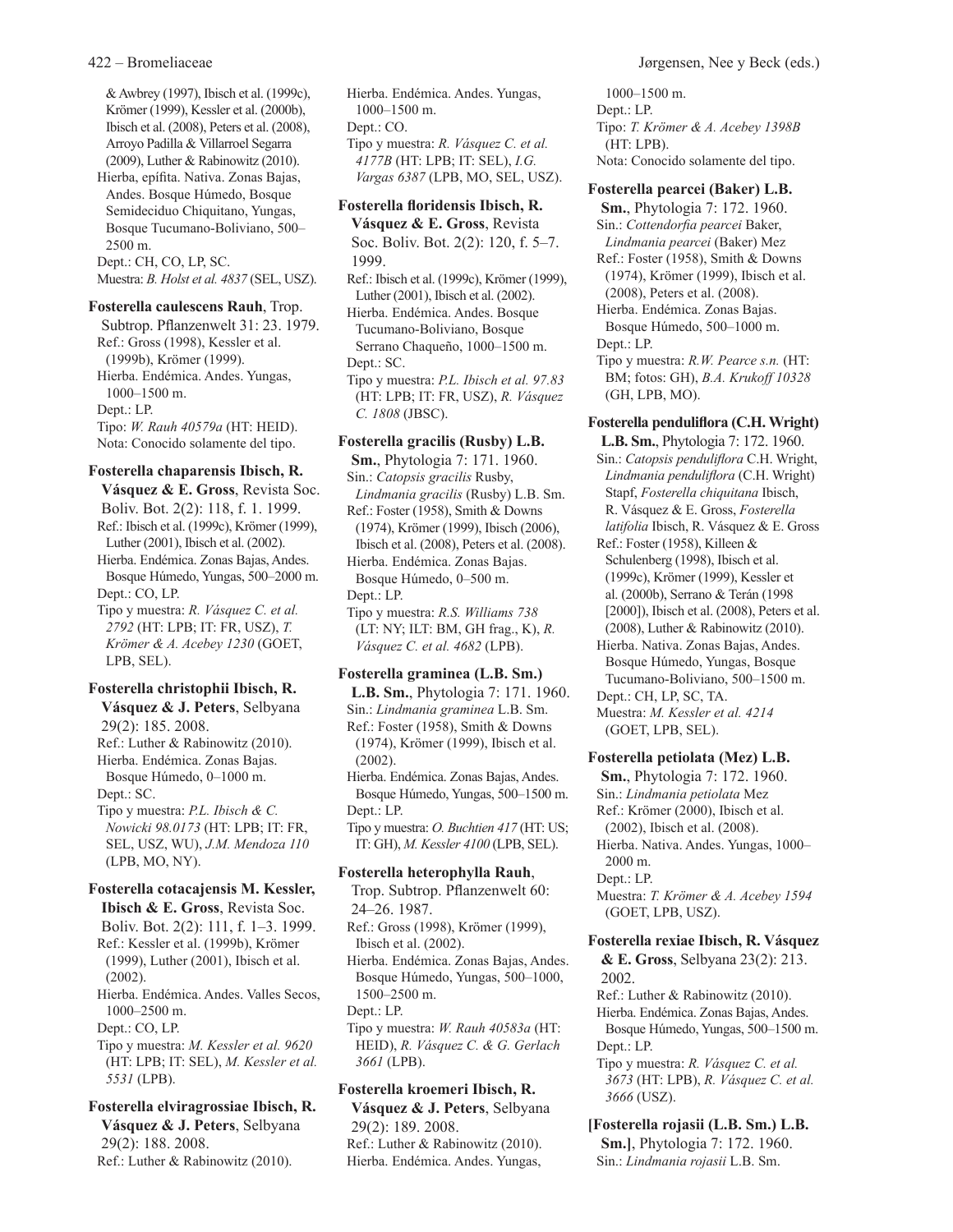Ref.: Krömer (1999), Ibisch et al. (2002), Ibisch et al. (2008), Peters et al. (2008). Nota: El registro se basa en material mal identificado de *F. elviragrossiae* y *F. yuvinkae*.

#### **Fosterella rusbyi (Mez) L.B. Sm.**,

Phytologia 7: 172. 1960. Sin.: *Lindmania rusbyi* Mez, *Fosterella elata* H. Luther

Ref.: Foster (1958), Smith & Downs (1974), Kessler et al. (1999b), Krömer (1999), Ibisch et al. (2008), Peters et al. (2008).

Hierba. Nativa. Zonas Bajas, Andes. Bosque Húmedo, Yungas, 500–1500 m. Dept.: LP.

Tipo y muestra: *M. Bang 2571* (LT: B; ILT: BM, F, G, GH [*Bang 2521*], K, MO-4894, MO-4895, NY, NY, US, US), *M.A. Lewis 36936* (MO, SEL).

#### **[Fosterella schidosperma (Baker)**

**L.B. Sm.]**, Phytologia 8(9): 500. 1963.

Ref.: Smith & Downs (1974), Krömer (1999).

Nota: El registro se basa en material mal identificado de *F. weberbaueri*.

**Fosterella spectabilis H. Luther**, J. Bromeliad Soc. 47: 118. 1997. Ref.: Krömer (1999), Luther (2001). Hierba. Endémica. Andes. Bosque Tucumano-Boliviano, 1000–2000 m. Dept.: CH, SC.

Tipo y muestra: *H.E. Luther s.n.* (HT: SEL; IT: HB, LPB, MO, NY, US, USZ, WU), *M. Kessler et al. 5028* (LPB, SEL).

**Fosterella vasquezii E. Gross & Ibisch**, J. Bromeliad Soc. 47(5): 211–217, f. 6–11. 1997. Ref.: Gross (1998), Krömer (1999), Luther (2001). Hierba. Endémica. Zonas Bajas. Bosque Húmedo, Bosque Semideciduo Chiquitano, Campos Cerrados, 0–1000 m. Dept.: SC. Tipo y muestra: *P.L. Ibisch et al.* 

*93.0652* (HT: HEID; IT: FR, LPB), *T. Killeen et al. 6469* (FR, K, MO, NY, RB, SEL, US, USZ).

**Fosterella villosula (Harms) L.B. Sm.**, Phytologia 7: 172. 1960. Sin.: *Lindmania villosula* Harms Ref.: Foster (1958), Smith & Downs (1974), Ibisch et al. (1999c), Krömer (1999), Ibisch et al. (2002), Ibisch et al. (2008).

Hierba. Endémica. Zonas Bajas, Andes. Bosque Húmedo, Yungas, Bosque

Tucumano-Boliviano, 500–2000 m. Dept.: CO, LP, SC. Tipo y muestra: *E. Werdermann 2120* (HT: B; IT: MO-999614; fotos: F, GH), *M. Kessler et al. 4109* (LPB, SEL).

# **Fosterella weberbaueri (Mez) L.B.**

**Sm.**, Phytologia 7: 172. 1960. Sin.: *Lindmania weberbaueri* Mez Ref.: Foster (1958), Ibisch et al. (2002). Hierba. Nativa. Zonas Bajas. Bosque Húmedo, 500–1000 m. Dept.: CO. Muestra: *R. Vásquez C. et al. 3570A* (herb. Vásquez, LPB).

#### **Fosterella weddelliana (Brongn. ex**

**Baker) L.B. Sm.**, Phytologia 7: 172. 1960.

Sin.: *Cottendorfia weddelliana* Brongn. ex Baker, *Lindmania weddelliana* (Brongn. ex Baker) Mez, *Fosterella nowickii* Ibisch, R. Vásquez & E. Gross

Ref.: Foster (1958), Smith & Downs (1974), Krömer (1999), Peters et al. (2008), Luther & Rabinowitz (2010).

Hierba. Endémica. Zonas Bajas, Andes. Bosque Húmedo, Yungas, 500–2000 m. Dept.: LP.

Tipo y muestra: *H.A. Weddell 4233* (LT: P; ILT: B, MO; fotos: GH), *M.A. Lewis 40425* (MO).

#### **Fosterella windischii L.B. Sm. & Read**, Bradea 6(15): 137. 1992. Ref.: Ibisch et al. (2002).

Hierba. Nativa. Zonas Bajas. Bosque Húmedo, 0–500 m. Dept.: SC. Muestra: *I.G. Vargas et al. 4001* (MO, USZ).

**Fosterella yuvinkae Ibisch, R. Vásquez, E. Gross & S. Reichle**, Selbyana 23(2): 216. 2002. Ref.: Luther & Rabinowitz (2010). Hierba. Endémica. Zonas Bajas. Campos Cerrados, 0–500 m. Dept.: SC. Tipo y muestra: *S. Reichle P-SR1* (HT: LPB), *J.R.I. Wood & J.D. Soto 25451* (K, LPB, USZ).

**Greigia Regel**, Gartenflora 14: 137. 1865. 8 especies, 6 especies endémicas.

**Greigia acebeyi B. Will, T. Krömer, M. Kessler, Karger & H. Luther**, Selbyana 30(1): 92–94, f. 1. 2009. Ref.: Luther & Rabinowitz (2010). Hierba. Endémica. Andes. Yungas, 2500–3000 m. Dept.: LP.

Tipo: *T. Krömer & A. Acebey 181* (HT: GOET; IT: LPB, SEL). Nota: Conocido solamente del tipo.

#### **Greigia atrocastanea H. Luther**,

Selbyana 19(2): 218, f. 1. 1998. Ref.: Krömer (1999), Krömer (2000), Luther (2001). Hierba. Endémica. Andes. Páramo Yungueño, 3000–3500 m. Dept.: CO, LP. Tipo y muestra: *E. García 1977* (HT: SEL; IT: LPB), *M. Kessler et al. 7512* (LPB, SEL). **Greigia cochabambae H. Luther**, Selbyana 19(1): 83, f. 1. 1998.

Ref.: Krömer (1999), Krömer (2000), Luther (2001). Hierba. Endémica. Andes. Yungas, 2000–3000 m. Dept.: CO, LP. Tipo y muestra: *M. Kessler et al. 7111* (HT: SEL; IT: LPB), *T. Krömer & A. Acebey 888* (GOET, LPB, SEL).

**Greigia danielii L.B. Sm.**, Caldasia 5: 1, f. 1948. Ref.: Will et al. (2009). Hierba. Nativa. Andes. Yungas, 2500– 3000 m. Dept.: LP. Muestra: *M. Kessler 12135* (GOET, LPB, SEL).

**Greigia kessleri H. Luther**, Selbyana 19: 83, f. 2. 1998. Ref.: Krömer (1999), Krömer (2000), Luther (2001). Hierba. Endémica. Andes. Yungas, 2000–3000 m. Dept.: CO, LP. Tipo y muestra: *M. Kessler et al. 9067* (HT: SEL; IT: LPB), *M. Kessler et al. 10519* (LPB, SEL).

### **Greigia marioae B. Will, T. Krömer, M. Kessler, Karger & H. Luther**, Selbyana 30(1): 94. 2009.

Ref.: Luther & Rabinowitz (2010). Hierba. Endémica. Andes. Yungas, 2500–3000 m. Dept.: LP. Tipo y muestra: *T. Krömer & A. Acebey 1164* (HT: GOET; IT: LPB, SEL), *T. Krömer & A. Acebey 1749* (GOET, LPB, SEL).

**Greigia membranacea B. Will, T. Krömer, M. Kessler, Karger & H. Luther**, Selbyana 30(1): 98. 2009. Ref.: Luther & Rabinowitz (2010). Hierba. Endémica. Andes. Yungas, Páramo Yungueño, 2500–3500 m. Dept.: LP.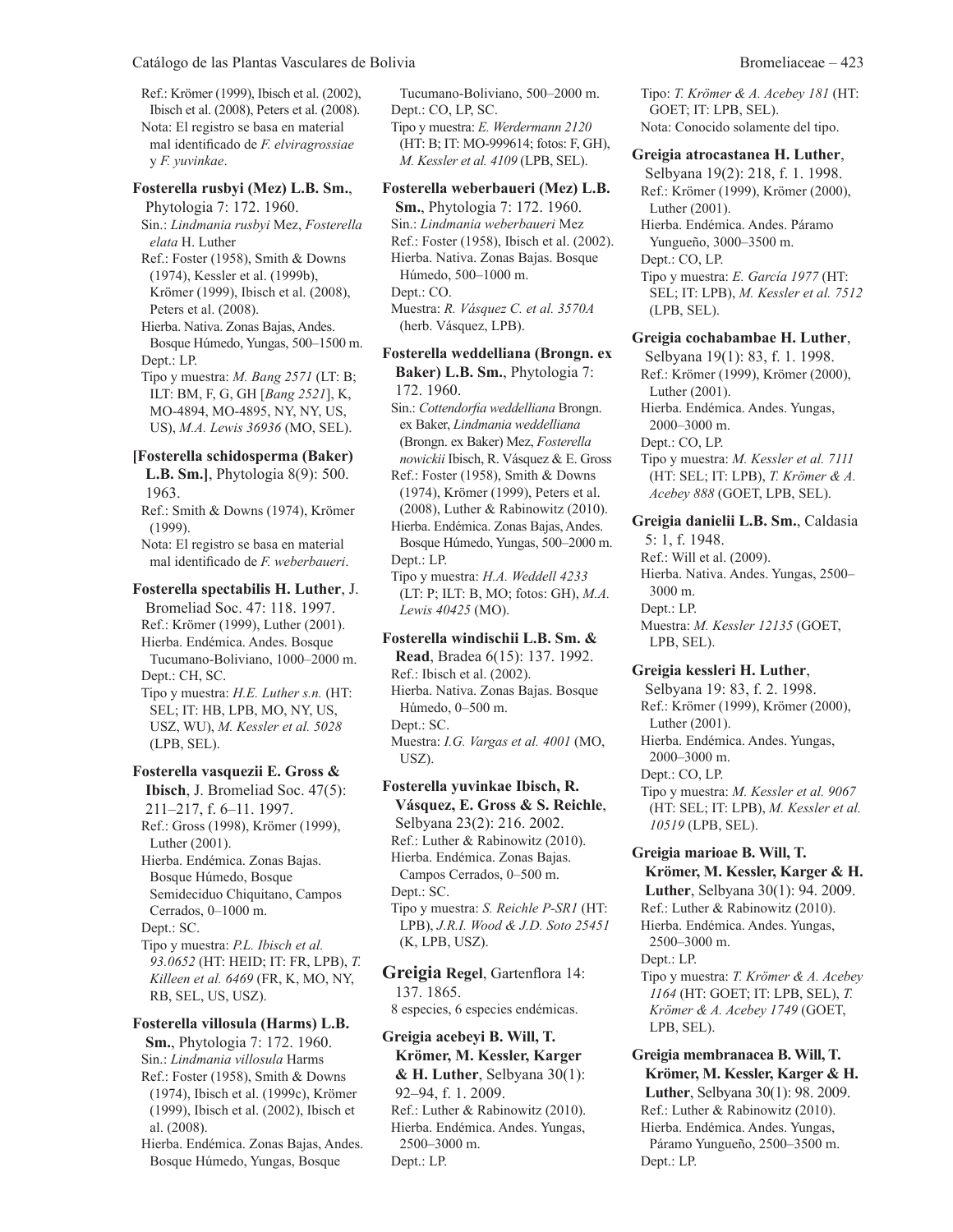Tipo y muestra: *T. Krömer & A. Acebey 132* (HT: GOET; IT: LPB, SEL), *T. Krömer & A. Acebey 885* (GOET, LPB, SEL).

#### **Greigia stenolepis L.B. Sm.**,

Phytologia 24: 445, t. 5, f. 2–4. 1972. Ref.: Will et al. (2009). Hierba. Nativa. Andes. Páramo Yungueño, 3000–3500 m. Dept.: LP. Muestra: *S.G. Beck 24400* (GOET, LPB, MO). Nota: Identificación tentativa.

# **Guzmania Ruiz & Pav.**, Fl.

Peruv. 3: 37, pl. 261. 1802. 19 especies, 1 especie endémica.

#### **Guzmania besseae H. Luther**,

Selbyana 5(3–4): 310. 1981. Ref.: Ibisch (1996), Krömer (1999). Hierba, epífita. Nativa. Andes. Yungas, 1500–3000 m. Dept.: CO, LP, SC. Tipo y muestra: *E.L. Besse et al. 669* (HT: SEL), *P.L. Ibisch & C. Ibisch 93.0111* (LPB, SEL).

#### **Guzmania bipartita L.B. Sm.**,

Phytologia 6: 437, t. 2, f., 1,2. 1959. Ref.: Krömer (1999). Hierba, epífita. Nativa. Andes. Yungas, 1000–1500 m. Dept.: LP, SC. Muestra: *M. Kessler et al. 10092* (GOET, LPB, SEL).

#### **Guzmania calothyrsa Mez**,

Monogr. Phan. 9: 910. 1896. Ref.: Foster (1958), Smith & Downs (1977), Ibisch (1996), Krömer (1999). Hierba, epífita. Nativa. Zonas Bajas, Andes. Bosque Húmedo, Yungas, 0–1500 m. Dept.: BE, CO, LP, SC. Muestra: *T. Krömer & A. Acebey 57* (GOET, LPB, SEL).

#### **Guzmania danielii L.B. Sm.**,

Phytologia 4: 360, t. 2, f. 6–8. 1953. Ref.: Krömer (1999). Hierba, epífita. Nativa. Andes. Yungas, 1500–3000 m. Dept.: CO, LP. Muestra: *M. Kessler et al. 9027* (LPB, SEL).

**Guzmania gloriosa (André) André ex Mez**, Monogr. Phan. 9: 922. 1896. Sin.: *Caraguata gloriosa* André Ref.: Krömer (1999), Acebey et al. (2006). Hierba, epífita. Nativa. Andes. Yungas, 1000–2000 m. Dept.: CO, LP.

Muestra: *M. Kessler et al. 7446* (LPB, SEL).

### **Guzmania killipiana L.B. Sm.**,

Contr. Gray Herb. 98: 29, t. 6, f. 1–2. 1932. Ref.: Ibisch (1996), Krömer (1999), Krömer & Kessler (2004). Hierba, epífita. Nativa. Andes. Yungas, 1000–2500 m. Dept.: CO, LP. Muestra: *M. Kessler et al. 6957* (GOET, LPB, SEL).

## **Guzmania lingulata (L.) Mez**,

Monogr. Phan. 9: 899. 1896. Sin.: *Tillandsia lingulata* L. Ref.: Foster (1958), Smith & Downs (1977), Ibisch (1996), Killeen & Schulenberg (1998), Krömer (1999). Hierba, epífita. Nativa. Zonas Bajas, Andes. Bosque Húmedo, Campos Cerrados, Yungas, 500–1500 m. Dept.: LP, SC. Muestra: *M. Saldias & L. Arroyo P. 3572* (MO, SEL, USZ, WU). Infra: *Guzmania lingulata* var. *lingulata*

# **Guzmania madisonii H. Luther**,

Selbyana 11: 56. 1989. Ref.: Krömer (2003), Krömer & Kessler (2004), Krömer et al. (2007). Hierba, epífita. Nativa. Andes. Yungas, 1000–1500 m. Dept.: LP. Muestra: *T. Krömer & A. Acebey 217* (GOET, LPB, SEL).

#### **Guzmania marantoidea (Rusby)**

**H. Luther**, Selbyana 19: 86. 1998. Sin.: *Tillandsia marantoidea* Rusby, *Guzmania rionievensis* Rauh Ref.: Foster (1958), Krömer (1999), Krömer & Kessler (2004). Hierba, epífita. Nativa. Andes. Yungas, 1000–3000 m. Dept.: CO, LP. Tipo y muestra: *M. Bang 2570* (HT: NY; IT: GH frag. ex US, US; fotos: GH ex US), *M. Kessler et al. 7843* (LPB, SEL).

#### **Guzmania melinonis Regel**,

Gartenflora 34: 116. 1885. Ref.: Foster (1958), Smith & Downs (1977), Ibisch (1996), Krömer (1999), Krömer & Kessler (2004). Hierba, epífita. Nativa. Zonas Bajas, Andes. Bosque Húmedo, Yungas, 0–1500, 2500–3000 m. Dept.: CO, LP, SC. Muestra: *M. Kessler et al. 8058* (GOET, LPB, SEL).

**Guzmania monostachia (L.) Rusby ex Mez**, Monogr. Phan. 9: 905. 1896. Sin.: *Renealmia monostachia* L. Ref.: Krömer (1999), Moraes R. et al. (2006). Hierba, epífita. Nativa. Andes. Yungas, 1000–1500 m. Dept.: LP. Muestra: *M. Kessler et al. 10305* (LPB, SEL).

## **Guzmania morreniana (Linden ex**

**E. Morren) Mez**, Monogr. Phan. 9: 932. 1896. Sin.: *Massangea morreniana* Linden ex E. Morren Ref.: Krömer (1999). Hierba, epífita. Nativa. Andes. Yungas, 2000–2500 m. Dept.: CO, LP. Muestra: *S.G. Beck 22273* (LPB, SEL).

# **Guzmania remediosensis E. Gross**,

Trop. Subtrop. Pflanzenwelt 95: 20–21. 1997. Ref.: Gross (1998), Krömer (1999), Luther (2001). Hierba, epífita. Endémica. Andes. Yungas, 2000–2500 m. Dept.: LP, SC. Tipo y muestra: *M. Miyagawa s.n.* (HT: HEID), *D.N. Smith et al. 13389* (MO).

#### **Guzmania retusa L.B. Sm.**, Fieldiana,

Bot. 28(1): 143, f. 23, a–c. 1951. Ref.: Smith & Downs (1977), Ibisch (1996), Krömer (1999). Hierba, epífita. Nativa. Andes. Yungas, 1000–2000 m. Dept.: CO, LP. Muestra: *M. Kessler et al. 7401* (GOET, LPB, SEL).

#### **Guzmania roezlii (E. Morren)**

**Mez**, Monogr. Phan. 9: 948. 1896. Sin.: *Schlumbergeria roezli* E. Morren Ref.: Foster (1958), Smith & Downs (1977), Ibisch (1996), Krömer (1999), Krömer & Kessler (2004). Hierba, epífita. Nativa. Zonas Bajas, Andes. Bosque Húmedo, Yungas, 500–1500 m. Dept.: BE, CO, LP. Muestra: *T. Krömer & A. Acebey 185* (LPB, SEL).

# **Guzmania sphaeroidea (André)**

**André ex Mez**, Monogr. Phan. 9: 942. 1896. Sin.: *Caraguata sphaeroidea* André Ref.: Krömer (1999), Krömer & Kessler (2004). Hierba, epífita. Nativa. Andes. Yungas, 1000–1500 m. Dept.: CO, LP.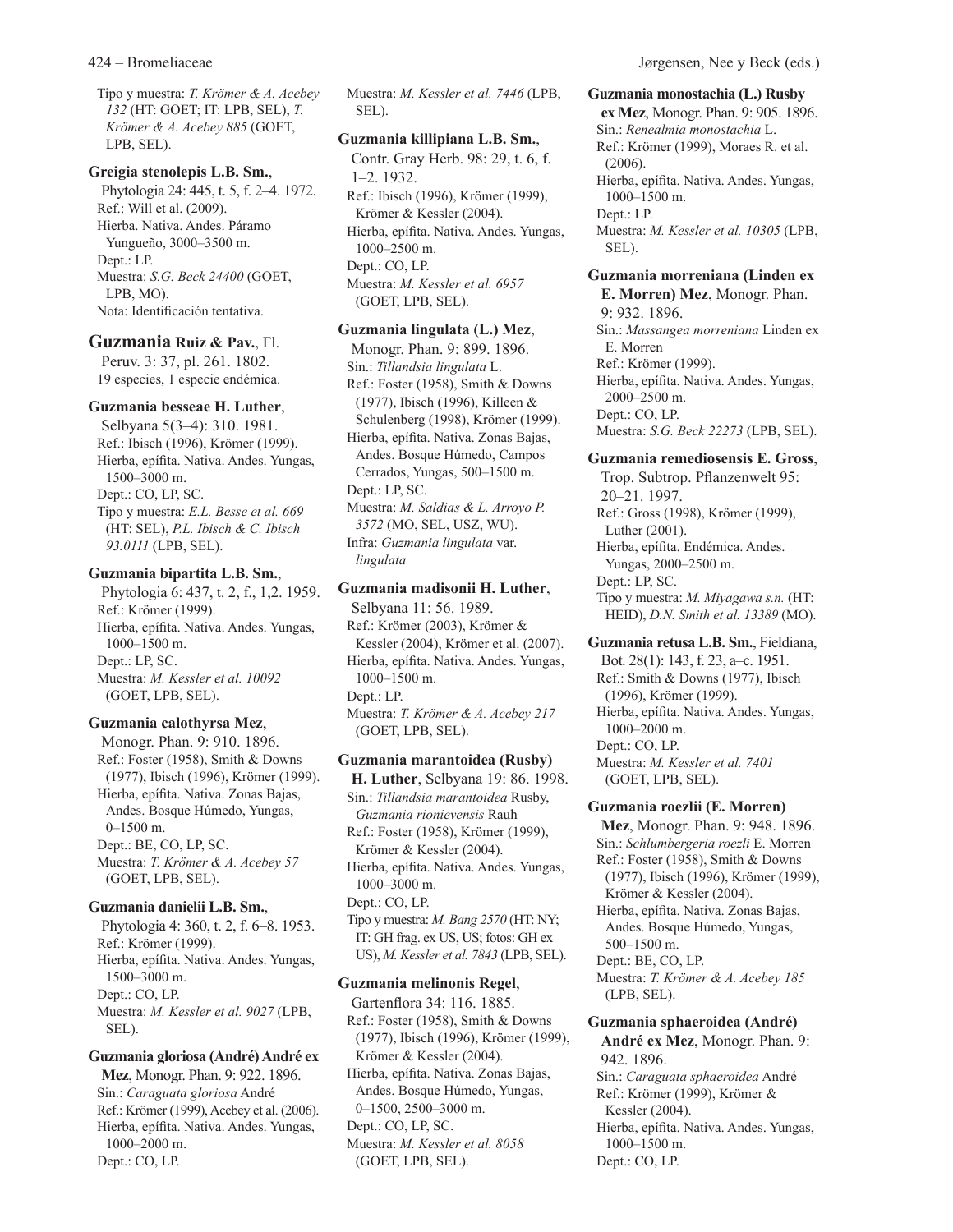Catálogo de las Plantas Vasculares de Bolivia Bromeliaceae – 425

Muestra: *T. Krömer & A. Acebey 793* (GOET, LPB, SEL).

# **Guzmania squarrosa (Mez & Sodiro)**

**L.B. Sm. & Pittendr.**, J. Wash. Acad. Sci. 43: 403. 1953 [1954]. Sin.: *Thecophyllum squarrosum* Mez & Sodiro Ref.: Ibisch (1996), Krömer (1999), Krömer & Kessler (2004). Hierba, epífita. Nativa. Andes. Yungas, 1500–3000 m. Dept.: CO, LP. Muestra: *S.G. Beck 21288* (LPB, SEL).

#### **Guzmania tarapotina Ule**, Verh.

Bot. Vereins Prov. Brandenburg 48: 147. 1907. Ref.: Krömer (1999), Acebey & Krömer (2001). Hierba, epífita. Nativa. Zonas Bajas. Bosque Húmedo, 0–1000 m. Dept.: LP. Muestra: *S.G. Beck 24037* (LPB, SEL).

#### **Guzmania undulatobracteata**

**(Rauh) Rauh**, J. Bromeliad Soc. 41(1): 18, 20, 24. 1991. Sin.: *Tillandsia undulatobracteata* Rauh Ref.: Fuentes Claros et al. (2009). Hierba, epífita. Nativa. Andes. Yungas, 1500–2500 m. Dept.: LP. Muestra: *A.F. Fuentes C. et al. 5045* (LPB, MO, SEL, USZ, WU).

#### **Mezobromelia L.B. Sm.**, Proc.

Amer. Acad. Arts 70: 151. 1935. 2 especies, 0 especies endémicas.

# **Mezobromelia capituligera (Griseb.)**

**J.R. Grant**, Phytologia 74(6): 428. 1993. Sin.: *Tillandsia capituligera* Griseb. Ref.: Krömer (1999), Krömer et al. (2007). Hierba, epífita. Nativa. Andes. Yungas, 1000–2500 m. Dept.: CO, LP. Muestra: *M. Kessler et al. 7376* (LPB, SEL).

# **Mezobromelia pleiosticha (Griseb.)**

**Utley & H. Luther**, Ann. Missouri Bot. Gard. 78(1): 270. 1991. Sin.: *Tillandsia pleiosticha* Griseb. Ref.: Krömer (1999), Krömer & Kessler (2004), Krömer et al. (2007). Hierba, epífita. Nativa. Andes. Yungas, 1000–1500 m. Dept.: LP. Muestra: *T. Krömer & A. Acebey 233* (LPB, SEL).

**Pepinia Brongn. ex André**, Ill. Hort. 17: 32. 1870. 1 especie, 0 especies endémicas.

# **Pepinia caricifolia (Mart. ex Schult.**

**f.) G.S. Varad. & Gilmartin**, Syst. Bot. 13(2): 297. 1988. Sin.: *Pitcairnia caricifolia* Mart. ex Schult. f. Ref.: Killeen & Schulenberg (1998), Krömer (1999), Luther (2001). Hierba, epífita. Nativa. Zonas Bajas. Bosque Húmedo, Campos Cerrados, 0–500 m. Dept.: PA, SC. Muestra: *T. Killeen et al. 5448* (MO, USZ).

**Pitcairnia L'Hér.**, Sert. Angl. 7. 1788 [1789]. 21 especies, 13 especies endémicas.

# **Pitcairnia amboroensis Ibisch, R.**

**Vásquez, E. Gross & M. Kessler**, J. Bromeliad Soc. 49(3): 129–135, f. 13. 1999. Ref.: Ibisch et al. (1999b), Krömer (1999), Luther (2001). Hierba. Endémica. Zonas Bajas, Andes. Bosque Húmedo, Bosque Tucumano-Boliviano, 500–1000 m. Dept.: SC. Tipo y muestra: *P.L. Ibisch & C. Ibisch 97.0004A* (HT: LPB), *M. Kessler et al. 8660* (GOET, LPB).

# **Pitcairnia aurea Rusby ex L.B.**

**Sm.**, Phytologia 19: 286, t. 1, f. 21. 1970. Ref.: Krömer (1999). Hierba. Endémica. Zonas Bajas. Bosque Húmedo, 500–1000 m. Dept.: LP. Tipo: *H.H. Rusby 665* (HT: NY). Nota: Conocido solamente del tipo.

#### **Pitcairnia brittoniana Mez**,

Monogr. Phan. 9: 451. 1896. Sin.: *Hepetis brittoniana* (Mez) Mez Ref.: Foster (1958), Smith & Downs (1974), Ibisch (1996), Krömer (1999). Hierba. Nativa. Andes. Yungas, 1000– 2000 m. Dept.: CO, LP. Tipo y muestra: *M. Bang 592* (HT: US; IT: NY; fotos: GH), *J.C. Solomon 9281* (LPB, MO, SEL).

#### **Pitcairnia cantuoides R. Vásquez & Ibisch**, J. Bromeliad Soc. 55(3): 100. 2005. Ref.: Luther & Rabinowitz (2010). Hierba. Endémica. Andes. Valles Secos, 1000–1500 m.

Dept.: CH. Tipo: *R. Vásquez C. et al. 4956* (HT: herb. Vásquez; IT: herb. Vásquez). Nota: Conocido solamente del tipo.

#### **Pitcairnia cardenasii L.B. Sm.**,

Phytologia 8(9): 505, t. 3, f. 5–7. 1963.

Ref.: Smith & Downs (1974), Krömer (1999), Arroyo Padilla & Villarroel Segarra (2009).

Hierba. Endémica. Zonas Bajas, Andes. Bosque Semideciduo Chiquitano, Campos Cerrados, Yungas, Bosque Tucumano-Boliviano, 500–2000 m. Dept.: CH, LP, SC.

Tipo y muestra: *M. Cárdenas 4648* (HT: US), *C. Guardia et al. 230* (SEL, USZ).

# **Pitcairnia chiquitana R. Vásquez**

**& Ibisch**, Vidalia 2(2): 9. 2004. Ref.: Luther & Rabinowitz (2010), Wood et al. (2011).

Hierba. Endémica. Zonas Bajas. Bosque Semideciduo Chiquitano, 500–1000 m. Dept.: SC.

Tipo y muestra: *R. Vásquez C. et al. 4561* (HT: LPB; IT: herb. Vásquez), *J.R.I. Wood et al. 23684* (K, LPB, USZ).

**Pitcairnia crassa L.B. Sm.**, Lilloa 14: 94, f. 5. 1948.

Ref.: Foster (1958), Smith & Downs (1974), Krömer (1999).

Hierba. Endémica. Zonas Bajas, Andes. Bosque Húmedo, Yungas, 500–1500 m. Dept.: LP, SC.

Tipo y muestra: *M. Cárdenas 3690* (HT: GH), *T. Krömer & A. Acebey 126* (GOET, LPB, SEL).

#### **Pitcairnia divaricata Wittm.**,

Meded. Rijks-Herb. 29: 81. 1916. Ref.: Foster (1958), Smith & Downs (1974), Krömer (1999), Kessler et al. (2000b).

Hierba. Endémica. Zonas Bajas, Andes. Bosque Húmedo, Yungas, 500–1500 m. Dept.: LP, SC.

Tipo y muestra: *T. Herzog 1212* (HT: L; IT: B; fotos: F, GH), *S.G. Beck 1765* (LPB).

**[Pitcairnia grandiflora Mez]**, Repert. Spec. Nov. Regni Veg. 3: 5. 1906.

Ref.: Foster (1958). Nota: El registro se basa en material mal identificado de *Puya pitcairniodes* L.B. Smith, conocido solamente de Perú.

**Pitcairnia heydlauffii R. Vásquez & Ibisch**, Die Bromelie 1: 11,

Tafel 2. 2000. Ref.: Vásquez C. & Ibisch (2000b),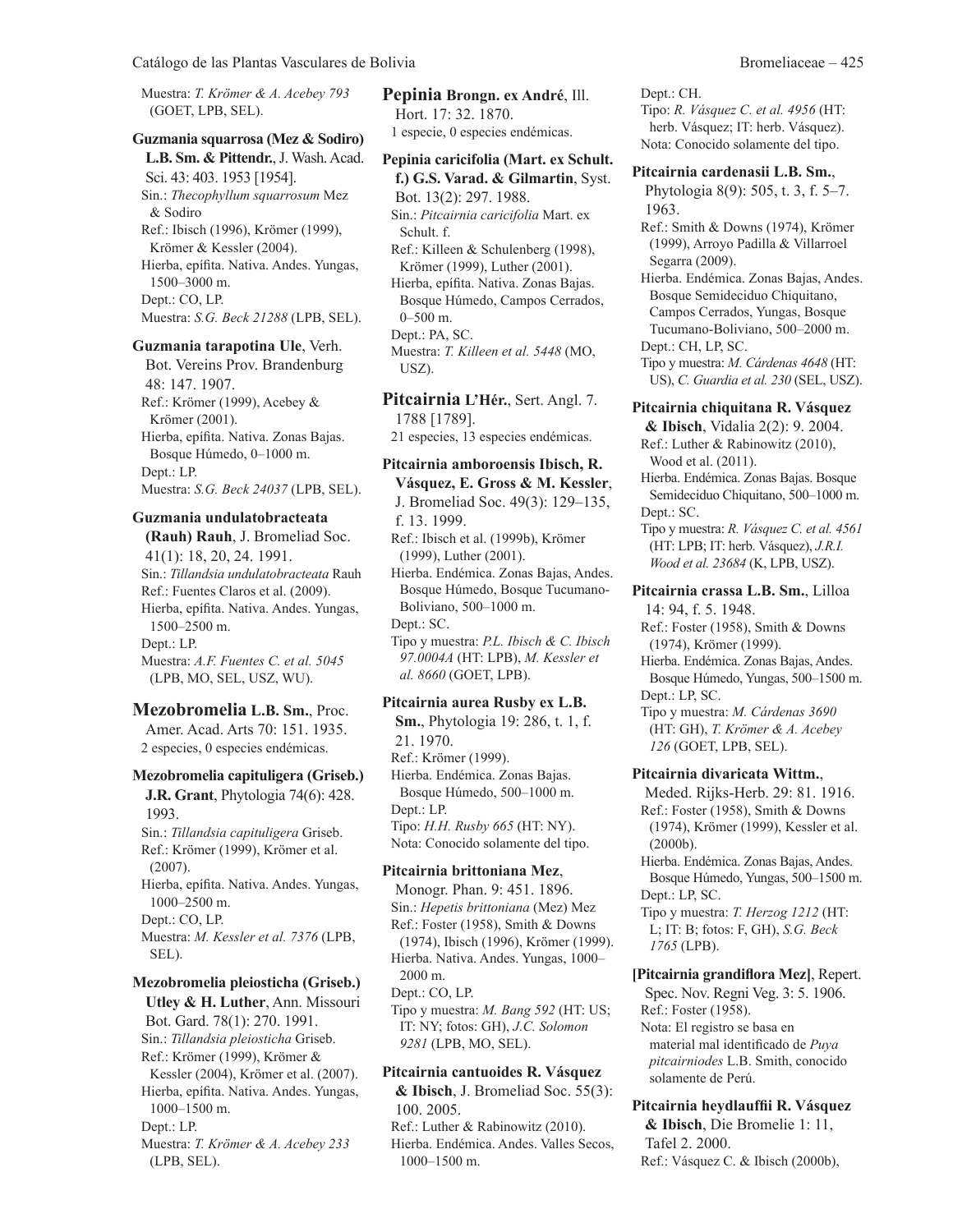Luther (2001). Hierba. Endémica. Zonas Bajas. Bosque Húmedo, 500–1000 m. Dept.: CO. Tipo y muestra: *R. Vásquez C. et al. 3312* (HT: LPB), *R. Vásquez C. et al. 3567* (BOLV).

# **Pitcairnia inermis (E. Mey.) E.**

**Mey. ex Schult. & Schult. f.**, Syst. Veg. 7(2): 1238. 1830. Sin.: *Pourretia inermis* E. Mey. Ref.: Smith & Downs (1974), Krömer (1999). Hierba. Nativa. Región, tipo de vegetación y elevación desconocidas. Dept.: Bolivia. Muestra: *R.W. Pearce 521* (K). Infra: *Pitcairnia inermis* var. *inermis*

## **Pitcairnia kroemeri H. Luther**,

Selbyana 21(1,2): 125. 2000. Ref.: Luther (2001), Ibisch & Vásquez C. (2003b), Acebey et al. (2006). Hierba. Nativa. Zonas Bajas. Bosque Húmedo, 500–1000 m. Dept.: BE. Tipo y muestra: *T. Krömer et al. 898* (HT: LPB; IT: GOET, SEL), *R. Vásquez C. et al. 4678* (herb. Vásquez, LPB).

### **Pitcairnia lanuginosa Ruiz & Pav.**, Flora 3: 35, t. 258. 1802. Sin.: *Orthophytum lanuginosum* (Ruiz & Pav.) Beer, *Pitcairnia subpetiolata* Baker, *Pitcairnia sessiliflora* Rusby Ref.: Foster (1958), Smith & Downs (1974), Killeen & Schulenberg (1998), Krömer (1999). Hierba. Nativa. Zonas Bajas, Andes. Bosque Húmedo, Campos Cerrados, Yungas, 0–1500 m. Dept.: CO, LP, SC. Muestra: *J.C. Solomon & S. Urcullo 14173* (MO).

# **Pitcairnia longissimiflora Ibisch, R. Vásquez & E. Gross**, J.

Bromeliad Soc. 49(3): 127, f. 13, 14, 17. 1999. Ref.: Ibisch et al. (1999b), Krömer (1999), Luther (2001). Hierba. Endémica. Zonas Bajas, Andes. Bosque Húmedo, Bosque Tucumano-Boliviano, 500–1000 m.

Dept.: SC.

Tipo y muestra: *P.L. Ibisch et al. 97.097* (HT: LPB), *R. Vásquez C. et al. 2890* (herb. Vásquez).

# **Pitcairnia mohammadii Ibisch & R. Vásquez**, Bromelie 1: 4. 2003.

Ref.: Luther & Rabinowitz (2010), Wood et al. (2011).

Hierba. Endémica. Zonas Bajas. Campos Cerrados, 500–1000 m. Dept.: SC. Tipo y muestra: *R. Vásquez C. 3829* (HT: LPB; IT: LPB), *J.R.I. Wood et al. 26591* (LPB, USZ).

### **Pitcairnia multiramosa Mez**,

Monogr. Phan. 9: 419. 1896. Sin.: *Hepetis multiramosa* (Mez) Mez Ref.: Foster (1958), Smith & Downs (1974), Krömer (1999), Vásquez C. & Ibisch (2005a). Hierba. Endémica. Andes. Bosque Serrano Chaqueño, 1500–2000 m. Dept.: CH. Tipo y muestra: *H.A. Weddell 3637* (HT: P; IT: F, MO; fotos: GH ex P), *R. Vásquez C. 4969* (herb. Vásquez, LPB). Nota: Esta especie podría ser sinónimo de *P. paniculata*. **Pitcairnia odontopoda Baker**,

# Handb. Bromel. 93. 1889.

Sin.: *Hepetis odontopoda* (Baker) Mez Ref.: Foster (1958), Smith & Downs (1974), Krömer (1999). Hierba. Nativa. Andes. Yungas, 1500– 2500 m. Dept.: LP. Tipo y muestra: *R.W. Pearce s.n.* (HT: K; fotos: GH), *W.J. Eyerdam 25357*

# **Pitcairnia paniculata (Ruiz &**

(F, GH, UC).

Pav.) Ruiz & Pav., Fl. Peruv. 3: 36, t. 260. 1802. Sin.: *Pourretia paniculata* Ruiz & Pav., *Pitcairnia biattenuata* Rusby Ref.: Foster (1958), Smith & Downs

(1974), Krömer (1999), Kessler et al. (2000b), Arroyo Padilla & Villarroel Segarra (2009).

Hierba. Nativa. Zonas Bajas, Andes. Bosque Húmedo, Yungas, Bosque Tucumano-Boliviano, 500–2500 m. Dept.: CH, CO, LP, SC.

Muestra: *T. Krömer & A. Acebey 125* (LPB, SEL).

# **Pitcairnia platystemon Mez**,

LPB, USZ).

Monogr. Phan. 9: 421. 1896. Sin.: *Hepetis platystemon* (Mez) Mez Ref.: Foster (1958), Krömer (1999), Vásquez C. & Ibisch (2005b), Wood et al. (2011). Hierba. Endémica. Zonas Bajas. Bosque Seco Chaqueño, 0–500 m. Dept.: SC. Tipo y muestra: *d'Orbigny 937* (T: GH), *J.R.I. Wood et al. 23685* (K,

# **[Pitcairnia rigida Mez]**, Bull. Herb.

Boissier, sér. 2, 4: 625. 1904. Ref.: Foster (1958), Krömer (2003), Acebey et al. (2006). Nota: El registro se basa en material mal identificado de *P. paniculata*.

# **Pitcairnia riparia Mez**, Repert. Spec.

Nov. Regni Veg. 12: 416. 1913. Ref.: Krömer (1999), Moraes R. et al. (2006), Krömer et al. (2007). Hierba, epífita. Nativa. Andes. Yungas, 1000–2000 m. Dept.: LP. Muestra: *T. Krömer & A. Acebey 1285* (GOET, LPB).

# **Pitcairnia trianae André**, Enum.

Bromel. 4. 1888. Sin.: *Hepetis trianae* (André) Mez Ref.: Smith & Downs (1974), Krömer (1999). Hierba. Nativa. Andes. Yungas, Páramo Yungueño, 1000–3000 m. Dept.: CO, LP. Muestra: *T. Krömer & A. Acebey 134* (LPB, SEL). Infra: *Pitcairnia trianae* var. *trianae*

# **Pitcairnia vargasii R. Vásquez &**

**Ibisch**, Revista Soc. Boliv. Bot. 4(2): 212. 2009. Hierba. Endémica. Andes. Yungas, 1000–1500 m. Dept.: CO. Tipo: *I.G. Vargas 6560* (HT: LPB; IT: BOLV, USZ). Nota: Conocido solamente del tipo.

# **Pseudananas Hassl. & Harms**,

Nat. Pflanzenfam. (ed. 2) 15a: 153. 1930.

1 especie, 0 especies endémicas.

# **Pseudananas sagenarius (Arruda)**

**Camargo**, Revista Agric. (Piracicaba) 14(7, 8): reprint p. 4. 1939.

Sin.: *Bromelia sagenaria* Arruda Ref.: Foster (1958), Smith & Downs (1979), Killeen & Schulenberg (1998), Fredericksen et al. (1999), Krömer (1999).

Hierba. Nativa. Zonas Bajas. Bosque Semideciduo Chiquitano, Bosque Seco Chaqueño, 0–1000 m. Dept.: BE, LP, SC. Muestra: *M. Kessler et al. 5386* (LPB, SEL).

**Puya Molina**, Sag. Stor. Nat. Chili 160–161, 351. 1782. 65 especies, 56 especies endémicas.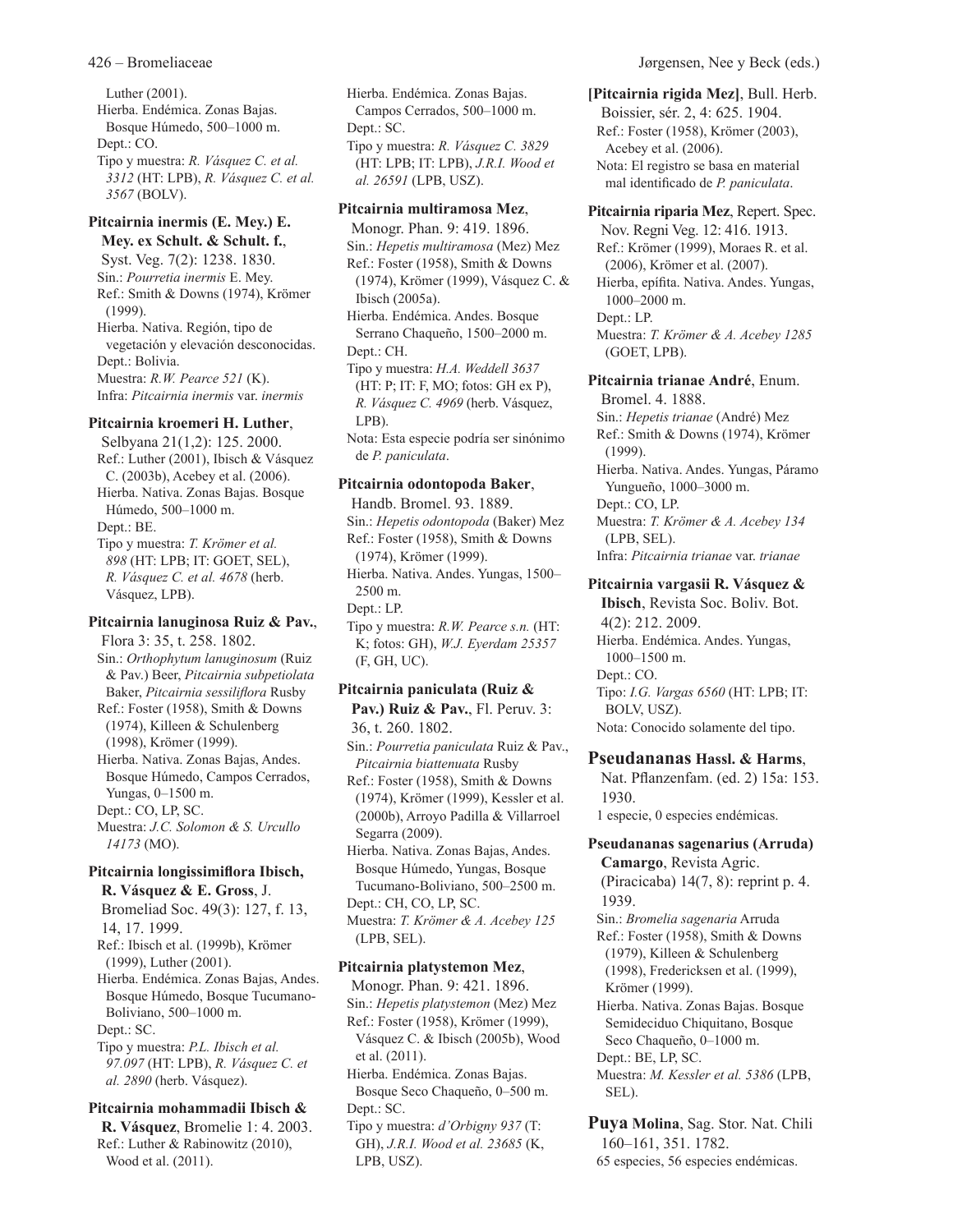**Puya alata L.B. Sm.**, Phytologia 7: 422, t. 2, f. 3–4. 1961. Ref.: Smith & Downs (1974), Krömer (1999). Hierba. Endémica. Andes. Bosque Tucumano-Boliviano, 1000–1500 m. Dept.: SC. Tipo y muestra: *M. Cárdenas 2851* (HT: F; IT: GH), *R. Vásquez C. et al. 5172* (herb. Vásquez, LPB, USZ). Nota: Citada erróneamente para PO en Smith & Downs (1974). **Puya alba L.B. Sm.**, Phytologia 5:

49, t. 7, f. 3–5. 1954. Ref.: Foster (1958), Smith & Downs (1974), Krömer (1999). Hierba. Endémica. Zonas Bajas. Bosque Seco Chaqueño, 500–1000 m. Dept.: TA. Tipo: *M. Cárdenas 4952A* (HT: US). Nota: Conocido solamente del tipo.

**Puya atra L.B. Sm.**, Contr. U.S. Natl. Herb. 29(11): 536, f. 90. 1954. Ref.: Foster (1958), Smith & Downs (1974), Krömer (1999). Hierba. Endémica. Andes. Yungas, 2500–3500 m. Dept.: CO, LP, SC. Tipo y muestra: *M.B. Foster 2551* (HT: US), *R. Vásquez C. 4708* (herb. Vásquez, LPB).

# **Puya bermejana S.E. Goméz, Slanis & A. Grau**, J. Bromeliad Soc. 57(2): 58–60, f. 1A–E. 2007. Ref.: Luther & Rabinowitz (2010). Hierba. Nativa. Andes. Bosque Tucumano-Boliviano, 500–1500 m. Dept.: TA. Tipo: *A. Grau et al. 1575* (HT: LIL; IT: MO-6128540, MO-6128541).

Nota: Conocido solamente del tipo.

# **[Puya boliviensis Baker]**, Handb.

Bromel. 126. 1889. Ref.: Foster (1958). Nota: El registro se basa en material mal identificado. El tipo es de Cobija, Chile. Esta especie no existe en Bolivia.

#### **Puya boopiensis R. Vásquez, Ibisch**

**& R. Lara**, Bromelie 2007(2): 86. 2007. Ref.: Luther & Rabinowitz (2010). Hierba. Endémica. Zonas Bajas. Bosque Húmedo, 500–1000 m. Dept.: LP. Tipo: *R. Vásquez C. et al. 5238* (HT: LPB; IT: LPB, SEL). Nota: Conocido solamente del tipo.

**Puya brittoniana Baker**, Handb. Bromel. 124. 1889. Ref.: Foster (1958), Smith & Downs (1974), Krömer (1999). Hierba. Endémica. Andes. Yungas, Páramo Yungueño, 3000–4000 m. Dept.: LP. Tipo y muestra: *H.H. Rusby 2849* (HT: NY; fotos: GH), *G.S. Varadarajan 1466* (LPB, MO).

**Puya cardenasii L.B. Sm.**, Lilloa 14: 94, f. 6. 1948. Ref.: Foster (1958), Smith & Downs (1974), Krömer (1999). Hierba. Endémica. Andes. Páramo Yungueño, 3500–4000 m. Dept.: CO. Tipo y muestra: *M. Cárdenas 4082* (HT: US; IT: GH), *G.S. Varadarajan et al. 1442* (LPB, MO).

# **Puya claudiae Ibisch, R. Vásquez**

**& E. Gross**, J. Bromeliad Soc. 49(3): 132, f. 13, 16, 18, 19. 1999. Ref.: Ibisch et al. (1999b), Krömer (1999), Luther (2001). Hierba. Endémica. Andes. Bosque Tucumano-Boliviano, 2000–2500 m. Dept.: SC. Tipo y muestra: *P.L. Ibisch 98.040* (HT: LPB), *R. Vásquez C. et al. 5168* (USZ).

#### **Puya cochabambensis R. Vásquez**

**& Ibisch**, Bromelie 1: 16, f. 3. 2000. Ref.: Luther (2001). Hierba. Endémica. Andes. Páramo Yungueño, 3000–3500 m. Dept.: CO. Tipo y muestra: *R. Vásquez C. 3493* (HT: LPB), *I. Hensen 2100* (BOLV). Nom. Vern.: Wikunta.

**Puya cristata L.B. Sm.**, Lilloa 14: 95, f. 7–8. 1948. Ref.: Foster (1958), Smith & Downs (1974), Krömer (1999). Hierba. Endémica. Andes. Páramo Yungueño, 3000–3500 m. Dept.: CO. Tipo: *M. Cárdenas 3311* (HT: GH). Nota: Conocido solamente del tipo.

# **Puya ctenorhyncha L.B. Sm.**,

Phytologia 5: 49, t. 7, f. 6–9. 1954. Ref.: Foster (1958), Smith & Downs (1974), Krömer (1999). Hierba. Endémica. Andes. Yungas, 2500–4000 m. Dept.: LP. Tipo y muestra: *M. Cárdenas 4867* (HT: US), *M. Liberman 1013* (LPB).

#### **Puya donneriana R. Vásquez, S. Altam. & Ibisch**, Bromelie 2010(2): 69. 2010. Hierba. Endémica. Andes. Valles Secos, 2000–2500 m. Dept.: CH. Tipo: *S. Altamirano et al. 4582* (HT: BOLV; IT: LPB, MO, NY). Nota: Conocido solamente del tipo.

**Puya dyckioides (Baker) Mez**,

Monogr. Phan. 9: 486. 1896. Sin.: *Pitcairnia dyckioides* Baker Ref.: Foster (1958), Smith & Downs (1974), Krömer (1999). Hierba. Nativa. Andes. Bosque Serrano Chaqueño, Páramo Yungueño, Valles Secos, 2000–4000 m. Dept.: CH, SC, TA. Tipo y muestra: *H.A. Weddell 3739* (HT: P; fotos: GH), *S.G. Beck et al. 22158* (LPB, SEL).

# **Puya elviragrossiae R. Vásquez &**

**Ibisch**, Bromelie 2005(2): 41. 2005. Ref.: Luther & Rabinowitz (2010). Epífita. Endémica. Andes. Valles Secos, 1000–1500 m. Dept.: SC. Tipo y muestra: *R. Vásquez C. et al. 4821* (HT: LPB), *R. Vásquez C. et al. 5168* (USZ).

**Puya entreriosensis Ibisch & E. Gross**, J. Bromeliad Soc. 48: 217. 1998. Ref.: Foster (1958), Krömer (1999),

Luther (2001), Vásquez C. & Ibisch (2004b). Hierba. Endémica. Andes. Bosque Serrano Chaqueño, 1500–2000 m. Dept.: TA.

Tipo: *P.L. Ibisch et al. 93.1282* (HT: LPB; IT: HEID). Nota: Conocido solamente del tipo.

**Puya erlenbachiana Ibisch & R. Vásquez**, Bromelie 2004(1): 12.

2004.

Ref.: Luther & Rabinowitz (2010). Hierba. Endémica. Andes. Bosque Tucumano-Boliviano, 1000–1500 m. Dept.: TA. Tipo: *R. Vásquez C. et al. 4012* (HT:

herb. Vásquez). Nota: Conocido solamente del tipo.

# **Puya ferruginea (Ruiz & Pav.) L.B.**

**Sm.**, Phytologia 16: 461. 1968. Sin.: *Pitcairnia ferruginea* Ruiz & Pav., *Pitcairnia consimilis* Baker Ref.: Foster (1958), Smith & Downs (1974), Krömer (1999). Hierba. Nativa. Andes. Yungas, Páramo

Yungueño, 1000–4000 m.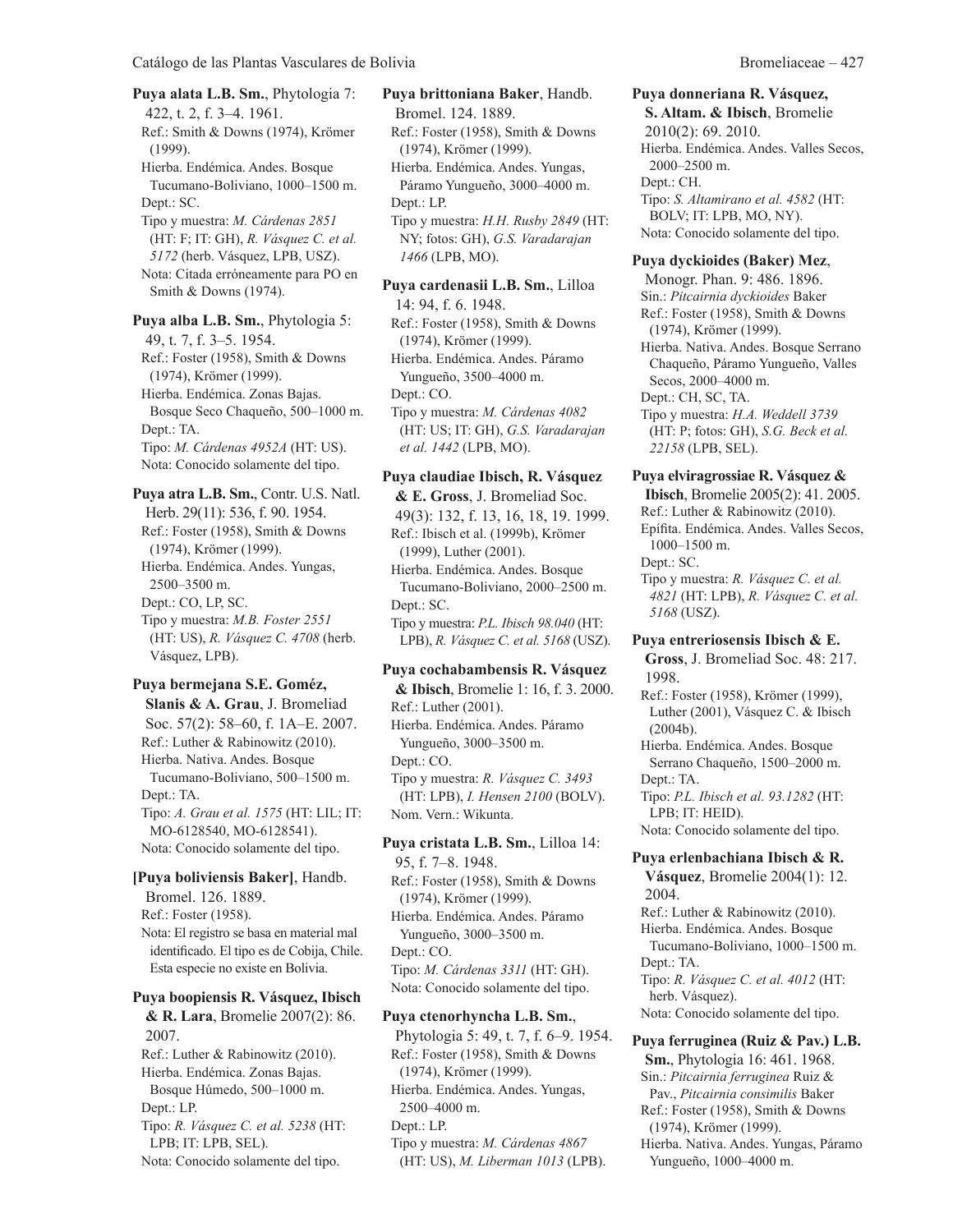Dept.: CO, LP, SC. Muestra: *J.C. Solomon 17336* (LPB, MO, SEL).

**Puya fiebrigii Mez**, Repert. Spec. Nov. Regni Veg. 3: 9. 1906. Ref.: Foster (1958), Smith & Downs (1974), Krömer (1999). Hierba. Endémica. Andes. Valles Secos, elevación desconocida. Dept.: TA. Tipo y muestra: *K. Fiebrig 3210* (LT: B; fotos: F), *K. Fiebrig 3211* (B).

**Puya fosteriana L.B. Sm.**, J. Wash. Acad. Sci. 40: 216, f. 1. 1950. Ref.: Foster (1958), Smith & Downs (1974), Krömer (1999). Hierba. Endémica. Andes. Páramo Yungueño, 3500–4500 m. Dept.: LP. Tipo y muestra: *M.B. Foster 2573* (HT: US), *J.C. Solomon 18299* (MO, SEL).

**Puya glabrescens L.B. Sm.**, Contr. U.S. Natl. Herb. 29(11): 537, f. 91. 1954. Ref.: Foster (1958), Smith & Downs (1974), Krömer (1999), Serrano & Terán (1998 [2000]). Hierba. Endémica. Andes. Valles Secos, 2500–4000 m. Dept.: CO, PO. Tipo y muestra: *M. Cárdenas 4384* (HT: US), *G.S. Varadarajan & J.M. Canne-Hilliker 1299* (LPB, MO). Nota: Probablamente también en CH. **Puya glareosa L.B. Sm.**, Lilloa 14:

96, f. 9–10. 1948. Ref.: Foster (1958), Smith & Downs (1974), Krömer (1999). Hierba. Endémica. Andes. Páramo Yungueño, 3500–4000 m. Dept.: LP. Tipo: *M. Cárdenas 3583* (HT: GH). Nota: Conocido solamente del tipo.

**Puya herzogii Wittm.**, Meded. Bot.

Mus. Herb. Rijks Univ. Utrecht 29: 86. 1916. Ref.: Foster (1958), Smith & Downs (1974), Saravia Miranda (1996), Krömer (1999), Serrano & Terán (1998 [2000]). Hierba. Endémica. Andes. Yungas, Páramo Yungueño, 3000–4000 m. Dept.: CH, CO, LP. Tipo y muestra: *T. Herzog 2269* (HT: L; IT: B), *M. Kessler et al. 6581* (GOET, LPB, SEL). Nom. Vern.: Kayara.

**Puya hofsteinii Mez**, Repert. Spec. Nov. Regni Veg. 3: 8. 1906. Sin.: *Puya hauthalii* Mez Ref.: Foster (1958), Smith & Downs (1974), Krömer (1999), López (2000), Vásquez C. & Ibisch (2004b). Hierba. Nativa. Andes. Páramo Yungueño, 3000–3500 m. Dept.: CH, PO. Muestra: *L. Hromadnik 19017A* (WU). **Puya humilis Mez**, Monogr. Phan. 9: 498. 1896. Sin.: *Puya werdermannii* Harms, *Puya butcheriana* H. Luther Ref.: Foster (1958), Adolfo María (1966), Smith & Downs (1974), Luther (1995), Saravia Miranda (1996), Krömer (1999), López (2000), Serrano & Terán (1998 [2000]), Vásquez C. & Ibisch (2002). Hierba. Endémica. Andes. Valles Secos, 2000–4500 m. Dept.: CH, CO, PO, TA. Tipo y muestra: *O. Kuntze s.n.* (HT: NY; IT: GH frag., NY frag.; fotos: GH), *G.S. Varadarajan et al. 1451* (LPB, SEL). Nom. Vern.: Cayara, kayara. **Puya ibischii R. Vásquez**, J.

Bromeliad Soc. 54(3): 99. 2004. Ref.: Luther & Rabinowitz (2010). Hierba. Endémica. Andes. Páramo Yungueño, 3000–3500 m. Dept.: CO. Tipo y muestra: *R. Vásquez C. 4457* (HT: LPB; IT: LPB, SEL), *J.R.I. Wood 12499* (BOLV).

**Puya kuntzeana Mez**, Monogr. Phan. 9: 490. 1896. Ref.: Foster (1958), Smith & Downs (1974), Krömer (1999). Hierba. Endémica. Andes. Valles Secos, 1000–1500 m. Dept.: CO. Tipo y muestra: *O. Kuntze s.n.* (HT: NY; IT: GH frag.; fotos: GH), *R. Vásquez C. 4122* (herb. Vásquez).

**Puya larae R. Vásquez & Ibisch**, Bromelie 2007(2): 82. 2007. Ref.: Luther & Rabinowitz (2010). Hierba. Endémica. Andes. Valles Secos, 1000–1500 m. Dept.: LP. Tipo: *R. Vásquez C. et al. 5234* (HT: herb. Vásquez; IT: LPB, SEL). Nota: Conocido solamente del tipo.

**Puya lasiopoda L.B. Sm.**, Proc. Amer. Acad. Arts 70: 153, pl. 1, f. 16–17. 1935. Ref.: Foster (1958), Smith & Downs

(1974), Krömer (1999). Hierba. Nativa. Zonas Bajas, Andes. Bosque Húmedo, Yungas, 500–1500 m. Dept.: BE, LP. Tipo y muestra: *H.H. Rusby 2232* (HT: NY; fotos: GH), *J.C. Solomon 10862* (MO). **Puya laxa L.B. Sm.**, Phytologia 6: 195, pl. 1, f. 7–8. 1958. Ref.: Smith & Downs (1974), Krömer (1999). Hierba. Endémica. Andes. Valles Secos, 1500–2000 m. Dept.: SC. Tipo y muestra: *M. Cárdenas 5092* (HT: US), *R. Vásquez C. & J. Riveros 3016* (LPB, USZ). **Puya leptostachya L.B. Sm.**, Lilloa 14: 97, f. 11–12. 1948. Ref.: Foster (1958), Smith & Downs (1974), Krömer (1999). Hierba. Endémica. Andes. Páramo Yungueño, 3000–3500 m. Dept.: CO. Tipo y muestra: *M. Cárdenas 3581* (HT: GH), *G.S. Varadarajan et al. 1445* (LPB, MO). **Puya lokischmidtiae R. Vásquez & Ibisch**, Bromelie 2004(1): 9. 2004. Ref.: Luther & Rabinowitz (2010). Hierba. Endémica. Andes. Bosque Tucumano-Boliviano, 1500–2000 m. Dept.: TA. Tipo y muestra: *R. Vásquez C. et al. 4066* (HT: LPB; IT: LPB, USZ), *R. Vásquez C. et al. 5177* (LPB, MO, NY). **Puya meziana Wittm.**, Meded. Bot. Mus. Herb. Rijks Univ. Utrecht 29: 85. 1916. Ref.: Foster (1958), Smith & Downs (1974), Krömer (1999). Hierba. Endémica. Andes. Yungas, 2000–4000 m. Dept.: CO, LP. Tipo y muestra: *T. Herzog 2487* (HT: L; IT: GH), *J.C. Solomon 13058* (LPB, MO, SEL). **Puya micrantha Mez**, Repert. Spec. Nov. Regni Veg. 3: 8. 1906. Ref.: Foster (1958), Smith & Downs (1974), Krömer (1999).

Hierba. Nativa. Andes. Bosque Serrano Chaqueño, 1500–2000 m. Dept.: TA.

Tipo y muestra: *K. Fiebrig 2244* (HT: B; IT: BM, GH), *R. Vásquez C. 5204* (herb. Vásquez, LPB, MO, NY, USZ).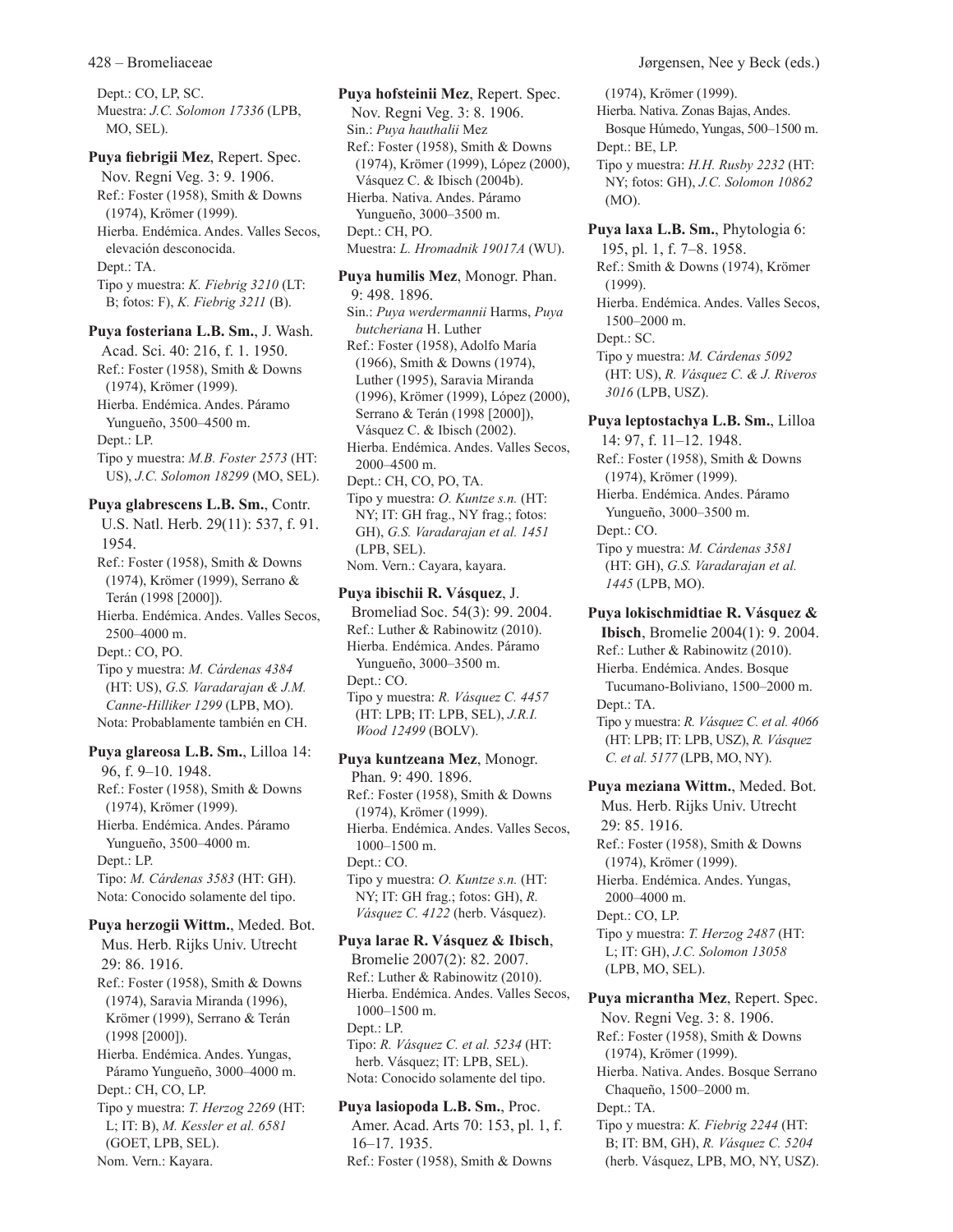Ref.: Smith & Downs (1974), Krömer (1999), Luther (2001). Hierba. Endémica. Andes. Valles Secos, 2500–3000 m. Dept.: TA. Tipo y muestra: *J. West 8345* (HT: UC), *S.G. Beck et al. 14310* (LPB, SEL).

**Puya mirabilis (Mez) L.B. Sm.**,

7: 423, t. 2, f. 5–6. 1961. Sin.: *Puya pusilla* H. Luther

Phytologia 16: 461. 1968. Sin.: *Pitcairnia mirabilis* Mez Ref.: Foster (1958), Adolfo María (1966), Smith & Downs (1974), De la Barra (1997), Krömer (1999), Serrano & Terán (1998 [2000]). Hierba. Nativa. Andes. Valles Secos, 1500–3000 m. Dept.: CH, CO, TA. Tipo y muestra: *K. Fiebrig 2320* (HT: B), *P.L. Ibisch et al. 415B* (LPB).

#### **Puya mollis Baker ex Mez**,

Monogr. Phan. 9: 488. 1896. Ref.: Foster (1958), Smith & Downs (1974), Krömer (1999). Hierba. Endémica. Andes. Páramo Yungueño, 2000–3500 m. Dept.: LP. Tipo y muestra: *M. Bang 1629* (LT: K; ILT: BM, F, GH, US), *R. Vásquez C. et al. 5224* (herb. Vásquez, LPB).

**Puya nana Wittm.**, Meded. Bot. Mus. Herb. Rijks Univ. Utrecht 29: 85. 1916. Sin.: *Pitcairnia nana* (Wittm.) L.B. Sm. Ref.: Foster (1958), Smith & Downs (1974), Krömer (1999), Kessler et al. (2000b). Hierba. Endémica. Andes. Yungas, Bosque Tucumano-Boliviano, 1000– 2500 m. Dept.: SC. Tipo y muestra: *T. Herzog 1856A* (HT: L; IT: GH), *M. Kessler et al. 6356* (GOET, LPB, MO, SEL). **Puya olivacea Wittm.**, Meded. Bot. Mus. Herb. Rijks Univ. Utrecht 29: 83. 1916. Sin.: *Pitcairnia olivacea* (Wittm.) Mez Ref.: Foster (1958), Smith & Downs (1974), Krömer (1999). Hierba. Endémica. Andes. Bosque Tucumano-Boliviano, Bosque Serrano Chaqueño, 1000–2000 m. Dept.: SC. Tipo y muestra: *T. Herzog 1216* (HT: L;

IT: B; fotos: F, GH, MO), *J.C. Solomon & M.H. Nee 17936* (MO, SEL).

**Ibisch**, J. Bromeliad Soc. 57(3): 102–111, f. 1–3a–g. 2007. Ref.: Luther & Rabinowitz (2010). Hierba. Endémica. Andes. Valles Secos, 2000–2500 m. Dept.: SC. Tipo: *R. Vásquez C. 4938* (HT: LPB; IT: LPB, USZ). Nota: Conocido solamente del tipo.

**Puya paupera Mez**, Repert. Spec. Nov. Regni Veg. 3: 14. 1906. Ref.: Foster (1958), Smith & Downs (1974), Krömer (1999). Hierba. Endémica. Andes. Valles Secos, 2500–3000 m. Dept.: TA. Tipo y muestra: *K. Fiebrig 2005* (HT: B destr.?; IT: GH, MO; fotos: F ex B), *R. Vásquez C. 5212* (herb. Vásquez, LPB).

# **Puya pearcei (Baker) Mez**,

Monogr. Phan. 9: 480. 1896. Sin.: *Pitcairnia pearcei* Baker Ref.: Foster (1958), Smith & Downs (1974), Krömer (1999). Hierba. Endémica. Zonas Bajas, Andes. Bosque Húmedo, Yungas, 500–3000 m. Dept.: LP. Tipo y muestra: *R.W. Pearce s.n.* (HT: K; fotos: GH, US), *A.H. Gentry et al. 44254* (GOET, LPB, MO, SEL).

**Puya penduliflora L.B. Sm.**, Contr. Gray Herb. 98: 12, t. 4, f. 3–4. 1932. Ref.: Foster (1958), Smith & Downs (1974), Krömer (1999). Hierba. Endémica. Andes. Yungas, 1000–1500 m. Dept.: LP. Tipo: *O. Buchtien 7182* (HT: US; fotos: GH). Nota: Conocido solamente del tipo.

**Puya pizarroana R. Vásquez, Ibisch & S. Beck**, J. Bromeliad Soc. 53(3): 123. 2003. Ref.: Luther & Rabinowitz (2010). Hierba. Endémica. Andes. Páramo Yungueño, 3000–3500 m. Dept.: LP. Tipo: *L. Pizarro 98* (HT: LPB; IT: LPB). Nota: Conocido solamente del tipo.

**Puya potosina L.B. Sm.**, Phytologia 7: 423, t. 2, f. 7–8. 1961. Ref.: Smith & Downs (1974), Krömer (1999). Hierba. Endémica. Andes. Yungas, Páramo Yungueño, 2000–3500 m. Dept.: CH, PO. Tipo y muestra: *M. Cárdenas 3738* (HT: US), *M. Kessler et al. 4804* (LPB).

**Puya prosanae Ibisch & E. Gross**, J. Bromeliad Soc. 43(5): 211–215, f. 9–12. 1993. Ref.: Gross (1998), Krömer (1999). Hierba. Endémica. Andes. Páramo Yungueño, 3500–4000 m. Dept.: CO. Tipo y muestra: *P.L. Ibisch et al. 625A* (HT: HEID; IT: LPB), *R. Vásquez C. 4628* (herb. Vásquez).

**Puya raimondii Harms**, Notizbl. Bot. Gart. Berlin–Dahlem 10: 213. 1928. Ref.: Foster (1958), Smith & Downs (1974), Killeen (1993a), Ibisch et al. (1999a), Krömer (1999), Luther (2001). Hierba. Nativa. Andes, Altiplano. Páramo Yungueño, Puna Húmeda, 3000–5000 m. Dept.: CO, LP. Muestra: *G. Schmitt et al. 84* (LPB, MO, SEL). Nom. Vern.: Chuqui qayara, tikatanka. **Puya reducta L.B. Sm.**, Phytologia 10: 472, t. 1, f. 1–2. 1964.

Ref.: Smith & Downs (1974), Krömer (1999). Hierba. Endémica. Andes. Valles Secos, 2500–3000 m. Dept.: LP. Tipo y muestra: *M. Cárdenas 5687* (HT: US; IT: LIL), *A.F. Fuentes C. 4666* (LPB, MO, SEL, WU). **Puya riparia L.B. Sm.**, Phytologia 7: 424, t. 2, f. 9–10. 1961. Ref.: Smith & Downs (1974), Krömer (1999). Hierba. Endémica. Andes. Yungas, Páramo Yungueño, 1000–4000 m. Dept.: LP. Tipo y muestra: *M.B. Foster 2578* (HT: US), *T. Krömer & A. Acebey 715* (LPB, SEL). **Puya rusbyi (Baker) Mez**, Monogr. Phan. 9: 482. 1896. Sin.: *Pitcairnia rusbyi* Baker Ref.: Foster (1958), Smith & Downs

(1974), Krömer (1999). Hierba. Endémica. Andes. Valles Secos, 3000–4000 m. Dept.: LP. Tipo y muestra: *H.H. Rusby 2846* (HT: P?; IT: GH, NY; fotos: GH, NY), *J. West 6402* (UC).

# **Puya sanctaecrucis (Baker) L.B.**

**Sm.**, Proc. Amer. Acad. Arts 70: 154, t. 2, f. 1. 1935. Sin.: *Pitcairnia sanctaecrucis* Baker, *Pitcairnia robusta* Rusby Ref.: Foster (1958), Smith & Downs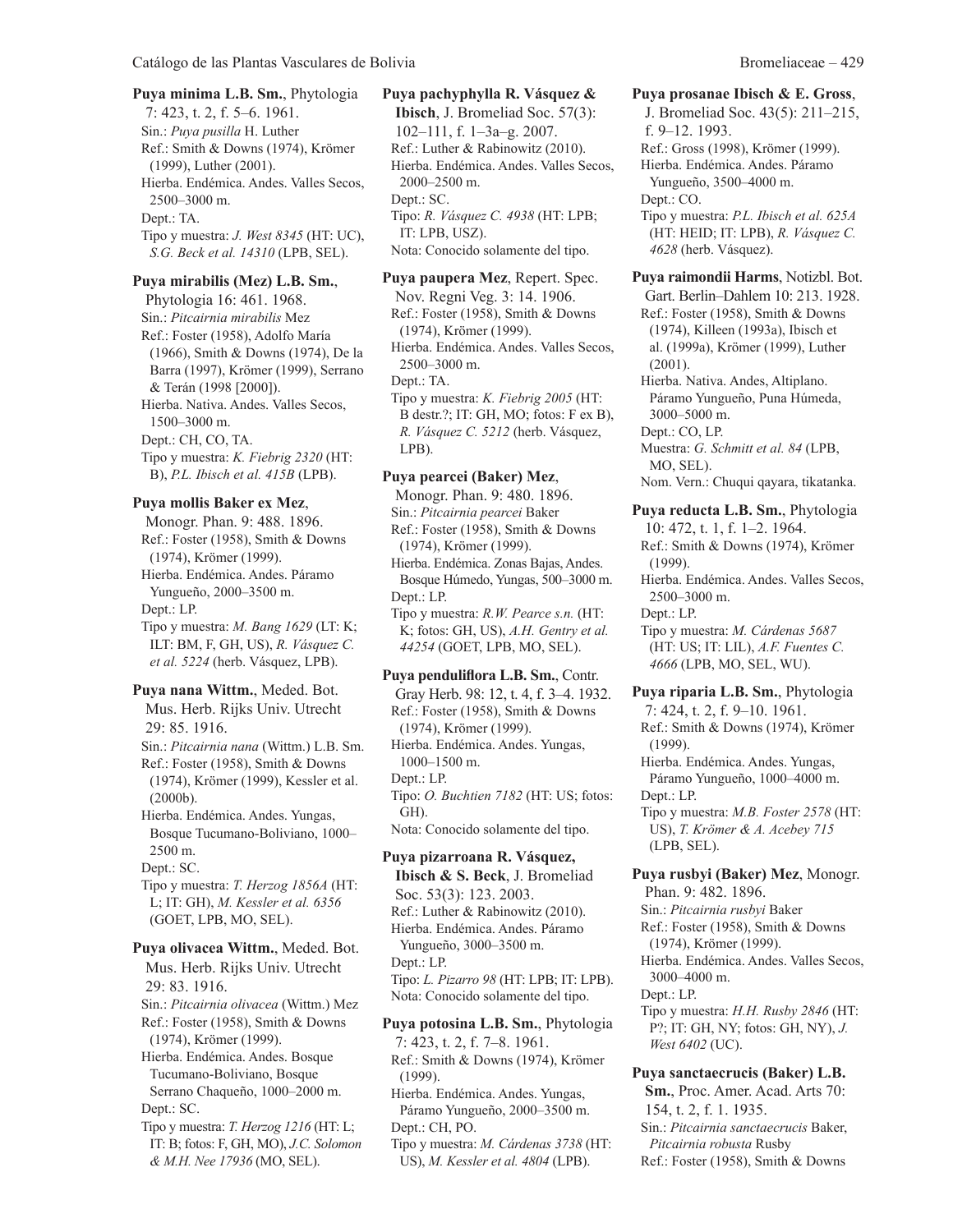(1974), Krömer (1999), Kessler et al. (2000b). Hierba. Endémica. Andes. Valles Secos, 1000–2500 m. Dept.: LP, SC. Tipo y muestra: *F. de Castelnau s.n.* (HT: P; fotos: GH), *G.S. Varadarajan & J.S. Brandbyge 1454* (LPB). **Puya secunda L.B. Sm.**, Phytologia 7: 424, t. 2, f. 11–12. 1961. Ref.: Smith & Downs (1974), Krömer (1999). Hierba. Endémica. Andes. Yungas, 1500–3000 m.

Dept.: CO.

Tipo y muestra: *M. Cárdenas 4381* (HT: US), *P.L. Ibisch 14074* (LPB).

**Puya sehuencasensis R. Vásquez,** 

**Ibisch & R. Lara**, Bromelie 2007(3): 146–158. 2007. Ref.: Luther & Rabinowitz (2010). Epífita. Endémica. Andes. Yungas, 2000–2500 m. Dept.: CO. Tipo y muestra: *R. Vásquez C. & R. Lara 5279* (HT: LPB; IT: BOLV, MO, SEL), *P.L. Ibisch & C. Ibisch 93.0523* (LPB).

#### **Puya solomonii Varad.**, J. Bromeliad

Soc. 39: 121–123. 1989. Ref.: Krömer (1999). Hierba. Endémica. Andes. Yungas, Páramo Yungueño, 3000–3500 m. Dept.: LP. Tipo y muestra: *G.S. Varadarajan et* 

*al. 1471* (HT: GH; IT: LPB), *J.C. Solomon 13395* (MO).

#### **Puya spathacea (Griseb.) Mez**,

Monogr. Phan. 9: 481. 1896. Sin.: *Pitcairnia spathacea* Griseb. Ref.: Foster (1958), Smith & Downs (1974), Krömer (1999). Hierba. Nativa. Andes. Valles Secos, 2000–2500 m. Dept.: TA. Muestra: *E. Bastian 414* (LPB).

#### **Puya stenothyrsa (Baker) Mez**,

Monogr. Phan. 9: 481. 1896. Sin.: *Pitcairnia stenothyrsa* Baker, *Pitcairnia bangii* Baker Ref.: Foster (1958), Smith & Downs (1974), Krömer (1999), López (2000). Hierba. Endémica. Andes. Valles Secos, 1000–4000 m. Dept.: CO, LP, SC, TA. Tipo y muestra: *G. Mandon 1189* (HT: K), *S.G. Beck 11163* (LPB).

**Puya tristis L.B. Sm.**, Phytologia 10: 475, t. 1, f. 5–7. 1964. Ref.: Smith & Downs (1974), Krömer (1999).

Hierba. Endémica. Andes. Yungas, 3500–4000 m. Dept.: CO. Tipo y muestra: *M. Cárdenas 6067* (HT: US), *R. Vásquez C. 3157* (BOLV, LPB).

**Puya trollii L.B. Sm.**, Phytologia 16: 459, t. 1, f. 10–11. 1968. Ref.: Smith & Downs (1974), Krömer (1999). Hierba. Endémica. Andes. Yungas, 3500–4000 m. Dept.: CH, PO. Tipo y muestra: *C. Troll 661* (HT: M; IT: US), *S.G. Beck et al. 26787* (LPB).

**Puya tuberosa Mez**, Monogr. Phan. 9: 483. 1896. Sin.: *Puya hromadnikii* Rauh, *Puya serranoensis* Rauh, *Puya vallograndensis* Rauh, *Puya serranoensis* var. *brevispica* Rauh, *Puya vallograndensis* var. *simplex* Rauh Ref.: Foster (1958), Smith & Downs (1974), Rauh (1983), Gross (1998), Krömer (1999), Kessler et al. (2000b), Vásquez C. & Ibisch (2007). Hierba. Endémica. Andes. Bosque Tucumano-Boliviano, Valles Secos, 1000–3000 m. Dept.: CH, SC. Tipo y muestra: *T. Haenke s.n.* (HT: M), *R. Vásquez C. 2164* (LPB). Nota: Probablamente en TA.

#### **Puya tunariensis Mez**, Monogr.

Phan. 9: 498. 1896. Ref.: Foster (1958), Smith & Downs (1974), Saravia Miranda (1996), Krömer (1999), Vásquez C. & Ibisch (2002). Hierba. Endémica. Andes. Valles Secos, 2000–4000 m. Dept.: CO. Tipo y muestra: *O. Kuntze s.n.* (HT: NY; IT: GH; fotos: GH), *M. Kessler et al. 6830* (GOET, LPB, SEL). Nom. Vern.: Kayara.

**Puya ugentiana L.B. Sm.**, Phytologia 13: 147, t. 7, f. 1–2. 1966. Ref.: Smith & Downs (1974), Krömer (1999). Hierba. Endémica. Andes. Valles Secos, 1500–2000 m. Dept.: CH. Tipo y muestra: *D. Ugent 4998* (HT: US; IT: WIS), *L. Hromadnik 19066* (WU). **Puya ultima L.B. Sm.**, Contr. U.S.

Natl. Herb. 29(11): 540, f. 94. 1954. Ref.: Foster (1958), Smith & Downs (1974), Krömer (1999).

Hierba. Endémica. Andes. Yungas, 1500–2500 m.

Dept.: LP.

Tipo y muestra: *M.B. Foster 2575* (HT: US), *M. Kessler et al. 10574* (GOET, LPB).

**Puya valida L.B. Sm.**, Phytologia 10: 474, t. 1, f. 3–4. 1964. Ref.: Smith & Downs (1974), Krömer (1999). Hierba. Endémica. Andes. Valles Secos, 2500–3000 m. Dept.: CH. Tipo y muestra: *M. Cárdenas 6012* (HT: US), *R. Vásquez C. 5294* (herb. Vásquez, HSB, LPB, MO, NY).

**Puya vasquezii Ibisch & E. Gross**,

Revista Soc. Boliv. Bot. 2(1): 26, f. 1–4. 1998.

Ref.: Krömer (1999), Luther (2001), Arroyo Padilla & Villarroel Segarra (2009).

Hierba. Endémica. Andes. Bosque Tucumano-Boliviano, Bosque Serrano Chaqueño, 500–1500 m. Dept.: SC.

Tipo y muestra: *R. Vásquez C. et al. 2025* (HT: LPB; IT: LPB, NY, USZ), *R. Vásquez C. 2877* (USZ).

**Puya weberbaueri Mez**, Bull. Herb. Boissier, sér. 2, 4: 633. 1904. Ref.: Smith & Downs (1974), Krömer

(1999). Hierba. Nativa. Andes. Páramo

Yungueño, 3500–4000 m. Dept.: LP.

Muestra: *M. Cárdenas 5534* (BOLV, US).

#### **Puya weddelliana (Baker) Mez**,

Monogr. Phan. 9: 475. 1896. Sin.: *Pitcairnia weddelliana* Baker Ref.: Foster (1958), Smith & Downs (1974), Krömer (1999), López (2000). Hierba. Endémica. Andes. Valles Secos, 1500–3000 m. Dept.: CH, TA. Tipo y muestra: *H.A. Weddell 4001* (HT: P; fotos: F ex P, GH ex P), *J.R.I. Wood & D.J. Goyder 15888* (K, LPB, USZ).

**Racinaea M.A. Spencer & L.B. Sm.**, Phytologia 74: 152. 1993. 13 especies, 2 especies endémicas.

**Racinaea flexuosa (Baker) M.A. Spencer & L.B. Sm.**, Phytologia 74(2): 154. 1993. Sin.: *Catopsis flexuosa* Baker,

*Tillandsia flexuosa* (Baker) Mez, *Tillandsia bakeri* L.B. Sm.

Ref.: Foster (1958), Smith & Downs (1977), Ibisch (1996), Krömer (1999).

Hierba, epífita. Nativa. Andes. Yungas, 2000–3000 m.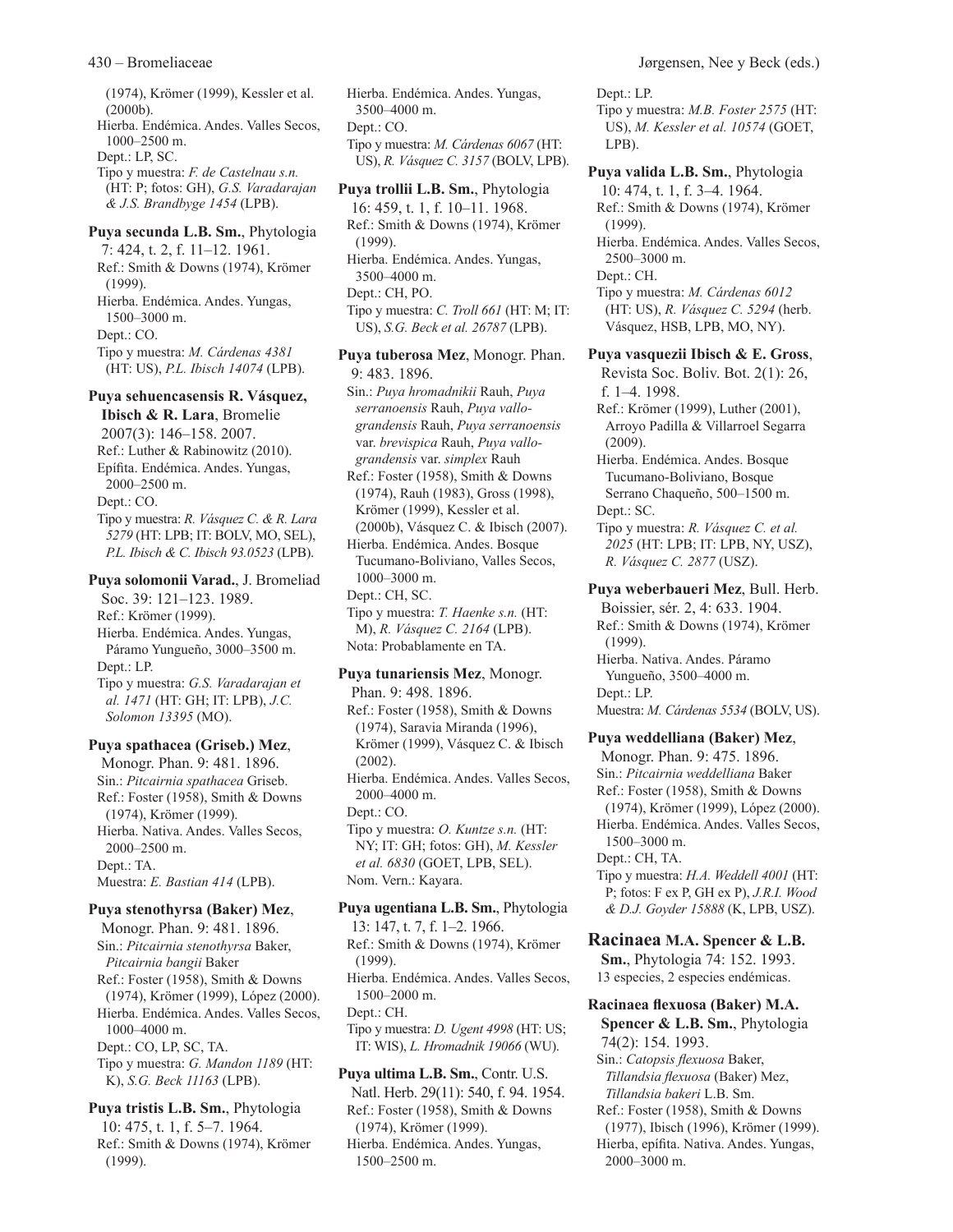Dept.: CO, LP. Tipo y muestra: *G. Mandon 1172* (HT: K; fotos: GH), *M. Kessler et al. 12495* (LPB, SEL).

#### **Racinaea kessleri H. Luther**,

Selbyana 19: 86. 1998. Ref.: Krömer (1999), Luther (2001). Hierba, epífita. Endémica. Andes. Yungas, 2500–3500 m. Dept.: CO. Tipo y muestra: *M. Kessler et al. 8380* (HT: SEL; IT: LPB), *M. Kessler et al. 9541* (LPB, SEL).

#### **Racinaea monticola (Mez & Sodiro) M.A. Spencer & L.B.**

**Sm.**, Phytologia 74(2): 155. 1993. Sin.: *Tillandsia monticola* Mez & Sodiro Ref.: Foster (1958), Smith & Downs (1977), Ibisch (1996), Krömer (1999). Hierba, epífita. Nativa. Zonas Bajas. Bosque Húmedo, 500–1000 m. Dept.: CO, LP. Muestra: *K. Bach et al. 974* (LPB). Nota: La muestra citada fue determinada como *R.* cf. *monticola* por H. Luther.

#### **Racinaea nervibractea (Gilmartin & H. Luther) J.R. Grant**,

Phytologia 74(6): 429. 1993. Sin.: *Tillandsia nervibractea* Gilmartin & H. Luther Ref.: Krömer (1999). Hierba, epífita. Nativa. Andes. Yungas, 2000–2500 m. Dept.: CO, SC. Muestra: *P.L. Ibisch et al. 931537* (LPB, SEL).

#### **Racinaea pardina (L.B. Sm.) M.A. Spencer & L.B. Sm.**, Phytologia

74(2): 155. 1993. Sin.: *Tillandsia pardina* L.B. Sm. Ref.: Foster (1958), Smith & Downs (1977), Ibisch (1996), Krömer (1999). Hierba, epífita. Endémica. Andes. Yungas, 1000–2000 m. Dept.: LP, SC. Tipo y muestra: *O. Buchtien 7183* (HT: US; IT: B), *M. Kessler et al. 9871* (LPB, SEL).

#### **Racinaea parviflora (Ruiz & Pav.) M.A. Spencer & L.B. Sm.**,

Phytologia 74(2): 156. 1993. Sin.: *Tillandsia parviflora* Ruiz & Pav. Ref.: Foster (1958), Smith & Downs (1977), Ibisch (1996), Krömer (1999), Arroyo Padilla & Villarroel Segarra (2009).

Hierba, epífita. Nativa. Zonas Bajas, Andes. Bosque Húmedo, Bosque Semideciduo Chiquitano, Yungas, Bosque Tucumano-Boliviano, 500– 3000 m.

Dept.: CO, LP, SC. Muestra: *M. Kessler et al. 11655* (GOET, LPB, SEL).

#### **Racinaea pendulispica (Mez) M.A.**

**Spencer & L.B. Sm.**, Phytologia 74(2): 156. 1993. Sin.: *Tillandsia pendulispica* Mez, *Tillandsia triangularis* Rusby Ref.: Foster (1958), Smith & Downs (1977), Ibisch (1996), Krömer (1999). Hierba, epífita. Nativa. Andes. Yungas, 2000–2500 m. Dept.: CO, LP. Muestra: *T. Krömer & A. Acebey 1767* (GOET, LPB, SEL).

# **Racinaea pulchella (André) Gouda**

**& Manzanares**, J. Bromeliad Soc. 56(4): 150–155, f. 1–3, 4a–h, 5–6. 2006. Sin.: *Caraguata pulchella* André Epífita. Nativa. Andes. Yungas, 2000– 2500 m. Dept.: CO. Muestra: *J. Terán et al. 1402* (BOLV, MO).

## **Racinaea riocreuxii (André) M.A.**

**Spencer & L.B. Sm.**, Phytologia 74(2): 156. 1993. Sin.: *Tillandsia riocreuxii* André Ref.: Krömer (1999). Hierba, epífita. Nativa. Andes. Yungas, 3000–3500 m. Dept.: LP. Muestra: *B. Herzog 368* (LPB). Nota: Identificación tentativa (Krömer et al. 1999).

# **Racinaea schumanniana (Wittm.)**

**J.R. Grant**, Novon 4(4): 363. 1994. Sin.: *Catopsis schumanniana* Wittm., *Tillandsia schumanniana* (Wittm.) Mez, *Tillandsia tonduziana* Mez, *Tillandsia adpressa* var. *tonduziana* (Mez) L.B. Sm.

Ref.: Foster (1958), Grant (1994), Ibisch (1996), Killeen & Schulenberg (1998), Krömer (1999), Krömer & Kessler (2004), Arroyo Padilla & Villarroel Segarra (2009).

Hierba, epífita. Nativa. Andes. Yungas, Bosque Tucumano-Boliviano, 1000– 3000 m.

Dept.: CO, LP, SC.

Muestra: *J.C. Solomon 9189* (MO, SEL).

## **Racinaea seemannii (Baker) M.A. Spencer & L.B. Sm.**, Phytologia 74(2): 157. 1993.

Sin.: *Guzmania seemannii* Baker, *Tillandsia seemannii* (Baker) Mez Ref.: Foster (1958), Smith & Downs (1977), Ibisch (1996), Krömer (1999). Hierba, epífita. Nativa. Andes. Yungas, 2000–3500 m. Dept.: CO, LP. Muestra: *M. Kessler et al. 6648* (GOET, LPB, SEL).

#### **Racinaea spiculosa (Griseb.) M.A.**

**Spencer & L.B. Sm.**, Phytologia 74(2): 157. 1993.

Sin.: *Tillandsia spiculosa* var. *spiculosa*, *Tillandsia spiculosa* Griseb., *Tillandsia micrantha* Baker, *Tillandsia triticea* Burch. ex Baker, *Tillandsia brittoniana* Baker, *Tillandsia triticea* var. *ustulata* Reitz, *Tillandsia spiculosa* var. *ustulata* (Reitz) L.B. Sm.

Ref.: Foster (1958), Smith & Downs (1977), Ibisch (1996), Krömer (1999), Krömer & Kessler (2004).

Hierba, epífita. Nativa. Zonas Bajas, Andes. Bosque Húmedo, Yungas, Bosque Tucumano-Boliviano, 0–2500 m.

Dept.: BE, CO, LP, SC.

Muestra: *M. Kessler et al. 7741* (GOET, LPB, SEL).

Infra: *Racinaea spiculosa* var. *ustulata* (Reitz) M.A. Spencer & L.B. Sm.

# **Racinaea tetrantha (Ruiz & Pav.)**

**M.A. Spencer & L.B. Sm.**, Phytologia 74(2): 158. 1993. Sin.: *Tillandsia tetrantha* Ruiz & Pav. Ref.: Krömer (1999), Moraes R. et al. (2006). Hierba, epífita. Nativa. Andes. Yungas, 2000–3000 m. Dept.: CO, LP. Muestra: *T. Krömer & A. Acebey 1806*

(GOET, LPB, SEL).

**Tillandsia L.**, Sp. Pl. 1: 286. 1753. 104 especies, 36 especies endémicas.

#### **Tillandsia acuminata L.B. Sm.**,

Contr. U.S. Natl. Herb. 29(10): 434, f. a–c. 1951. Ref.: Krömer (1999). Hierba, epífita. Nativa. Andes. Yungas, 2000–3000 m. Dept.: CO, LP. Muestra: *M. Kessler et al. 5565* (LPB, SEL).

#### **Tillandsia adpressiflora Mez**,

Monogr. Phan. 9: 661. 1896. Ref.: Killeen & Schulenberg (1998), Krömer (1999). Hierba, epífita. Nativa. Zonas Bajas. Bosque Húmedo, Campos Cerrados,  $0-500$  m. Dept.: SC. Muestra: *S. Halloy et al. 4406* (SEL).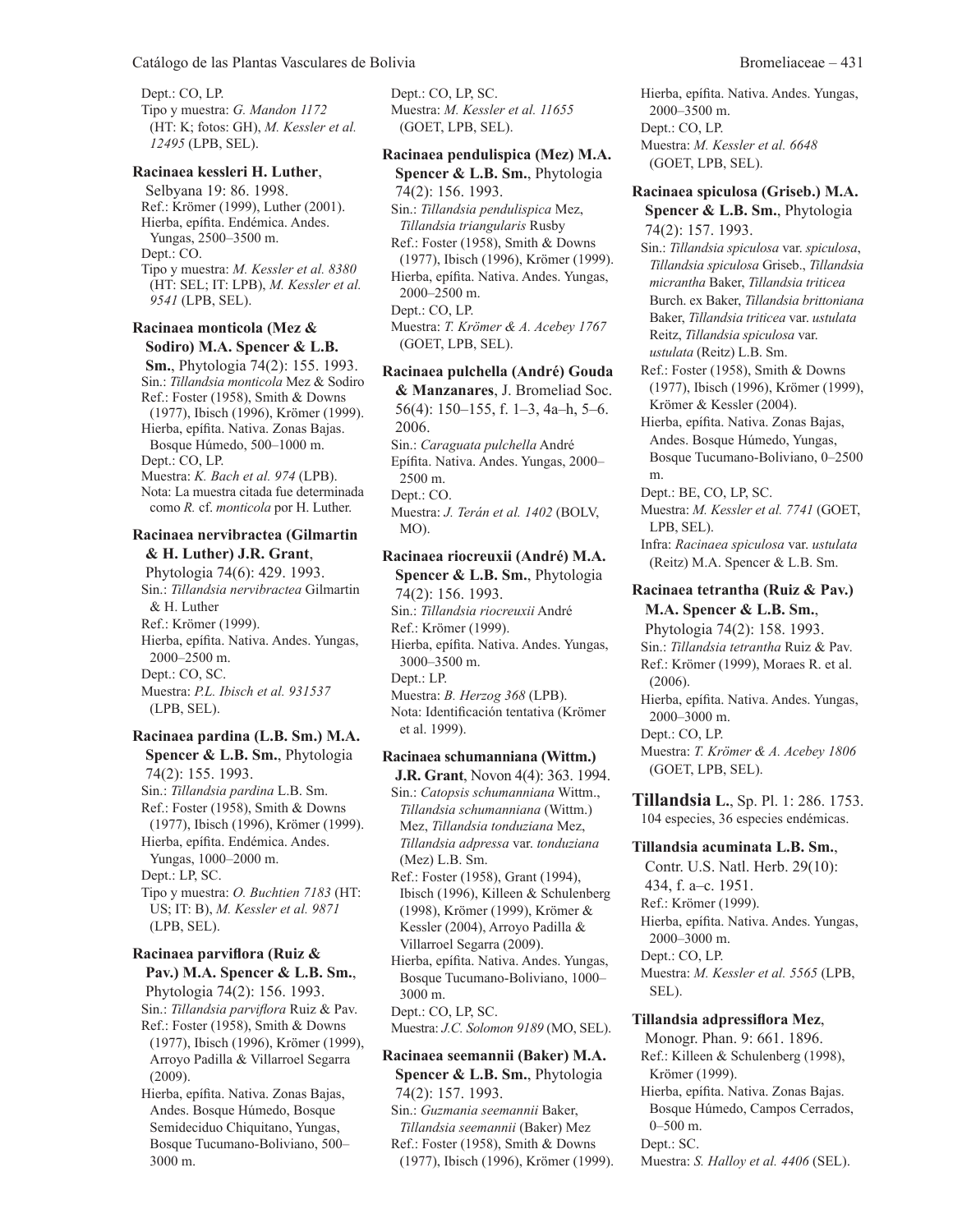**Tillandsia aizoides Mez**, Monogr. Phan. 9: 866. 1906. Ref.: Ibisch (1996), Krömer (1999), López (2000), Navarro Sánchez (2001). Hierba, epífita. Nativa. Andes. Valles Secos, 2000–3000 m. Dept.: PO, TA. Muestra: *H. Hromadnik et al. 5086* (WU).

#### **Tillandsia argentina C.H. Wright**,

Bull. Misc. Inform. Kew 60. 1907. Ref.: Ibisch (1996), Krömer (1999). Hierba, epífita. Nativa. Zonas Bajas, Andes. Bosque Semideciduo Chiquitano, Bosque Seco Chaqueño, Bosque Serrano Chaqueño, Valles Secos, 500–2000 m. Dept.: CH, TA. Muestra: *S.G. Beck et al. 14275* (LPB, SEL).

# **Tillandsia asplundii L.B. Sm.**,

Phytologia 6: 441, t. 2, f. 18, 19. 1959. Ref.: Krömer (1999), Krömer & Kessler (2004). Hierba, epífita. Nativa. Andes. Yungas, 1000–2500 m. Dept.: CO, LP. Muestra: *M. Kessler et al. 6975* (GOET, LPB, SEL).

# **Tillandsia australis Mez**, Repert.

Spec. Nov. Regni Veg. 16: 75. 1919. Sin.: *Tillandsia maxima* Lillo & Hauman, *Tillandsia maxima* var. *densior* L.B. Sm. Ref.: Foster (1958), Ibisch (1996), González et al. (1999), Krömer (1999), Serrano & Terán (1998 [2000]), Ibisch (2001). Hierba, epífita. Nativa. Zonas Bajas, Andes. Bosque Húmedo, Yungas, Bosque Tucumano-Boliviano, 500– 3500 m. Dept.: CH, LP, SC, TA. Muestra: *M. Kessler et al. 4946* (LPB, SEL). Nom. Vern.: Weconta.

# **Tillandsia bandensis Baker**, J. Bot.

25: 235. 1887. Sin.: *Tillandsia pilosa* L.B. Sm. Ref.: Smith & Downs (1977), Ibisch (1996), Krömer (1999), Serrano & Terán (1998 [2000]), Navarro Sánchez (2001). Hierba, epífita. Nativa. Andes. Yungas, 1000–2500 m. Dept.: CH, CO, SC, TA. Muestra: *M. Kessler et al. 5914* (GOET, LPB, SEL). Nom. Vern.: Carahuatilla.

**Tillandsia bermejoensis L. Hrom.**, Trop. Subtrop. Pflanzenwelt 31: 9–11. 1979. Ref.: Krömer (1999). Hierba. Endémica. Zonas Bajas, Andes. Bosque Semideciduo Chiquitano, Bosque Tucumano-Boliviano, 500– 1500 m. Dept.: SC. Tipo y muestra: *H. Hromadnik 3054* (HT: HEID), *I.G. Vargas et al. 6617* (MO, NY, USZ).

**Tillandsia biflora Ruiz & Pav.**, Fl. Peruv. 3: 41, t. 268, f. b. 1802. Ref.: Foster (1958), Smith & Downs (1977), Ibisch (1996), Krömer (1999). Hierba, epífita. Nativa. Andes. Yungas, 2000–3000 m. Dept.: CO, LP. Muestra: *M. Kessler et al. 9556* (GOET, LPB, SEL).

**Tillandsia boliviana Mez**, Bull. Herb. Boissier, sér. 2, 4: 1130. 1904. Ref.: Foster (1958), Smith & Downs (1977), Ibisch (1996), Krömer (1999). Hierba, epífita. Endémica. Andes. Yungas, Bosque Tucumano-Boliviano, 1500–3000 m. Dept.: CH, LP. Tipo y muestra: *M. Bang 2202* (HT: B; IT: BM, F, G, GH, K, LE, M, MICH, MO, O, US, WU), *M. Kessler et al. 4535* (LPB, SEL).

# **Tillandsia boliviensis Baker**, Mem.

Torrey Bot. Club 4(3): 267. 1895. Ref.: Foster (1958), Smith & Downs (1977), Butcher (1999), Krömer (1999). Hierba, epífita. Endémica. Andes. Yungas, Valles Secos, 2500–4000 m. Dept.: LP. Tipo y muestra: *M. Bang 159A* (HT: K destr.; LT: NY; ILT: US, GH ex K; fotos:

G), *M.I. Galarza 111A* (LPB, WU).

# **Tillandsia bryoides Griseb. ex**

**Baker**, J. Bot. 16: 236. 1878. Ref.: Foster (1958), Adolfo María (1966), Smith & Downs (1977), López Vargas (1995), De la Barra (1997), Kessler et al. (2000b), Serrano & Terán (1998 [2000]), Navarro Sánchez (2001). Epífita. Nativa. Zonas Bajas, Andes. Bosque Seco Chaqueño, Bosque Serrano Chaqueño, Valles Secos, 0–3000 m. Dept.: CH, CO, LP, PO, SC, TA. Muestra: *J.C. Solomon 10471* (MO). Nom. Vern.: Sachasunca.

**Tillandsia buseri Mez**, Bull. Herb. Boissier, sér. 2, 3: 145. 1903. Ref.: Krömer (1999).

Hierba, epífita. Nativa. Andes. Yungas, 2500–3000 m. Dept.: LP. Muestra: *M. Kessler et al. 12044* (LPB,

SEL).

Nota: Identificación tentativa (Krömer et al., 1999).

**Tillandsia caliginosa W. Till**, Pl. Syst. Evol. 147: 282, f. 6a–f, 7a–f. 1984. Sin.: *Tillandsia myosura* Griseb., *Tillandsia crocata* var. *tristis* Rauh Ref.: Foster (1958), Adolfo María (1966), Ibisch et al. (1996), De la Barra (1997), Krömer (1999), Serrano & Terán (1998 [2000]). Hierba, epífita. Nativa. Andes. Valles Secos, 1500–3500 m. Dept.: CH, CO, PO, TA. Muestra: *P.L. Ibisch 93.0329* (LPB, SEL).

# **Tillandsia calochlamys Ehlers &**

**L. Hrom.**, Bromelie 1998(2): 38. 1998. Ref.: Krömer (1999), Luther (2001). Hierba, epífita. Endémica. Andes. Yungas, 2500–4000 m. Dept.: CO. Tipo y muestra: *R. Ehlers EB952403* (HT: LPB), *W. Till 158* (WU).

**Tillandsia camargoensis L. Hrom.**, Bromelie 1991(1): 9–11. 1991. Ref.: Krömer (1999), López (2000). Hierba, epífita. Endémica. Andes. Valles Secos, 2000–3000 m. Dept.: CH, PO. Tipo y muestra: *H. Hromadnik & L. Hromadnik 5073A* (HT: WU), *P.L. Ibisch 93.1202* (LPB).

# **Tillandsia capillaris Ruiz & Pav.**,

Fl. Peruv. 3: 42, t. 271, f, c. 1802. Sin.: *Tillandsia lanuginosa* Gillies ex Baker, *Tillandsia cordobensis* Hieron., *Tillandsia capillaris* var. *incana* Mez, *Tillandsia hieronymi* Mez, *Tillandsia permutata* A. Cast.

Ref.: Foster (1958), Adolfo María (1966), Ibisch (1996), Krömer (1999), Kessler et al. (2000b), López (2000), Serrano & Terán (1998 [2000]), Navarro Sánchez (2001), Arroyo Padilla & Villarroel Segarra (2009).

Hierba, epífita. Nativa. Zonas Bajas, Andes. Bosque Semideciduo Chiquitano, Bosque Seco Chaqueño, Yungas, Bosque Tucumano-Boliviano, Páramo Yungueño, Valles Secos, 500–4000 m.

Dept.: CH, CO, LP, OR, PO, SC, TA. Muestra: *M. Kessler et al. 6502* (LPB, SEL).

Infra: *Tillandsia capillaris* fo.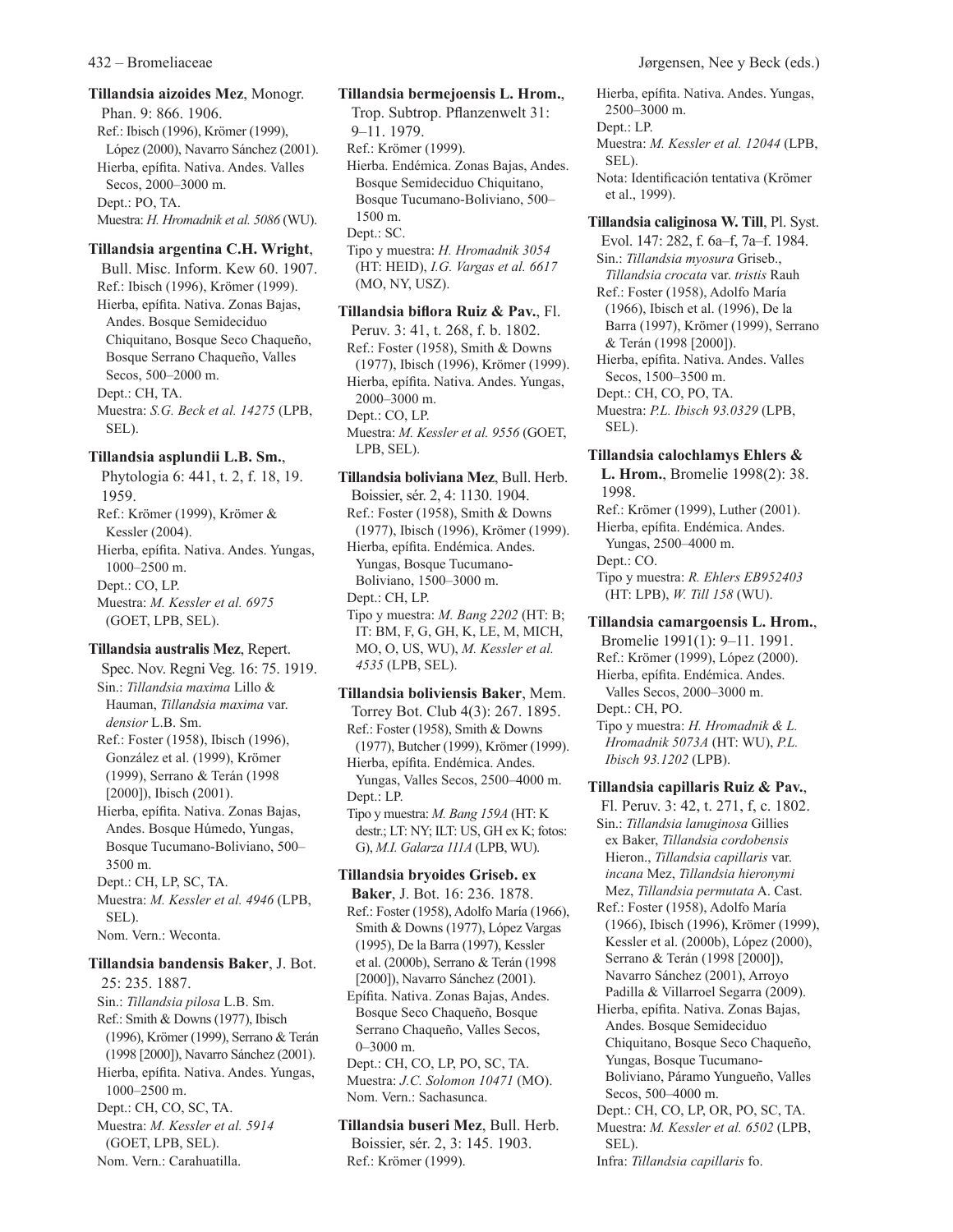*capillaris*, *Tillandsia capillaris* fo. *cordobensis* (Hieron.) L.B. Sm., *Tillandsia capillaris* fo. *hieronymi* (Mez) L.B. Sm., *Tillandsia capillaris* fo. *incana* (Mez) L.B. Sm.

# **Tillandsia cardenasii L.B. Sm.**,

Proc. Amer. Acad. Arts 70: 154, 167, t. 3, f. 5–6. 1935. Ref.: Foster (1958), Ibisch (1996), Krömer (1999), López (2000), Hromadnik & Ehlers (2005). Hierba, epífita. Endémica. Andes. Valles Secos, 1500–3500 m. Dept.: CH, CO, PO, TA. Tipo y muestra: *M. Cárdenas 491* (HT: GH), *M. Kessler et al. 4832* (LPB, SEL). Infra: *Tillandsia cardenasii* var. *major* Ehlers & L. Hrom.

#### **Tillandsia carnosa L.B. Sm.**,

Phytologia 9: 251, t. 3, f. 5–6. 1963. Ref.: Ibisch (1996), Krömer (1999). Hierba, epífita. Nativa. Zonas Bajas, Andes. Bosque Húmedo, Yungas, 500–3500 m. Dept.: CO, LP. Muestra: *M. Kessler et al. 5752* (GOET, LPB, SEL). Infra: *Tillandsia carnosa* var. *boliviensis* H. Luther

#### **Tillandsia caulescens Brongn. ex**

**Baker**, Handb. Bromel. 168. 1889. Ref.: Foster (1958), Smith & Downs (1977), Krömer (1999). Hierba, epífita. Nativa. Zonas Bajas, Andes. Bosque Húmedo, Yungas, 500–2000 m. Dept.: LP. Muestra: *M. Kessler et al. 5808* (GOET, LPB, SEL).

#### **Tillandsia cochabambae E. Gross**

**& Rauh**, Bromelie 1986(2): 14–15. 1986. Ref.: Gross (1998), Krömer (1999). Hierba, epífita. Endémica. Andes. Valles Secos, 2000–3000 m. Dept.: CO. Tipo y muestra: *W. Rauh 40609* (HT: HEID), *M. Kessler et al. 4676* (LPB, SEL).

# **Tillandsia colganii Ehlers**, J. Bromeliad Soc. 47: 103. 1997. Ref.: Krömer (1999), Luther (2001). Hierba, epífita. Endémica. Andes. Yungas, 2500–3500 m. Dept.: SC. Tipo y muestra: *R. Ehlers EB951002* (HT: WU), *R. Ehlers 951101* (WU).

#### **Tillandsia comarapaensis H. Luther**,

J. Bromeliad Soc. 34: 54–5. 1984. Ref.: Ibisch (1996), Krömer (1999). Hierba, epífita. Endémica. Andes. Valles Secos, 1500–3000 m. Dept.: CH, CO, SC. Tipo y muestra: *E.L. Besse et al. 1713* (HT: SEL), *M. Kessler et al. 4605* (LPB, MO, SEL).

#### **Tillandsia compacta Griseb.**,

Nachr. Königl. Ges. Wiss. Georg-Augusts-Univ. 1864(1): 18. 1865. Ref.: Ibisch (1996), Krömer (1999). Hierba, epífita. Nativa. Andes. Yungas, 2000–2500 m. Dept.: CO. Muestra: *L.J. Dorr & L.C. Barnett 7052* (LPB, SEL).

## **Tillandsia complanata Benth.**, Bot.

Voy. Sulphur 173. 1846. Ref.: Foster (1958), Smith & Downs (1977), Ibisch (1996), Krömer (1999). Hierba, epífita. Nativa. Zonas Bajas, Andes. Bosque Húmedo, Yungas, 500–3000 m. Dept.: CO, LP, SC. Muestra: *I.G. Vargas & C.G. Jordán 7017* (MO, USZ).

#### **Tillandsia confinis L.B. Sm.**,

Phytologia 4: 218, t. 2, f. 5–7. 1953. Sin.: *Tillandsia subtropicalis* L.B. Sm. Ref.: Smith & Downs (1977), Ibisch (1996), Krömer (1999). Hierba, epífita. Nativa. Andes. Yungas, 1000–2000 m. Dept.: CO, LP, SC. Muestra: *J.C. Solomon 9253* (LPB, MO, SEL). Infra: *Tillandsia confinis* var. *confinis* **Tillandsia cotagaitensis L. Hrom.**,

Pl. Syst. Evol. 147: 284–285. 1984. Ref.: Ibisch (1996), Krömer (1999), López (2000). Hierba, epífita. Endémica. Andes. Valles Secos, 3000–3500 m. Dept.: PO. Tipo y muestra: *H. Hromadnik & L. Hromadnik 5093* (HT: WU; IT: LI, NY, WU), *W. Till 42* (WU).

# **[Tillandsia crocata (E. Morren)**

**Baker]**, J. Bot. 25: 214. 1887. Sin.: *Phytarrhiza crocata* E. Morren Ref.: Foster (1958), Smith & Downs (1977), Navarro Sánchez (2001). Nota: El registro se basa en material mal identificado de *T. mandonii*.

**Tillandsia denudata André**, Enum. Bromel. 8. 1888. Ref.: Krömer (1999).

Hierba, epífita. Nativa. Andes. Yungas, 1000–1500 m. Dept.: LP. Muestra: *M. Kessler et al. 5587* (LPB, SEL).

#### **[Tillandsia deppeana Steud.]**,

Nomencl. Bot. (ed. 2) 2: 688. 1841. Ref.: Foster (1958). Nota: El registro se basa en material mal identificado.

#### **Tillandsia didisticha (E. Morren)**

**Baker**, J. Bot. 26: 16. 1888. Sin.: *Anoplophytum didistichum* E. Morren, *Guzmania complanata* Wittm. Ref.: Foster (1958), Smith & Downs (1977), Ibisch (1996), Schulenberg & Awbrey (1997), Killeen & Schulenberg (1998), González et al. (1999), Krömer (1999), Kessler et al. (2000b), Serrano & Terán (1998 [2000]), Navarro Sánchez (2001), Arroyo Padilla & Villarroel Segarra (2009).

Hierba, epífita. Nativa. Zonas Bajas, Andes. Bosque Semideciduo Chiquitano, Bosque Seco Chaqueño, Bosque Tucumano-Boliviano, Valles Secos, 0–2500 m.

Dept.: BE, CH, CO, LP, SC, TA. Muestra: *M. Kessler et al. 5584* (LPB, SEL).

#### **Tillandsia dorisdaltoniae Ibisch, R. Vásquez, I.G. Vargas & W.**

**Till**, Revista Soc. Boliv. Bot. 4(1): 45–49, f. 1–2. 2003. Ref.: Luther & Rabinowitz (2010). Hierba, epífita. Endémica. Andes. Valles Secos, 1000–1500 m. Dept.: CO, LP. Tipo: *I.G. Vargas 6355* (HT: WU; IT: MO-5820858). Nota: Conocido solamente del tipo.

**Tillandsia duratii Vis.**, Nuovi Saggi Imp. Regia Accad. Sci. Padova 5: 271, t. 29. 1840.

Sin.: *Tillandsia decomposita* Baker, *Tillandsia gigantea* G.M. Ruch. ex Baker, *Tillandsia weddellii* Baker, *Tillandsia confusa* var. *saxatilis* Hassl.

Ref.: Foster (1958), Smith & Downs (1977), Ibisch (1996), Schulenberg & Awbrey (1997), Krömer (1999), Serrano & Terán (1998 [2000]), Navarro Sánchez (2001), Wood et al. (2011).

Hierba, epífita. Nativa. Zonas Bajas, Andes. Bosque Semideciduo Chiquitano, Bosque Seco Chaqueño, Bosque Tucumano-Boliviano, Bosque Serrano Chaqueño, Valles Secos, 0–3500 m.

Dept.: CH, CO, LP, PO, SC, TA. Muestra: *M. Kessler et al. 5912*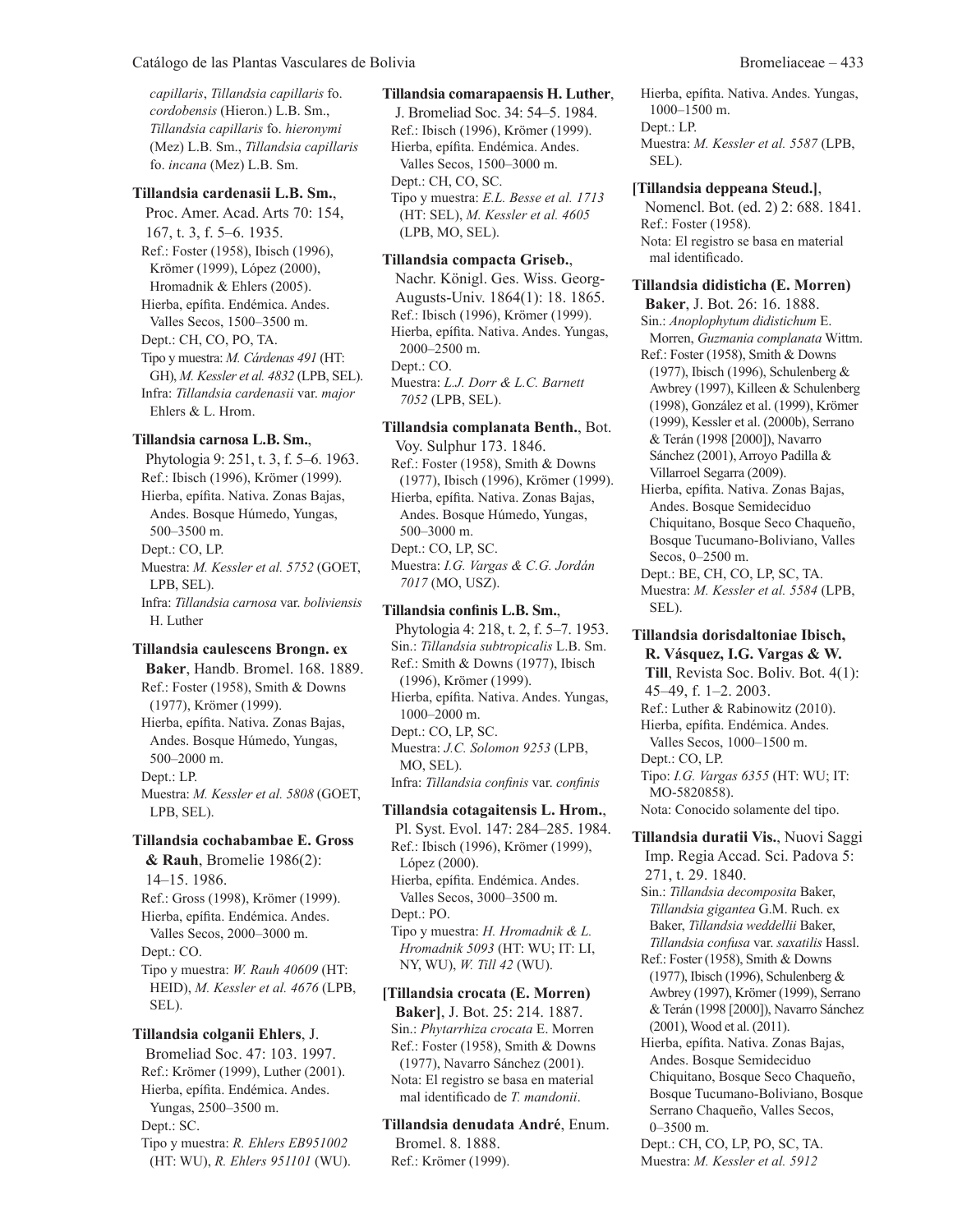(GOET, LPB, SEL). Infra: *Tillandsia duratii* var. *duratii*, *Tillandsia duratii* var. *saxatilis* (Hassl.) L.B. Sm. Nom. Vern.: Carahuatilla.

#### **Tillandsia edithae Rauh**, Trop.

Subtrop. Pflanzenwelt 8: 19, f. 7. 1974. Sin.: *Tillandsia barborkae* Halda & Hertus

Ref.: Gross (1998), Krömer (1999), Arroyo Padilla & Villarroel Segarra (2009), Luther & Rabinowitz (2010).

Hierba, epífita. Endémica. Zonas Bajas, Andes. Bosque Semideciduo Chiquitano, Bosque Tucumano-Boliviano, Valles Secos, 500–3000 m.

Dept.: CH, LP, SC. Tipo y muestra: *W. Krahn 295* (HT: HEID; IT: US), *M. Kessler et al. 12314* (GOET, LPB, SEL).

#### **Tillandsia engleriana Wittm.**, Bot.

Jahrb. Syst. 11: 63. 1890. Ref.: Ibisch (1996), Krömer (1999), Krömer et al. (2007). Hierba, epífita. Nativa. Andes. Yungas, 1500–2500 m. Dept.: CO, LP, SC. Muestra: *D.N. Smith 13442* (LPB, MO).

#### **[Tillandsia erecta Gillies ex**

**Baker]**, J. Bot. 16: 239. 1872. Ref.: Adolfo María (1966), Smith & Downs (1977), Ibisch (1996). Nota: El registro se basa en material mal identificado.

## **Tillandsia erici Ehlers**, Bromelie 1998(1): 20. 1998. Ref.: Krömer (1999), Luther (2001). Hierba, epífita. Endémica. Andes. Valles Secos, 1500–2500 m. Dept.: TA. Tipo y muestra: *E. Haugg & E. Heger 11247* (HT: WU), *R. Ehlers s.n.* (WU).

#### **Tillandsia fendleri Griseb.**,

Nachr. Königl. Ges. Wiss. Georg-Augusts-Univ. 1864(1): 17. 1865. Ref.: Smith & Downs (1977), Ibisch (1996), Krömer (1999), Arroyo Padilla & Villarroel Segarra (2009). Hierba, epífita. Nativa. Zonas Bajas, Andes. Bosque Húmedo, Bosque Semideciduo Chiquitano, Yungas, Bosque Tucumano-Boliviano, 500– 3500 m. Dept.: BE, CO, LP, SC. Muestra: *T. Krömer & A. Acebey 549*

(GOET, LPB, SEL). Infra: *Tillandsia fendleri* var. *fendleri*

#### **[Tillandsia friesii Mez]**, Repert.

Spec. Nov. Regni Veg. 3: 37. 1906. Ref.: Foster (1958). Nota: El registro se basa en material mal identificado.

# **Tillandsia funebris A. Cast.**, Anales

Mus. Nac. Hist. Nat. Buenos Aires 37(83): 502, t. II. 1933. Ref.: Foster (1958), Smith & Downs (1977), Ibisch (1996), Krömer (1999), Navarro Sánchez (2001). Hierba, epífita. Nativa. Zonas Bajas, Andes. Bosque Seco Chaqueño, Bosque Serrano Chaqueño, Valles Secos, 0–2500 m. Dept.: CH, CO, PO, SC, TA. Muestra: *M. Kessler et al. 4710* (LPB, SEL, WU).

#### **Tillandsia gerdae Ehlers**, Bromelie

1987(2): 32–33. 1987. Sin.: *Tillandsia jarmilae* Halda Ref.: Krömer (1999), Luther & Rabinowitz (2010). Hierba, epífita. Endémica. Andes. Valles Secos, 1500–3000 m. Dept.: CH, CO, OR. Tipo y muestra: *E. Haugg 7163* (HT: WU; IT: WU), *E. Haugg 8283* (WU).

# **Tillandsia gilliesii Baker**, J. Bot. 16: 240. 1878.

Ref.: Foster (1958), Smith & Downs (1977), Ibisch (1996), Krömer (1999), López (2000), Navarro Sánchez (2001). Hierba, epífita. Nativa. Andes. Yungas, Valles Secos, 1500–3500 m. Dept.: CH, CO, PO, TA. Muestra: *H. Hromadnik & L. Hromadnik 5099* (WU).

#### **Tillandsia hasei Ehlers & L. Hrom.**,

Bromelie 1996(3): 176. 1997. Ref.: Krömer (1999), López (2000), Luther (2001). Hierba, epífita. Endémica. Andes. Valles Secos, 3000–3500 m. Dept.: CH. Tipo y muestra: *F. Hase et al. EB951501* (HT: WU), *F. Hase et al. 19046* (WU).

### **Tillandsia hegeri Ehlers**, Bromelie 1994(2): 33. 1994. Ref.: Krömer (1999), López (2000). Hierba, epífita. Endémica. Zonas Bajas, Andes. Bosque Semideciduo Chiquitano, Bosque Seco Chaqueño, Bosque Serrano Chaqueño, Valles Secos, 0–3000 m. Dept.: CH, TA.

Tipo y muestra: *E. Heger s.n.* (HT: WU), *H. Hromadnik & L. Hromadnik 19028* (WU).

#### 434 – Bromeliaceae Jørgensen, Nee y Beck (eds.)

# **Tillandsia helmutii L. Hrom.**,

Bromelie 1990(3): 63–65. 1991. Ref.: Krömer (1999). Hierba, epífita. Endémica. Andes. Valles Secos, 1500–2000 m. Dept.: CH. Tipo y muestra: *H. Hromadnik 13009* (HT: WU), *R. Vásquez C. et al. 4941* (herb. Vásquez, LPB).

#### **Tillandsia hirta W. Till & L. Hrom.**,

Pl. Syst. Evol. 147: 285, f. 3, 9a–f. 1984.

Ref.: Ibisch (1996), Krömer (1999), López (2000). Hierba, epífita. Nativa. Andes. Valles Secos, 1500–4000 m.

Dept.: CH, CO, PO, TA.

Tipo y muestra: *H. Hromadnik et al. HR5001* (HT: WU; IT: WU), *S.G. Beck & N.Y. Paniagua 26911* (LPB, WU).

# **Tillandsia imporaensis Ehlers**,

Bromelie 1998(3): 76. 1998. Ref.: Krömer (1999), Luther (2001). Hierba, epífita. Endémica. Andes. Bosque Serrano Chaqueño, Valles Secos, 3000–3500 m. Dept.: CH, CO.

Tipo y muestra: *E. Haugg 7078* (HT: WU), *G. Köhres s.n.* (WU).

# **Tillandsia incurva Griseb.**, Nachr. Königl. Ges. Wiss. Georg-Augusts-Univ. 1864(1): 15. 1865. Sin.: *Vriesea incurva* (Griseb.) Read Ref.: Foster (1958), Smith & Downs (1977), Ibisch (1996), Krömer (1999). Hierba, epífita. Nativa. Zonas Bajas. Bosque Húmedo, 500–1000 m.

Dept.: BE, LP. Muestra: *M. Kessler et al. 11432* (LPB, SEL).

#### **Tillandsia ionochroma André ex**

**Mez**, Monogr. Phan. 9: 801. 1896. Sin.: *Caraguata violacea* André, *Tillandsia fusco-guttata* Mez Ref.: Foster (1958), Ibisch (1996), Krömer (1999). Hierba, epífita. Nativa. Andes. Yungas, 2000–4000 m.

Dept.: CO, LP, SC.

Muestra: *S.G. Beck 14669* (LPB, SEL).

# **Tillandsia ixioides Griseb.**, Abh.

Königl. Ges. Wiss. Göttingen 24: 333. 1879.

- Sin.: *Tillandsia jucunda* var. *viridiflora* Rauh
- Ref.: Foster (1958), Smith & Downs (1977), Ibisch (1996), Krömer (1999), Gouda (2010).
- Hierba, epífita. Nativa. Andes. Valles Secos, 1500–2500 m.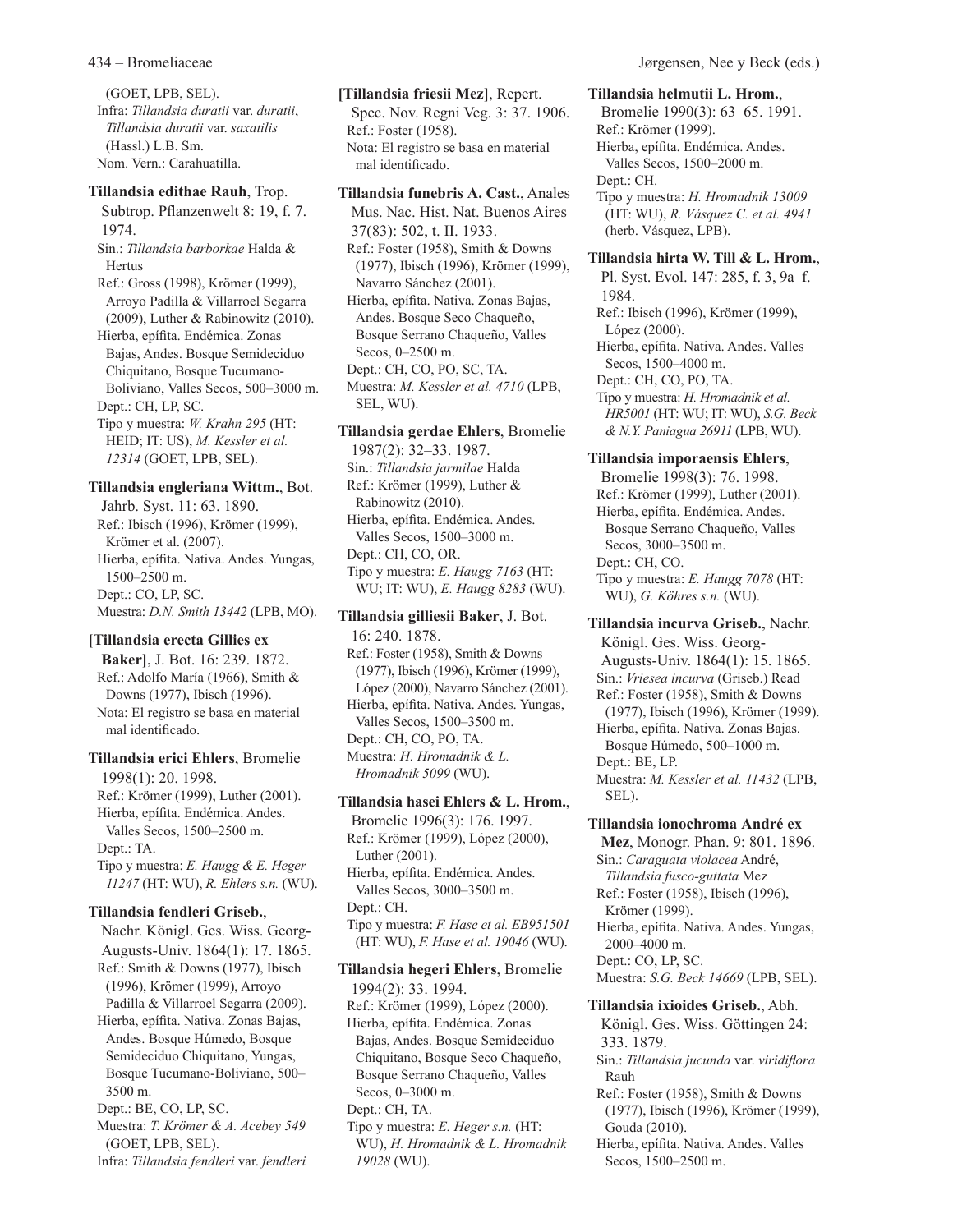Dept.: CH, LP, TA. Muestra: *J.C. Solomon 14354* (MO). Infra: *Tillandsia ixioides* subsp. *ixioides*, *Tillandsia ixioides* subsp. *viridiflora* (Rauh) Gouda Nota: La muestra citada fue determinada por A. Schinini (CTES) en 1988, pero no confirmada por H. Luther.

#### **Tillandsia jucunda A. Cast.**, Anales

Mus. Nac. Hist. Nat. Buenos Aires 36: 56, t. 1, Bp. 1926. Ref.: Gross (1998), Krömer (1999), Gouda (2010). Hierba, epífita. Nativa. Andes. Valles Secos, 2000–3000 m. Dept.: CH. Muestra: *W. Till 20* (WU).

#### **Tillandsia juncea (Ruiz & Pav.) Poir.**,

Encycl., Suppl. 5(1): 309. 1817. Sin.: *Bonapartea juncea* Ruiz & Pav. Ref.: Foster (1958), Smith & Downs (1977), Ibisch (1996), Krömer (1999). Hierba, epífita. Nativa. Zonas Bajas, Andes. Bosque Húmedo, Yungas, 0–2000 m. Dept.: BE, CO, LP, PA, SC. Muestra: *M. Kessler et al. 5595* (LPB, SEL).

#### **Tillandsia kessleri H. Luther**,

Selbyana 20(1): 10. 1999. Ref.: Krömer (1999), Luther (1999), Luther (2001). Hierba, epífita. Endémica. Andes. Yungas, 2000–3000 m. Dept.: CO, LP. Tipo y muestra: *M. Kessler et al. 9557* (HT: SEL; IT: LPB), *T. Krömer & A. Acebey 1766* (GOET, LPB, SEL).

## **Tillandsia koehresiana Ehlers**,

Bromelie 1990(3): 59. 1990. Ref.: Krömer (1999). Hierba, epífita. Endémica. Andes. Valles Secos, 2000–3000 m. Dept.: CO, PO. Tipo y muestra: *L. Köhres et al. s.n.* (HT: WU), *P.L. Ibisch 216* (LPB, SEL).

#### **Tillandsia krukoffiana L.B. Sm.**,

Contr. Gray Herb. 154: 36, t. 3, f. 9–11. 1945. Ref.: Foster (1958), Smith & Downs (1977), Krömer (1999), Arroyo Padilla & Villarroel Segarra (2009). Hierba, epífita. Endémica. Zonas Bajas, Andes. Bosque Húmedo, Yungas, Bosque Tucumano-Boliviano, 500– 2500 m. Dept.: BE, CO, LP, SC. Tipo y muestra: *B.A. Krukoff 10503*

(HT: GH; IT: MICH, MO-1247159, NY, S), *T. Krömer & A. Acebey 712* (GOET, LPB, SEL).

#### **Tillandsia krystofii Halda &**

**Hertus**, Acta Mus. Richnov. Sect. Nat. 14(4): 116, t. VI, 4. 2007. Ref.: Luther & Rabinowitz (2010). Hierba. Endémica. Andes. Tipo de vegetación desconocida, 1000–1500 m. Dept.: CH.

Tipo: *J.J. Halda JJH0711241* (HT: PR).

Nota: Conocido solamente del tipo. La foto en Halda et al. (2007) parece representar a *T. cardenasii* fide Luther & Rabinowitz (2010).

#### **Tillandsia kuehhasii W. Till**,

Bromelie 1995(2): 33. 1995. Ref.: Krömer (1999). Hierba, epífita. Endémica. Andes. Valles Secos, 3500–4000 m. Dept.: CH, PO. Tipo y muestra: *E. Kerschnek et al. s.n.* (HT: WU; IT: WU), *R. Ehlers 950601*

(WU).

# **Tillandsia kuntzeana Mez**, Monogr. Phan. 9: 790. 1896. Ref.: Foster (1958), Smith & Downs (1977), Ibisch (1996), Krömer (1999). Hierba, epífita. Endémica. Andes.

Yungas, 1000–3000 m. Dept.: CO, LP. Tipo y muestra: *O. Kuntze s.n.* (HT: NY; IT: GH, NY), *M. Kessler et al. 6675* (LPB, SEL).

#### **Tillandsia laxissima Mez**, Bull. Herb. Boissier, sér. 2, 5: 108. 1905. Ref.: Foster (1958), Smith & Downs (1977), Ibisch (1996), Krömer (1999). Hierba, epífita. Endémica. Andes. Valles Secos, 1000–1500 m. Dept.: LP, SC. Tipo y muestra: *M. Bang 2301* (HT: B; IT: GH, LE, M, MO, NY, PH, US, US, W, WU), *M. Kessler 4064* (LPB).

#### **Tillandsia loliacea Mart. ex Schult.**

**f.**, Syst. Veg. Fl. Peruv. Chil. 7: 1204. 1830. Sin.: *Tillandsia quadriflora* Baker Ref.: Foster (1958), Smith & Downs (1977), Ibisch (1996), Schulenberg & Awbrey (1997), Krömer (1999), Kessler et al. (2000b), Serrano & Terán (1998 [2000]), Navarro Sánchez (2001), Arroyo Padilla & Villarroel Segarra (2009).

Hierba, epífita. Nativa. Zonas Bajas, Andes. Bosque Semideciduo Chiquitano, Bosque Seco Chaqueño, Bosque Tucumano-Boliviano, Bosque Serrano Chaqueño, Valles Secos, 0–2500 m.

Dept.: CH, CO, LP, SC, TA.

Muestra: *M. Kessler et al. 5197* (LPB, SEL).

# **Tillandsia longifolia Baker**, Handb.

Bromel. 185. 1889. Ref.: Foster (1958), Smith & Downs (1977), Ibisch (1996), Krömer (1999). Hierba, epífita. Nativa. Andes. Yungas, 2000–3000 m. Dept.: CO, SC. Muestra: *P.L. Ibisch et al. 931628* (SEL).

#### **Tillandsia lorentziana Griseb.**,

Abh. Königl. Ges. Wiss. Göttingen 19: 271–272. 1874. Sin.: *Tillandsia lorentziana* fo. *simplex* Kuntze

Ref.: Foster (1958), Smith & Downs (1977), Ibisch (1996), Krömer (1999), López (2000), Serrano & Terán (1998 [2000]), Navarro Sánchez (2001).

Hierba, epífita. Nativa. Zonas Bajas, Andes. Bosque Seco Chaqueño, Bosque Serrano Chaqueño, Valles Secos, 0–3500 m.

Dept.: CH, CO, LP, PO, SC, TA.

Muestra: *P.L. Ibisch 93.0208* (LPB, SEL). Nom. Vern.: Carhuatilla, clavel del aire.

# **Tillandsia lotteae H. Hrom.**, J.

Bromeliad Soc. 28: 263–265. 1978. Ref.: Gross (1998), Krömer (1999), López (2000). Hierba, epífita. Endémica. Andes.

Valles Secos, 1500–3000 m.

Dept.: CH, CO, PO, SC.

Tipo y muestra: *H. Hromadnik 46776* (HT: HEID; IT: HAL), *M. Kessler et al. 4715* (LPB, SEL).

### **Tillandsia mandonii E. Morren ex**

**Mez**, Monogr. Phan. 9: 871. 1896. Ref.: Krömer (1999). Hierba, epífita. Nativa. Andes. Valles Secos, 1000–3000 m. Dept.: LP, TA. Tipo y muestra: *G. Mandon 1180* (ST: BM, G, K, MO, PI, S, W), *W. Till 73* (WU).

**Tillandsia mollis H. Hrom. & W. Till**, Pl. Syst. Evol. 142: 123–128. 1983. Ref.: Krömer (1999).

Hierba, epífita. Endémica. Andes. Valles Secos, 2500–3000 m.

Dept.: TA.

Tipo y muestra: *H. Hromadnik HR 9088* (HT: WU; IT: B, HAL, K, LI, NY, W, WU), *E. Heger s.n.* (WU).

# **Tillandsia muhriae W. Weber**,

Feddes Repert. 97: 101. 1986. Sin.: *Tillandsia alberi* Ehlers Ref.: Krömer (1999), López (2000). Hierba, epífita. Nativa. Andes. Valles Secos, 2500–3500 m. Dept.: PO. Muestra: *E. Haugg 7029* (WU).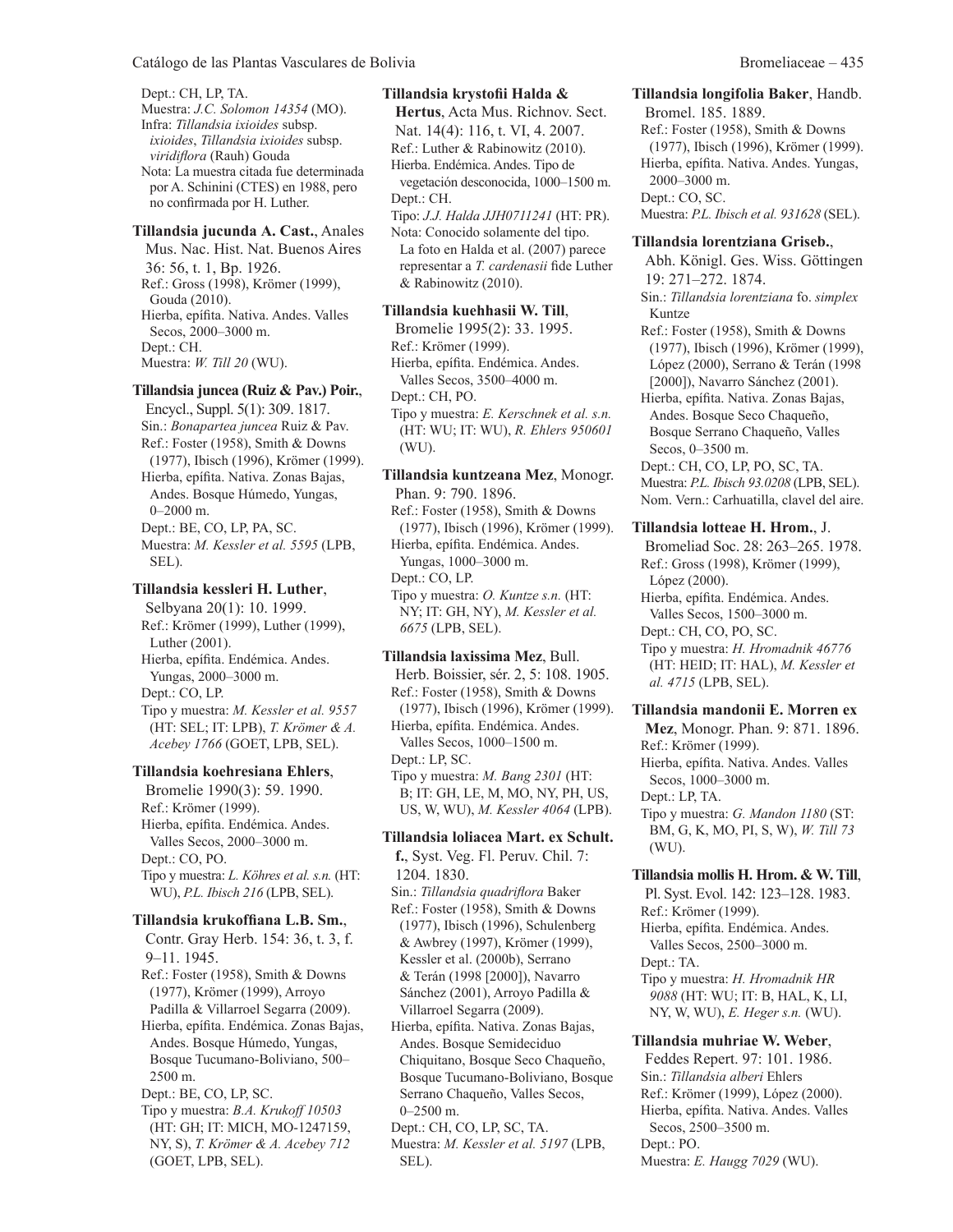#### **Tillandsia myosura Griseb. ex**

**Baker**, J. Bot. 16: 240. 1878. Ref.: Foster (1958), Adolfo María (1966), Smith & Downs (1977), De la Barra (1997), Krömer (1999), López (2000), Serrano & Terán (1998 [2000]), Navarro Sánchez (2001). Hierba, epífita. Nativa. Andes. Valles Secos, 1500–3500 m. Dept.: CH, CO, PO, TA. Muestra: *S.G. Beck et al. 14268* (LPB, SEL).

**Tillandsia nana Baker**, Handb. Bromel. 172. 1889. Sin.: *Tillandsia calocephala* Wittm. Ref.: Foster (1958), Krömer (1999). Hierba, epífita. Nativa. Andes. Yungas, 3000–3500 m. Dept.: CO, LP. Muestra: *R.S. Shepard 234* (GH, US).

#### **Tillandsia oropezana L. Hrom.**,

Bromelie 1989(1): 14–17. 1989. Ref.: Krömer (1999). Hierba, epífita. Endémica. Andes. Valles Secos, 1500–2000 m. Dept.: CH. Tipo: *H. Hromadnik 9012* (HT: WU; IT: WU). Nota: Conocido solamente del tipo.

**Tillandsia paleacea C. Presl**, Reliq. Haenk. 1(2): 125. 1827. Sin.: *Tillandsia scalarifolia* Baker Ref.: Foster (1958), Smith & Downs (1977), Krömer (1999). Hierba, epífita. Nativa. Andes. Valles Secos, 2500–3000 m. Dept.: LP. Muestra: *S.G. Beck 29511* (LPB, WU).

**Tillandsia paraensis Mez**, Fl. Bras. 3(3): 586, pl. 109. 1894. Ref.: Foster (1958), Smith & Downs (1977), Ibisch (1996), Killeen & Schulenberg (1998), Krömer (1999). Hierba, epífita. Nativa. Zonas Bajas. Bosque Húmedo, Campos Cerrados, 0–1000 m. Dept.: LP, PA, SC. Muestra: *T. Krömer & A. Acebey 187* (GOET, LPB, SEL).

#### **Tillandsia pedicellata (Mez) A.**

**Cast.**, Anales Mus. Nac. Buenos Aires 36: 144, f. 2. 1945. Sin.: *Tillandsia coarctata* var. *pedicellata* Mez Ref.: Krömer (1999), Navarro Sánchez (2001), Arroyo Padilla & Villarroel Segarra (2009). Hierba, epífita. Nativa. Andes. Bosque Tucumano-Boliviano, Valles Secos, 1500–3000 m.

Dept.: CH, LP, SC, TA. Muestra: *B. Holst et al. 4958* (USZ).

#### **Tillandsia platyrhachis Mez**,

Monogr. Phan. 9: 848. 1896. Ref.: Krömer (1999). Hierba, epífita. Nativa. Zonas Bajas. Bosque Húmedo, 500–1000 m. Dept.: LP. Muestra: *T. Krömer & A. Acebey 199* (GOET, LPB, SEL).

**Tillandsia pohliana Mez**, Fl. Bras. 3(3): 597, pl. 111. 1894. Ref.: Smith & Downs (1977), Ibisch (1996), Krömer (1999), Kessler et al. (2000b). Hierba, epífita. Nativa. Zonas Bajas, Andes. Bosque Húmedo, Campos Cerrados, Bosque Tucumano-Boliviano, Valles Secos, 0–2000 m. Dept.: BE, CH, LP, SC. Muestra: *M. Kessler et al. 4845* (GOET, LPB, SEL).

#### **Tillandsia polystachia (L.) L.**, Sp.

Pl. (ed. 2) 1: 410. 1762. Sin.: *Renealmia polystachia* L. Ref.: Foster (1958), Smith & Downs (1977), Ibisch (1996), Krömer (1999). Hierba, epífita. Nativa. Zonas Bajas, Andes. Bosque Semideciduo Chiquitano, Valles Secos, 0–1500 m. Dept.: BE, LP, SC. Muestra: *M. Kessler 4157* (LPB, SEL).

#### **Tillandsia pseudocardenasii W.**

**Weber**, Feddes Repert. 97: 103– 104. 1986. Ref.: Krömer (1999). Hierba, epífita. Endémica. Andes. Valles Secos, 2000–2500 m. Dept.: LP, SC. Tipo y muestra: *H. Hromadnik et al. 5323* (HT: HAL; IT: WU), *K. Uhlig s.n.* (WU).

#### **Tillandsia pyramidata André**,

Bromel. Andr. 86. 1889. Ref.: Ibisch (1996), Krömer (1999). Hierba, epífita. Nativa. Andes. Yungas, 2000–2500 m. Dept.: LP. Muestra: *S.G. Beck 3142* (LPB).

#### **Tillandsia rauschii Rauh &**

**C.O. Lehm.**, Trop. Subtrop. Pflanzenwelt 21(7): 41. 1977. Ref.: Ibisch (1996), Gross (1998), Krömer (1999). Hierba, epífita. Endémica. Andes. Valles Secos, 2500–3000 m. Dept.: CH. Tipo: *W. Rausch s.n.* (HT: HEID; IT: LPB, MO-04893053, WU). Nota: Conocido solamente del tipo.

#### **Tillandsia rectangula Baker**, J.

Bot. 16: 238. 1878. Ref.: Ibisch (1996), De la Barra (1997), Krömer (1999), Serrano & Terán (1998 [2000]), Navarro Sánchez (2001). Hierba, epífita. Nativa. Zonas Bajas, Andes. Bosque Semideciduo Chiquitano, Bosque Seco Chaqueño, Bosque Serrano Chaqueño, Valles Secos, 500–2500 m. Dept.: CH, CO, TA.

Muestra: *E. Bastian 1295* (LPB).

**Tillandsia recurvata (L.) L.**, Sp. Pl. (ed. 2) 1: 410. 1762. Sin.: *Renealmia recurvata* L., *Tillandsia* 

*recurvata* fo. *brevifolia* André Ref.: Foster (1958), Adolfo María (1966), López Vargas (1995), Ibisch (1996), Saravia Miranda (1996), De la Barra (1997), Killeen & Schulenberg (1998), González et al. (1999), Krömer (1999),

Kessler et al. (2000b), Serrano & Terán (1998 [2000]), Navarro Sánchez (2001). Hierba, epífita. Nativa. Zonas Bajas, Andes. Bosque Semideciduo Chiquitano, Bosque Seco Chaqueño, Campos Cerrados, Bosque Tucumano-Boliviano, Bosque Serrano Chaqueño, Valles Secos, 0–3500 m. Dept.: BE, CH, CO, LP, SC, TA. Muestra: *M. Kessler et al. 6050* (LPB, SEL). Nom. Vern.: Sachasunca.

# **Tillandsia recurvifolia Hook.**, Bot.

Mag. 87: t. 5246. 1861. Sin.: *Tillandsia meridionalis* Baker Ref.: Ibisch (1996), Krömer (1999). Hierba, epífita. Nativa. Andes. Valles Secos, 1000–2000 m. Dept.: CH, SC, TA. Muestra: *R. Vásquez C. et al. 4322* (BOLV, herb. Vásquez, HSB, LPB, USZ).

**Tillandsia recurvispica L. Hrom. & P. Schneid.**, Bromelie 1987(1): 1–4. 1987. Ref.: Krömer (1999). Hierba, epífita. Endémica. Andes. Valles Secos, 2500–3000 m. Dept.: CO. Tipo y muestra: *H. Hromadnik &* 

*L. Hromadnik 3007* (HT: WU), *H. Hromadnik et al. 5330* (WU).

# **Tillandsia reichenbachii Baker**, Handb. Bromel. 166. 1889.

Sin.: *Tillandsia tucumanensis* Mez, *Tillandsia herzogii* Wittm. Ref.: Foster (1958), Ibisch (1996), Krömer (1999), Kessler et al. (2000b), Serrano & Terán (1998 [2000]), Navarro Sánchez (2001),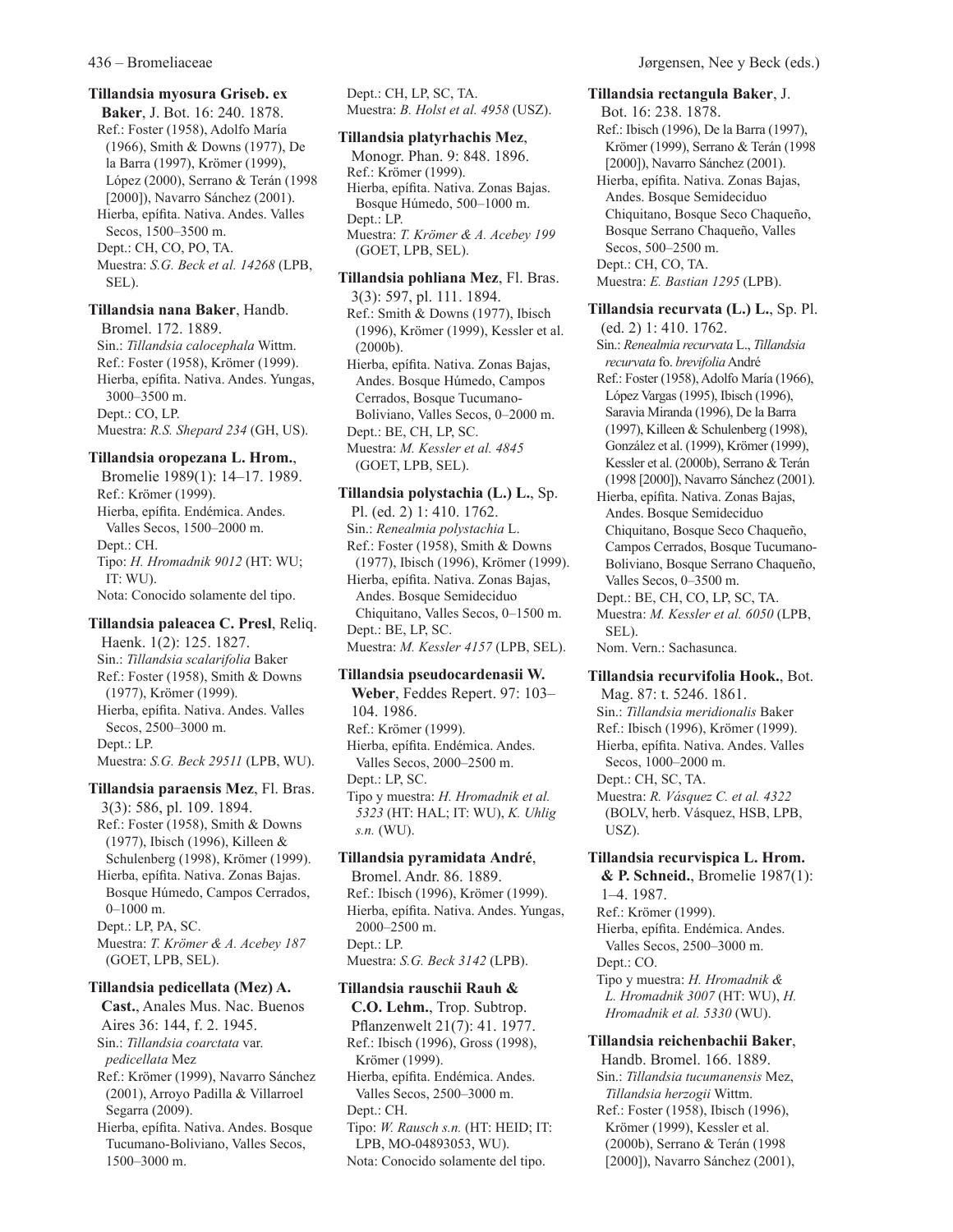Arroyo Padilla & Villarroel Segarra (2009), Wood et al. (2011). Hierba, epífita. Nativa. Zonas Bajas, Andes. Bosque Semideciduo Chiquitano, Campos Cerrados, Bosque Tucumano-Boliviano, Bosque Serrano Chaqueño, Valles Secos, 0–2500 m. Dept.: CH, CO, SC, TA. Muestra: *R. Martínez 591* (LPB, SEL). Nom. Vern.: Carahuatilla.

#### **Tillandsia rhomboidea André**,

Enum. Bromel. 6. 1888. Ref.: Krömer (1999). Hierba, epífita. Nativa. Zonas Bajas. Bosque Húmedo, 500–1000 m. Dept.: BE. Muestra: *S.G. Beck 1732* (US).

#### **Tillandsia rosacea L. Hrom. & W.**

**Till**, Bromelie 2005(3): 88. 2005. Ref.: Luther & Rabinowitz (2010). Hierba. Endémica. Zonas Bajas. Tipo de vegetación desconocida, 0–500 m. Dept.: SC. Tipo: *H. Hromadnik et al. 9201* (HT: LPB; IT: WU). Nota: Conocida solamente del tipo.

#### **Tillandsia rubella Baker**, J. Bot.

26: 44. 1888. Ref.: Foster (1958), Ibisch (1996), Krömer (1999). Hierba, epífita. Nativa. Andes. Yungas, 1500–3000 m. Dept.: CO, LP, SC. Tipo y muestra: *G. Mandon 1187* (HT: K; IT: GH, MO, P; fotos: K), *M. Kessler et al. 4496* (LPB, SEL).

#### **Tillandsia rubia Ehlers & L.Colgan**,

J. Bromeliad Soc. 54(2): 57. 2004. Ref.: Luther & Rabinowitz (2010). Hierba, epífita. Endémica. Andes. Yungas, 2500–3000 m. Dept.: LP. Tipo: *R. Ehlers s.n.* (HT: LPB). Nota: Conocido solamente del tipo.

# **Tillandsia rusbyi Baker**, Handb. Bromel. 176. 1889. Sin.: *Tillandsia buchtienii* H. Winkl.,

*Tillandsia guentheri* Harms Ref.: Foster (1958), Smith & Downs (1977), Krömer (1999). Hierba, epífita. Nativa. Zonas Bajas, Andes. Bosque Húmedo, Yungas, 500–2000 m. Dept.: LP, SC. Tipo y muestra: *H.H. Rusby 2163* (HT: NY; fotos: GH), *T. Krömer & A. Acebey 183* (GOET, LPB, SEL).

# **Tillandsia samaipatensis W. Till**,

Bromelie 1996(2): 36. 1997. Ref.: Krömer (1999), Luther (2001), Arroyo Padilla & Villarroel Segarra (2009).

Hierba, epífita. Endémica. Zonas Bajas, Andes. Bosque Semideciduo Chiquitano, Bosque Tucumano-Boliviano, Bosque Serrano Chaqueño, 500–1500 m. Dept.: LP, SC.

Tipo y muestra: *W. Till 149/2* (HT: LPB; IT: SEL, WU), *M. Kessler et al. 4112* (LPB, SEL).

## **Tillandsia schreiteri Lillo & A. Cast.**,

Anales Mus. Nac. Hist. Nat. Buenos Aires 36: 56, pls. 12, 15. 1929. Ref.: Krömer (1999). Hierba, epífita. Nativa. Andes. Bosque Serrano Chaqueño, 1500–2500 m. Dept.: TA. Muestra: *M. Liberman et al. 1847* (LPB, WU).

# **Tillandsia sphaerocephala Baker**,

J. Bot. 26: 141. 1888. Ref.: Foster (1958), Smith & Downs (1977), Ibisch (1996), De la Barra (1997), Krömer (1999), López (2000), Luther (2001), Navarro Sánchez (2001).

Hierba, epífita. Nativa. Andes. Bosque Tucumano-Boliviano, Valles Secos, 1000–4000 m.

Dept.: CH, CO, LP, SC, TA. Tipo y muestra: *G. Mandon 1188* (HT: K; IT: G, MO; fotos: F, GH), *T. Krömer & A. Acebey 138* (GOET, LPB, SEL). Infra: *Tillandsia sphaerocephala* var. *tarijensis* Ehlers & L. Hrom.

#### **Tillandsia spiralipetala Gouda**, J.

Bromeliad Soc. 36(4): 165. 1986. Sin.: *Tillandsia tricholepis* var. *macrophylla* L.B. Sm. Ref.: Foster (1958), Ibisch (1996), Krömer (1999), Kessler et al. (2000b). Hierba, epífita. Nativa. Zonas Bajas, Andes. Bosque Semideciduo Chiquitano, Bosque Tucumano-Boliviano, Bosque Serrano Chaqueño, Valles Secos, 0–1500 m. Dept.: CH, LP, SC. Tipo y muestra: *O. Buchtien 1270* (HT: US; IT: E), *M. Kessler et al. 4059* (LPB).

**Tillandsia stenoura Harms**, Notizbl. Bot. Gart. Berlin–Dahlem 12: 537. 1935. Ref.: Smith & Downs (1977), Ibisch (1996), Krömer (1999). Hierba, epífita. Nativa. Andes. Yungas, 2000–3000 m. Dept.: CO. Muestra: *P.L. Ibisch et al. 930098* (SEL). Infra: *Tillandsia stenoura* var. *stenoura*

#### **Tillandsia streptocarpa Baker**, J.

Bot. 25: 241. 1887.

Sin.: *Tillandsia soratensis* Baker, *Tillandsia condensata* Baker, *Tillandsia apoloensis* Rusby

Ref.: Foster (1958), Ibisch (1996), Gross (1998), Killeen & Schulenberg (1998), Krömer (1999), Kessler et al. (2000b), Navarro Sánchez (2001), Arroyo Padilla & Villarroel Segarra (2009).

Hierba, epífita. Nativa. Zonas Bajas, Andes. Bosque Semideciduo Chiquitano, Bosque Seco Chaqueño, Campos Cerrados, Bosque Tucumano-Boliviano, Bosque Serrano Chaqueño, Valles Secos, 0–3000 m.

Dept.: CH, CO, LP, PO, SC, TA.

Muestra: *M. Kessler et al. 4800* (LPB, SEL).

Infra: *Tillandsia streptocarpa* var. *aureiflora* Rauh

#### **Tillandsia superba Mez & Sodiro**,

Bull. Herb. Boissier, sér. 2, 4: 1132. 1904. Ref.: Krömer (1999). Hierba, epífita. Nativa. Andes. Yungas, 2000–3500 m. Dept.: CO, LP. Muestra: *R. Seidel 7015* (LPB, SEL).

#### **Tillandsia tenuifolia L.**, Sp. Pl. 1: 286. 1753.

Sin.: *Tillandsia pulchella* Hook., *Tillandsia rosea* Lindl., *Tillandsia pulchella* var. *rosea* (Lindl.) Mez, *Tillandsia pulchella* var. *surinamensis* Mez

Ref.: Foster (1958), Smith & Downs (1977), Ibisch et al. (1996), Schulenberg & Awbrey (1997), Killeen & Schulenberg (1998), González et al. (1999), Krömer (1999), Kessler et al. (2000b), Serrano & Terán (1998 [2000]), Navarro Sánchez (2001), Arroyo Padilla & Villarroel Segarra (2009).

Hierba, epífita. Nativa. Zonas Bajas, Andes. Bosque Semideciduo Chiquitano, Bosque Seco Chaqueño, Bosque Tucumano-Boliviano, Valles Secos, 0–3000 m.

Dept.: CH, CO, LP, SC, TA.

Muestra: *R. Seidel 7011* (LPB, SEL). Infra: *Tillandsia tenuifolia* var. *tenuifolia*, *Tillandsia tenuifolia* var. *surinamensis* (Mez) L.B. Sm.

**Tillandsia tovarensis Mez**, Monogr. Phan. 9: 769. 1896. Ref.: Ibisch (1996), Krömer (1999). Hierba, epífita. Nativa. Andes. Yungas, 2000–3000 m. Dept.: CO, LP. Muestra: *M. Kessler et al. 9677* (LPB, SEL).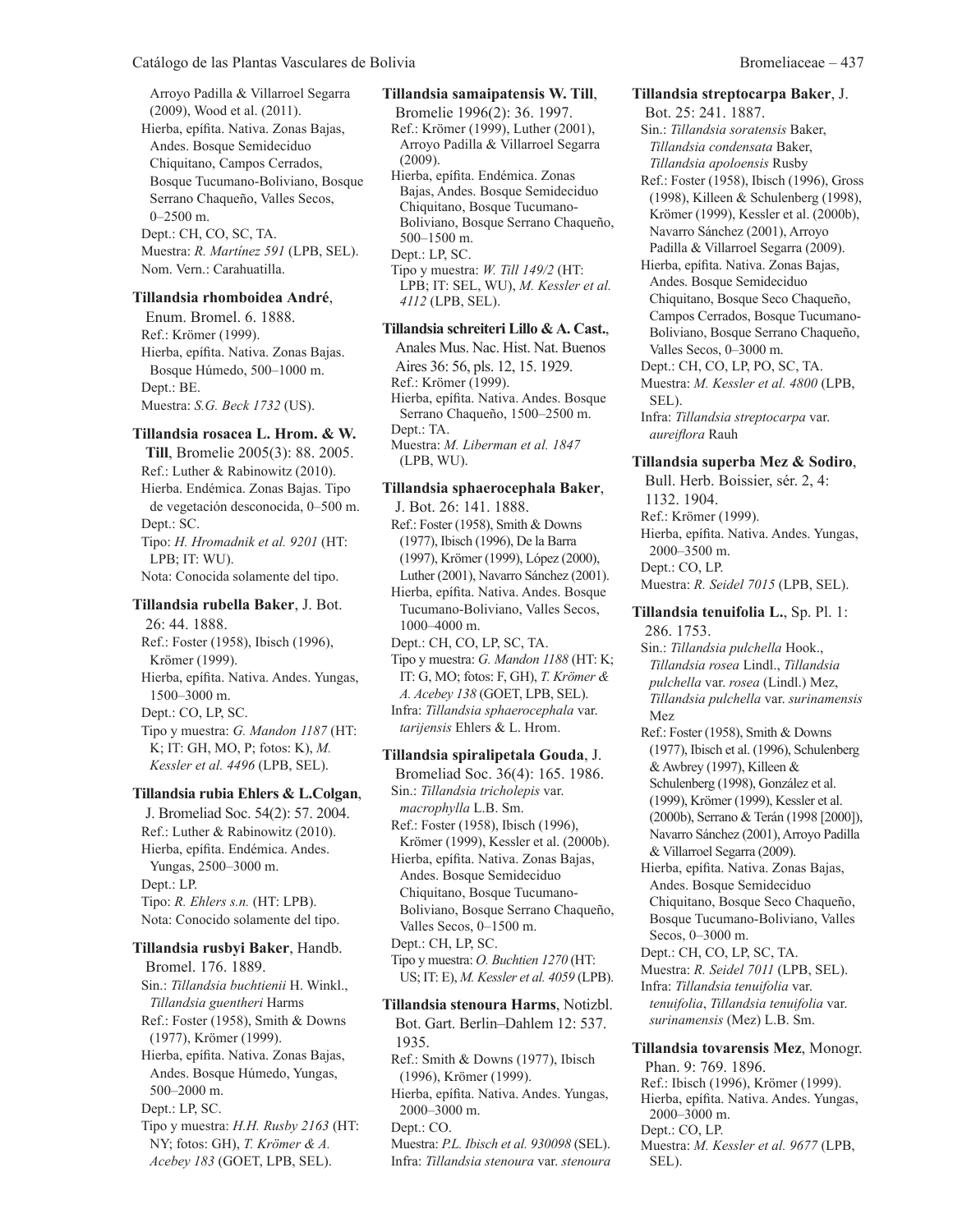#### **Tillandsia tricholepis Baker**, J.

Bot. 16: 237. 1878. Sin.: *Tillandsia polytrichoides* E. Morren, *Tillandsia tricholepis* var. *argentea* Hassl.

Ref.: Foster (1958), Smith & Downs (1977), Ibisch (1996), Schulenberg & Awbrey (1997), González et al. (1999), Krömer (1999), Kessler et al. (2000b), Serrano & Terán (1998 [2000]), Navarro Sánchez (2001), Arroyo Padilla & Villarroel Segarra (2009).

Hierba, epífita. Nativa. Zonas Bajas, Andes. Bosque Semideciduo Chiquitano, Bosque Seco Chaqueño, Bosque Tucumano-Boliviano, Bosque Serrano Chaqueño, Valles Secos, 0–3000 m.

Dept.: BE, CH, CO, LP, SC, TA.

Tipo y muestra: *G. Mandon 1179* p.p. (HT: K; IT: BM, NY, P, S; fotos: GH), *M. Kessler et al. 6049* (GOET, LPB, SEL).

Infra: *Tillandsia tricholepis* var. *tricholepis*

# **Tillandsia usneoides (L.) L.**, Sp. Pl.

(ed. 2) 1: 411. 1762.

- Sin.: *Renealmia usneoides* L. Ref.: Foster (1958), Adolfo María (1966), Smith & Downs (1977), López Vargas (1995), Ibisch (1996), Schulenberg & Awbrey (1997), González et al. (1999), Krömer (1999), Kessler et al. (2000b), Serrano & Terán (1998 [2000]), Balderrama & Ramírez (2001), Navarro Sánchez (2001), Arroyo Padilla & Villarroel Segarra (2009).
- Hierba, epífita. Nativa. Andes. Bosque Semideciduo Chiquitano, Bosque Tucumano-Boliviano, Bosque Serrano Chaqueño, Páramo Yungueño, Valles Secos, 1000–4000 m.

Dept.: CH, CO, LP, SC, TA.

Muestra: *M. Kessler et al. 4902* (LPB, SEL).

Nom. Vern.: Salvajina.

#### **Tillandsia variabilis Schltdl.**,

Linnaea 18: 418. 1844 [1845]. Sin.: *Tillandsia valenzuelana* A. Rich. Ref.: Foster (1958), Ibisch (1996), Krömer (1999). Hierba, epífita. Nativa. Zonas Bajas, Andes. Bosque Húmedo, Yungas, 500–2500 m. Dept.: CO, LP, SC. Muestra: *S.G. Beck 12613* (LPB, SEL).

#### **Tillandsia vernicosa Baker**, J. Bot. 25: 241. 1887. Sin.: *Tillandsia polyphylla* Baker Ref.: Foster (1958), Smith & Downs (1977), Ibisch (1996), Killeen & Schulenberg (1998), Krömer (1999),

Navarro Sánchez (2001). Hierba, epífita. Nativa. Zonas Bajas, Andes. Bosque Semideciduo Chiquitano, Bosque Seco Chaqueño, Campos Cerrados, Bosque Serrano Chaqueño, Valles Secos, 0–2500 m. Dept.: CH, CO, LP, SC, TA. Muestra: *M. Kessler et al. 4512* (LPB, SEL).

**Tillandsia violascens Mez**, Monogr. Phan. 9: 797. 1896. Ref.: Foster (1958), Smith & Downs

(1977), Ibisch (1996), Krömer (1999). Hierba, epífita. Nativa. Andes. Yungas, 1500–3500 m. Dept.: CO, LP, SC. Tipo y muestra: *G. Mandon 1174B*

(HT: P; IT: F, BM, GH, P; fotos: F ex P), *M. Kessler et al. 9025* (GOET, LPB, SEL).

#### **Tillandsia virescens Ruiz & Pav.**,

Flora 3: 43, t. 270. 1802. Sin.: *Tillandsia williamsii* Rusby, *Tillandsia capillaris* fo. *virescens* (Ruiz & Pav.) L.B. Sm., *Tillandsia tomasii* Halda Ref.: Foster (1958), Ibisch (1996), Krömer (1999), López (2000), Navarro Sánchez (2001), Luther & Rabinowitz (2010). Hierba, epífita. Nativa. Andes. Bosque Tucumano-Boliviano, Páramo Yungueño, Valles Secos, 1000–4000 m. Dept.: CH, CO, LP, OR, PO, SC, TA. Muestra: *M. Kessler et al. 5911*

(GOET, LPB, SEL).

#### **Tillandsia walteri Mez**, Repert.

Spec. Nov. Regni Veg. 3: 43. 1906. Ref.: Foster (1958), Smith & Downs (1977), Ibisch (1996), Krömer (1999). Hierba, epífita. Nativa. Andes. Yungas, 2500–3000 m. Dept.: CO, LP. Muestra: *M. Kessler et al. 12509* (LPB, SEL).

#### **Tillandsia walter-richteri W. Weber**,

J. Bromeliad Soc. 34: 102–103, 130. 1988. Ref.: Krömer (1999). Hierba, epífita. Endémica. Andes. Bosque Tucumano-Boliviano, 1500–2000 m. Dept.: TA. Tipo: *H. Hromadnik 5142* (HT: HAL). Nota: Conocido solamente del tipo.

#### **Tillandsia wurdackii L.B. Sm.**,

Phytologia 9: 254, t. 4, f. 4–5. 1963. Ref.: Krömer (2003). Hierba, epífita. Nativa. Andes. Yungas, 2500–3000 m. Dept.: LP. Muestra: *T. Krömer & A. Acebey 1824* (LPB, SEL).

#### **Tillandsia xiphioides Ker Gawl.**,

Bot. Reg. 2: t. 105. 1816. Ref.: Adolfo María (1966), Ibisch (1996), Krömer (1999), López (2000), Navarro Sánchez (2001). Hierba, epífita. Nativa. Zonas Bajas, Andes. Bosque Semideciduo Chiquitano, Bosque Seco Chaqueño, Valles Secos, 500–3500 m. Dept.: CH, CO, LP, PO, TA. Muestra: *P.L. Ibisch & P. Rojas 403* (BOLV, LPB). Infra: *Tillandsia xiphioides* var. *xiphioides*, *Tillandsia xiphioides* var. *lutea* L. Hrom., *Tillandsia xiphioides* subsp. *prolata* H. Luther **Tillandsia yuncharaensis W. Till**, J. Bromeliad Soc. 40: 214–216. 1990. Ref.: Krömer (1999).

Hierba, epífita. Endémica. Andes. Valles Secos, 3000–3500 m. Dept.: TA. Tipo: *W. Till et al. WT55* (HT: WU). Nota: Conocido solamente del tipo.

**Vriesea Lindl.**, Edwards's Bot. Reg. 29: t. 10. 1843. 10 especies, 0 especies endémicas.

# **Vriesea chontalensis (Baker) L.B.**

**Sm.**, Contr. U.S. Natl. Herb. 29: 518. 1951. Sin.: *Tillandsia chontalensis* Baker Ref.: Krömer (1999). Hierba, epífita. Nativa. Andes. Yungas, 1000–1500 m. Dept.: LP. Muestra: *M. Kessler et al. 9872* (LPB).

**Vriesea chrysostachys E. Morren**,

Belgique Hort. 31: 87. 1881. Ref.: Krömer (1999). Hierba, epífita. Nativa. Zonas Bajas, Andes. Bosque Húmedo, Yungas, 500–1500 m. Dept.: LP. Muestra: *T. Krömer & A. Acebey 706* (GOET, LPB, SEL).

**Vriesea friburgensis Mez**, Fl. Bras. 3(3): 537. 1894. Ref.: Ibisch (1996), Schulenberg & Awbrey (1997), González et al. (1999), Krömer (1999), Serrano & Terán (1998 [2000]), Navarro Sánchez (2001), Arroyo Padilla & Villarroel Segarra (2009). Hierba, epífita. Nativa. Zonas Bajas, Andes. Bosque Semideciduo Chiquitano, Bosque Seco Chaqueño, Yungas, Bosque Tucumano-

Boliviano, 500–1500 m.

Dept.: CH, SC, TA.

Muestra: *J.R.I. Wood & D. Villarroel*